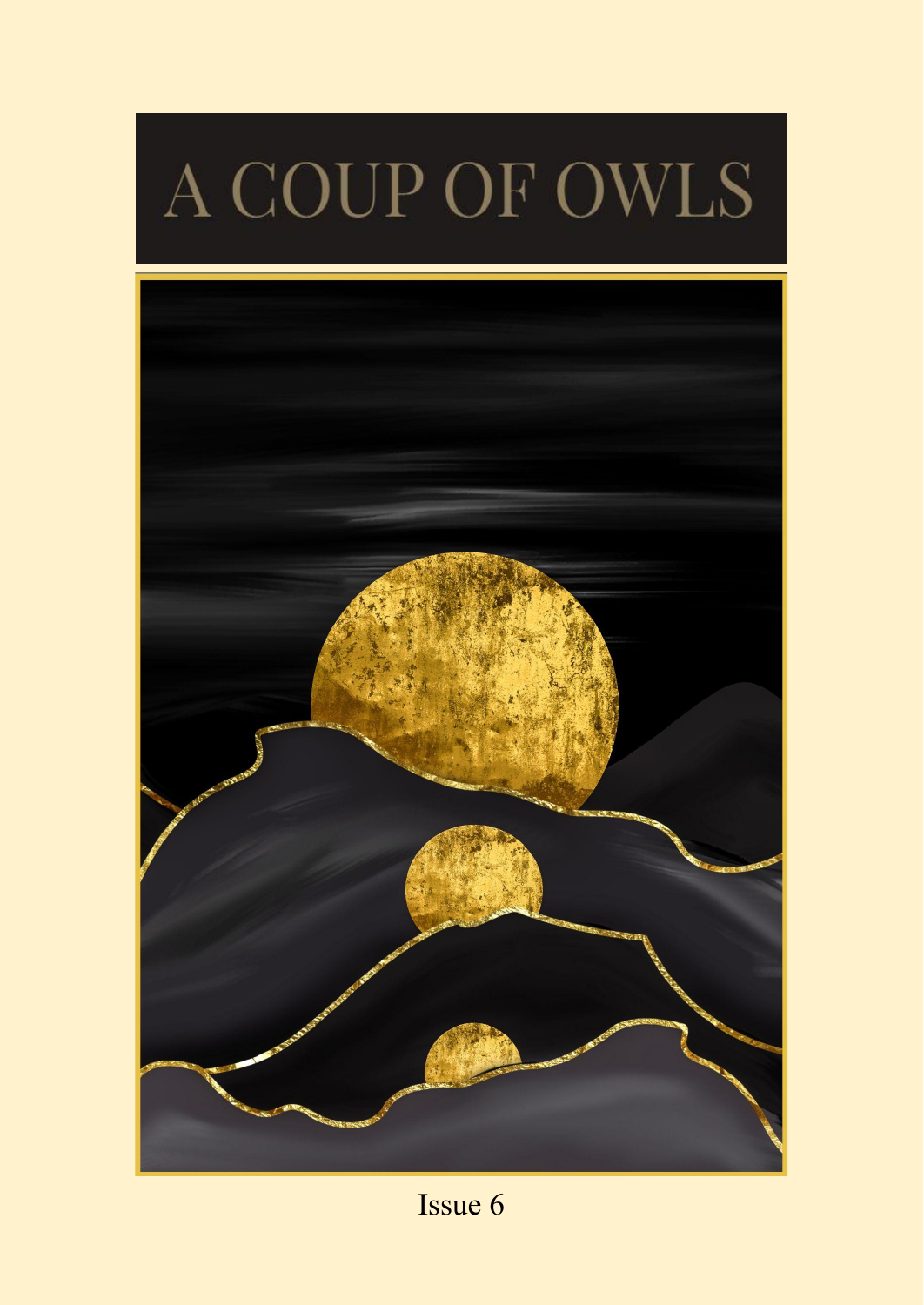Max Turner – Publisher Rhiannon Wood – Editor in Chief Dr. Sarah Boyd – Editor **[With the support of our Patrons: patreon.com/ACoupOfOwls](https://www.patreon.com/ACoupOfOwls)**

Cover Image – 'Golden Moon' by Taif [Ahmed](https://www.shutterstock.com/g/taif+ahmed) Via ShutterStock

> A Coup of Owls, Issue 6, June 2022 Published by A Coup of Owls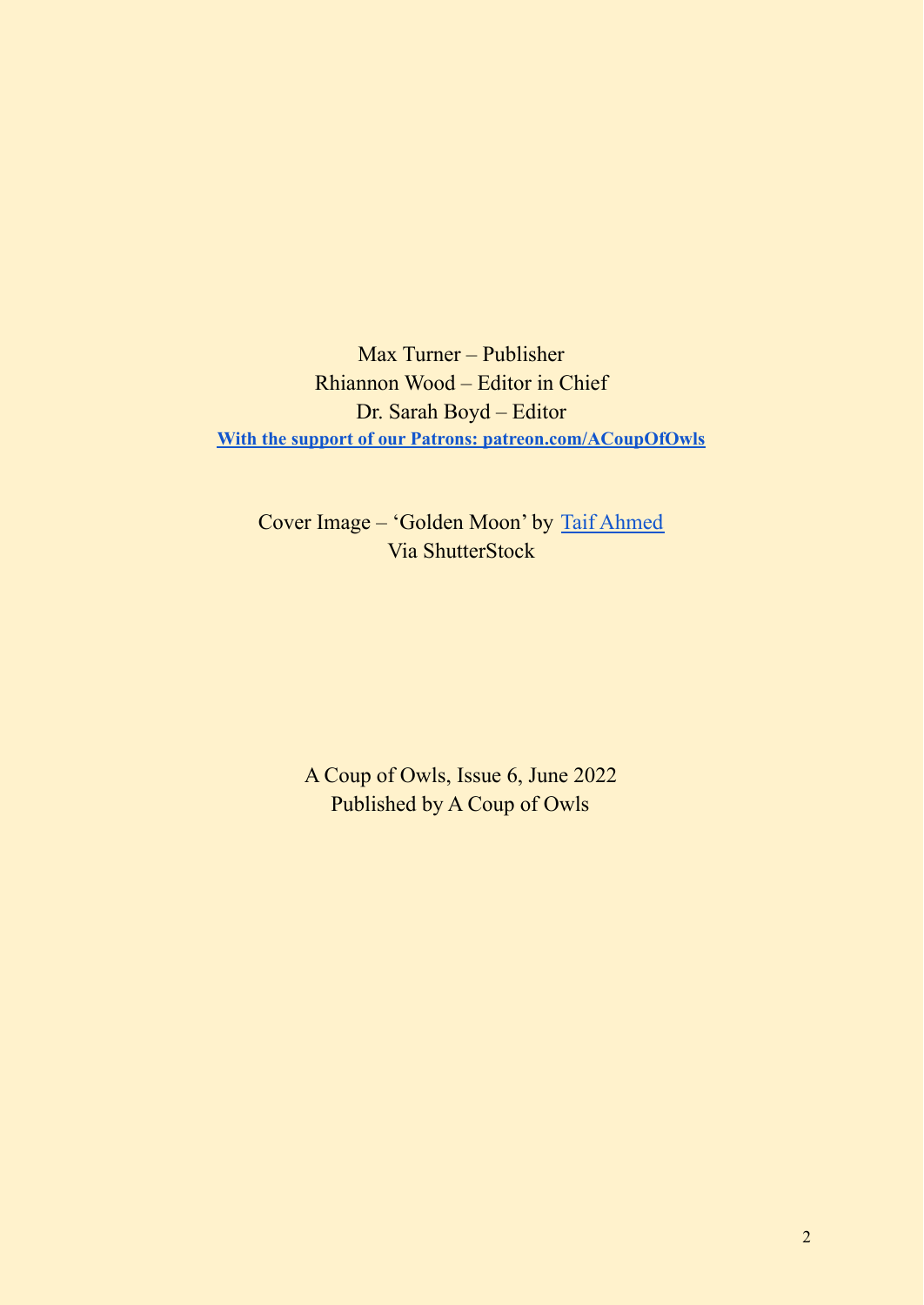### **Foreword Page 4**

### **Daddy** by **Ali** Seay **Page 6**

*Annie's daddy is hungry.*

For the last 15+ years, Ali Seay has written professionally under a pen name. Now she's shaken off her disguise to write as herself in the genre she loves the most. Ali lives in Baltimore with her family. Her greatest desire is to own a vintage Airstream and hit the road. She is the author of Go Down Hard (Grindhouse Press) and To Offer Her Pleasure (Weirdpunk Books). Visit [aliseay.com](https://aliseay.com/) for more information. You can find Ali on Twitter [@AliSeay11](https://twitter.com/AliSeay11).

### **Little Warrior** by **Andrea Teare Page 8**

*Little proves herself as a hunter by killing the last of the prey animals.*

Andrea Teare is a fiction writer from Australia who enjoys writing horror, and all things speculative. Her work has appeared in various anthologies, and online at Breach! magazine and Antipodean Sci-Fi. Andrea's short story 'Seaweed' was shortlisted for an Aurealis award in 2019. More about Andrea can be found at her website [andreateare.com.au](http://www.andreateare.com.au/). You can find Andrea on Twitter [@andreateare1.](https://twitter.com/andreateare1)

### **A Harrowing Tale of the Author's Plight** by **Reese Hogan Page 11**

*Dragon hunter Quinn meets a girl who ignites feelings they've never had before.*

Reese Hogan is a nonbinary transmasc science fiction author from New Mexico. He has published three novels, and the latest, Shrouded Loyalties from Angry Robot, was a Best SFF of August 2019 pick by both Amazon and Barnes & Noble. His short fiction has been published in The Decameron Project and Clockwork, Curses, and Coal, an anthology of steampunk fairy tale retellings. In addition to writing fiction, Reese is a content writer for the Writing Mastery Academy at [writingmastery.com.](https://www.writingmastery.com/) You can find Reese on Twitter [@ReeseHogan1](https://twitter.com/ReeseHogan1).

### **After a Black Moon** by **Eve Morton Page 29**

*Former soldier Chris reflects on his life in a rehabilitation centre and the man he met there.*

Eve Morton is a writer living in Ontario, Canada. She teaches university and college classes on media studies, academic writing, and genre literature, among other topics. Her latest book is The Serenity Nearby, released in 2022 by Sapphire Books. Find more info on [authormorton.wordpress.com](https://authormorton.wordpress.com/).

### **My Father's Robot** by **Toshiya Kamei Page 41**

*The narrator inherits his father's robot, which projects scenes from his life at random times.*

Toshiya Kamei writes short fiction.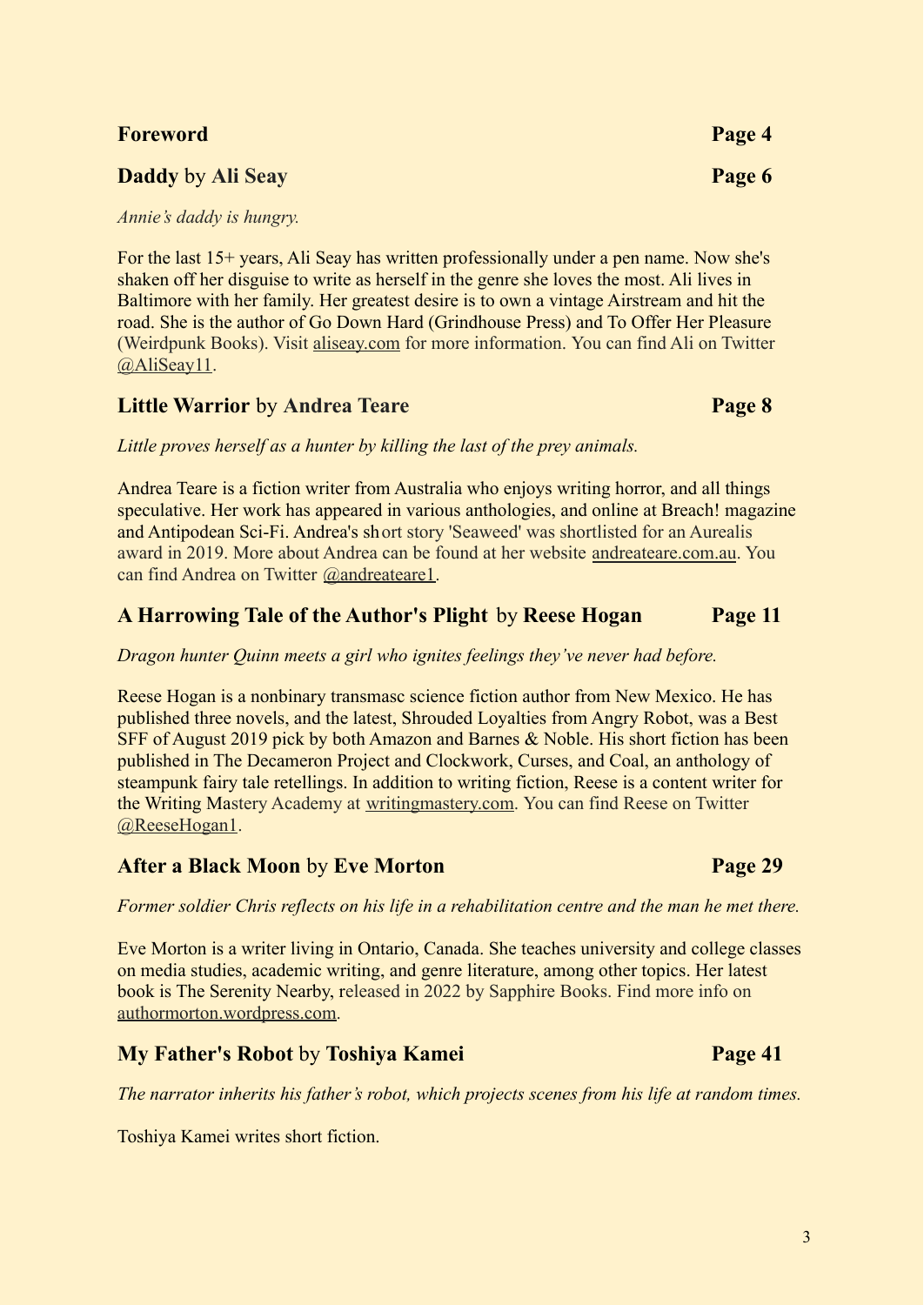### **Foreword -**

To say the forest has been full of song this issue is an understatement – it's more like a cacophony of voices clamouring to be heard. How lucky we are to hear them! Choosing the stories for this issue has been tough, and we love that; we don't like it when it's easy. Our forest has been filled with such a variety of voices, such whimsical darkness that we are grinning maniacally at all of you. Readers – you have so much to enjoy!

The stories in this issue got me thinking about one of my favourite subjects – mythical beasts. Dragons, for one, have always been an absolute favourite of mine; in fact, I'm reading a book about them at the moment. Did you know they would often fall asleep in the hollow space between the roots of old trees? If you cut one down, you might disturb the slumbering beast… and dragons do not wake up well as a general rule (something I can relate to!). Still, I love the idea of chopping down a tree and finding a dragon. The unexpected is always welcome in stories (and in life); it's what makes them so engaging.

I especially love dragons because they knew how to stand out better than most. They were big, fire-breathing, bad-in-the-morning non-conformists known to be solitary creatures, feared and misunderstood by the mortals they hunted. They were also depicted in different ways in different cultures: in the west, they were often lizard-like; in the east, they were aquatic or snake-like. Other depictions show them as more like lions or really big dogs. Yet, when we look at them, we unerringly know what they are. A dragon is always recognisable as a dragon. Granted, the fire breathing is a clue, but it's their presence, magic, and unmistakable otherness that make them iconic.

The stories in this issue resonated with us for a few reasons. They all deal with nonconformity, gender, and journeys both inward and outward, and they all offer to transport us somewhere else when we need to escape our lives for just a moment. Maybe you want to avoid the monster in your own home, the one that crunches bones and loves the taste of flesh. Or you once were the hunter and are now the hunted. Maybe you went searching for a dragon and ended up finding way more than you bargained for. Or your journey might be inward after your outside has changed, and you need a moment (or two or three) to catch up to your new physicality. Or perhaps your journey is through grief, loss and memory, letting go through unexpected means. Whatever your need for escape, our cover's gleaming golden moons, rising above the darkness, will transport you to the other, the fantastical. After all, nighttime is often when the magic happens, even more so under three golden moons.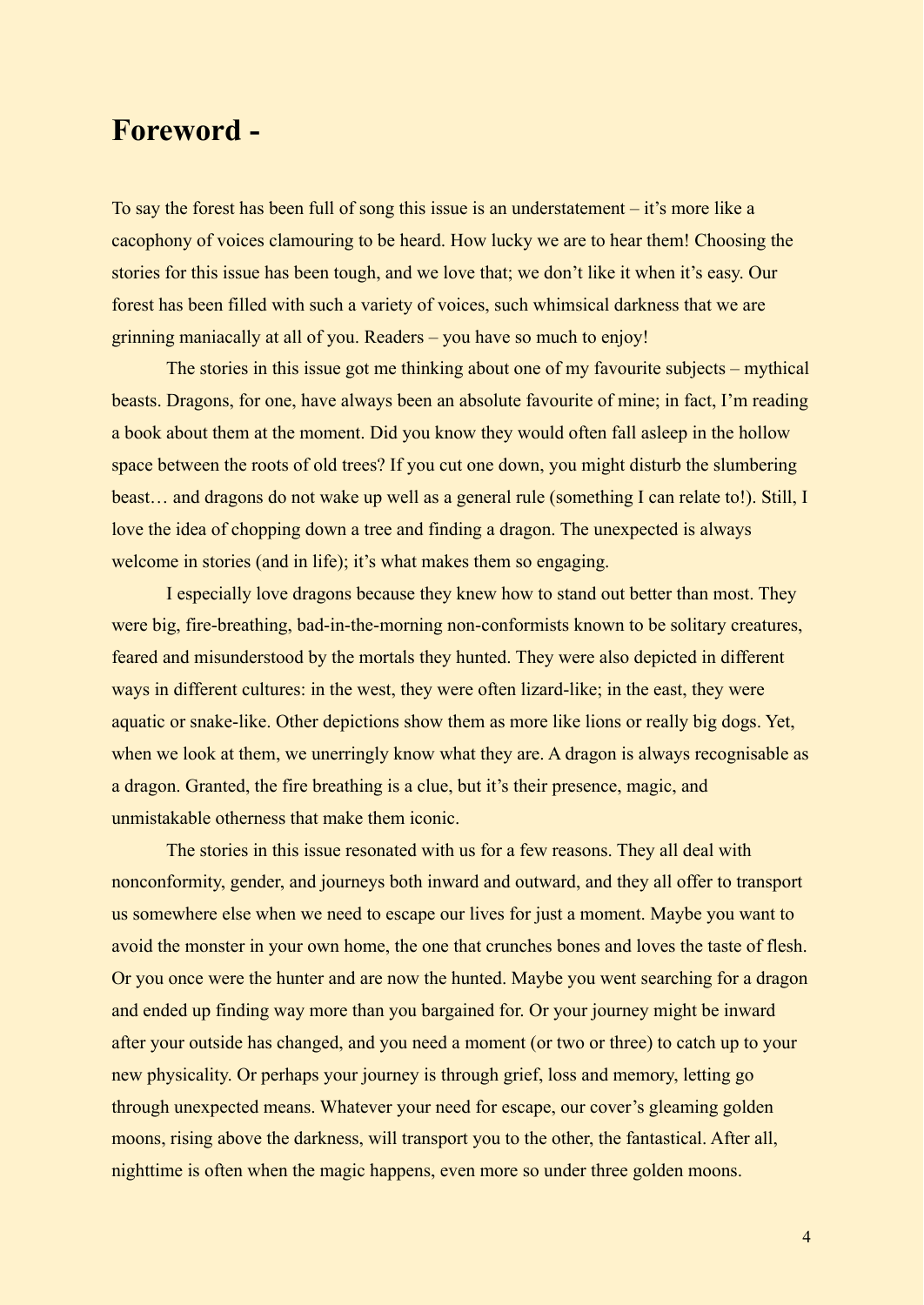One of the many reasons we started this anthology was to hear from and about those voices that stand away from the mainstream, dragon-like. The message I want to leave you with is no matter how you might feel, how you might not fit in, or how outside of 'normal' you may be, remember the dragons. Be like the dragons. Embrace your otherness. After all, that's where the power lies. That's where the magic vibrates. So, as you traverse through our forest, watch out for the larger trees with spacious, gnarled roots. There might be a dragon in there already. And if not, feel free to make yourself at home…

### **Rhiannon Wood, Editor in Chief**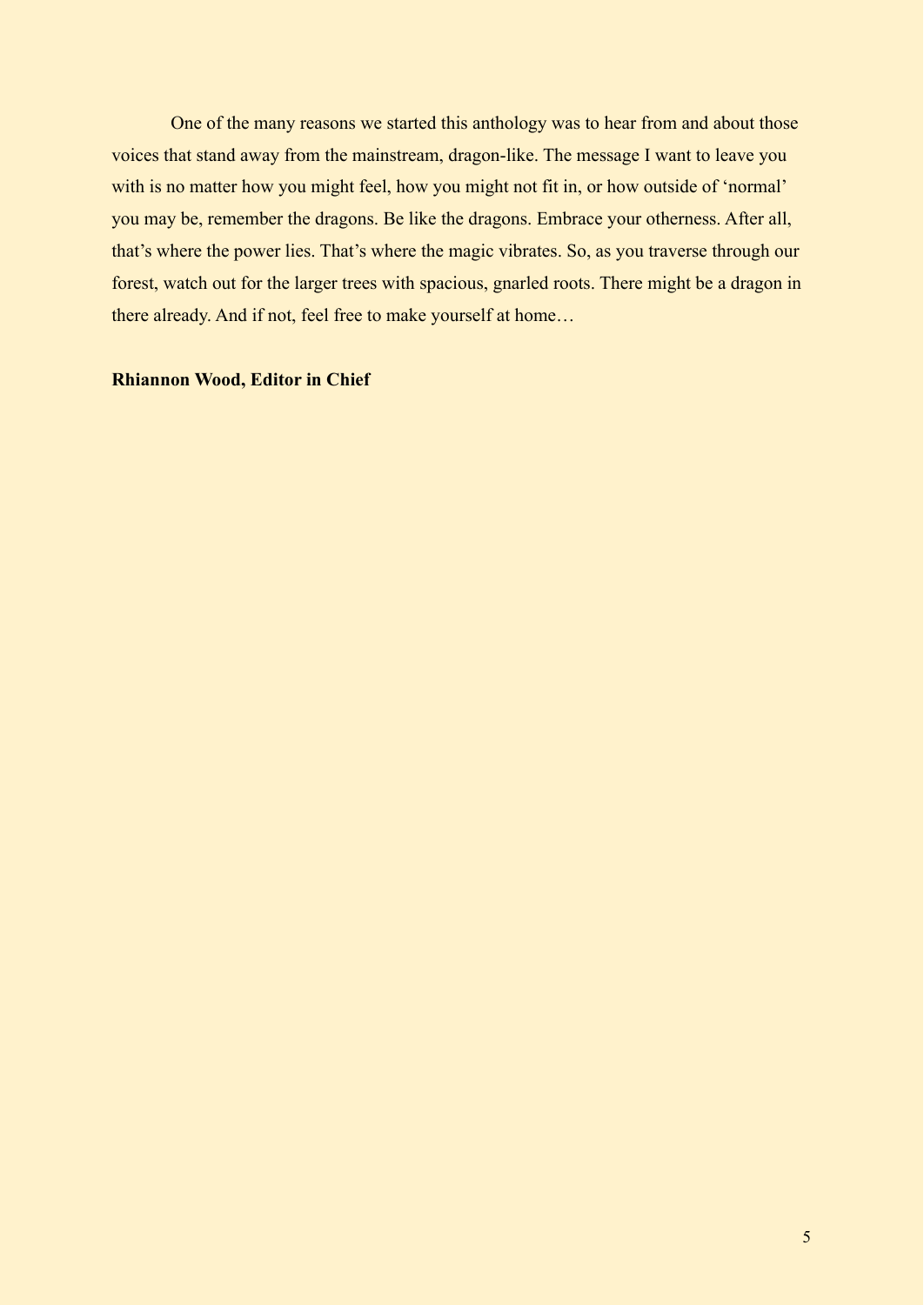# **Daddy by Ali Seay**

### **Content Warnings: Child harm.**

Not your thing? Skip to page 8 for the next story.

\*\*\*

She's seen Daddy eat two children. It had been months apart, but Annie had the bad luck of witnessing both from her treehouse in the woods. Daddy hunted at the back of their property. The woods stretched out to many neighbourhoods. There were always kids wandering around.

Her father had turned into something not her father. Something with large jaws and a dark hunger. Something that salivated and consumed.

From her perch, she'd heard him mutter, 'Not Annie. Never Annie…'

Once, at bedtime, she'd told her mother. Mommy laughed, of course. 'What a crazy dream!'

'But it wasn't.'

'Oh honey, it was. Just a dream.'

She'd told her best friend Tim. 'How many drugs are you doing?'

'None. I'm only ten.'

'Well, you have to be doing something.'

'It's true,' she'd said on the verge of tears.

Outside, cold wind licked the eaves of the house, howling like a hungry thing.

Streetlight twinkled off the enormous icicles that hung outside her window.

The blizzard had come on silent feet in the middle of the night. A sudden snowy surprise. It drowned the neighbourhood in nearly two feet of frigid whiteness. They were cut off.

No school! Snow days! She should be so happy. All the other kids were. And yet, she was afraid.

Her father hadn't feasted in a while.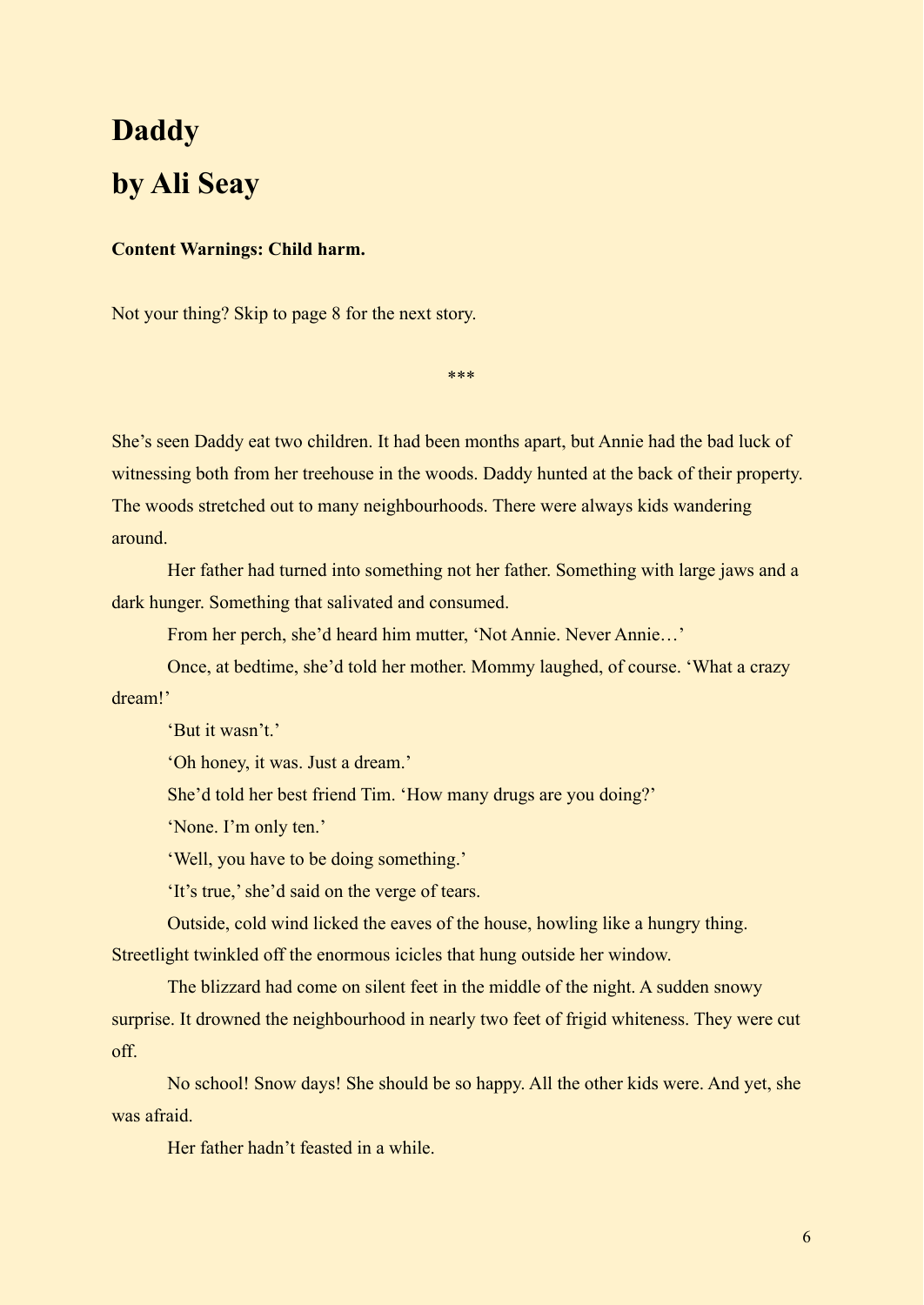Her ears strained. All she could hear was wind and her ears ringing. Then there came the creak of her parents' bedroom door. Next, a shuffling walk down the hall toward her.

She listened hard and heard him mumbling.

'Where's Annie? Need Annie…'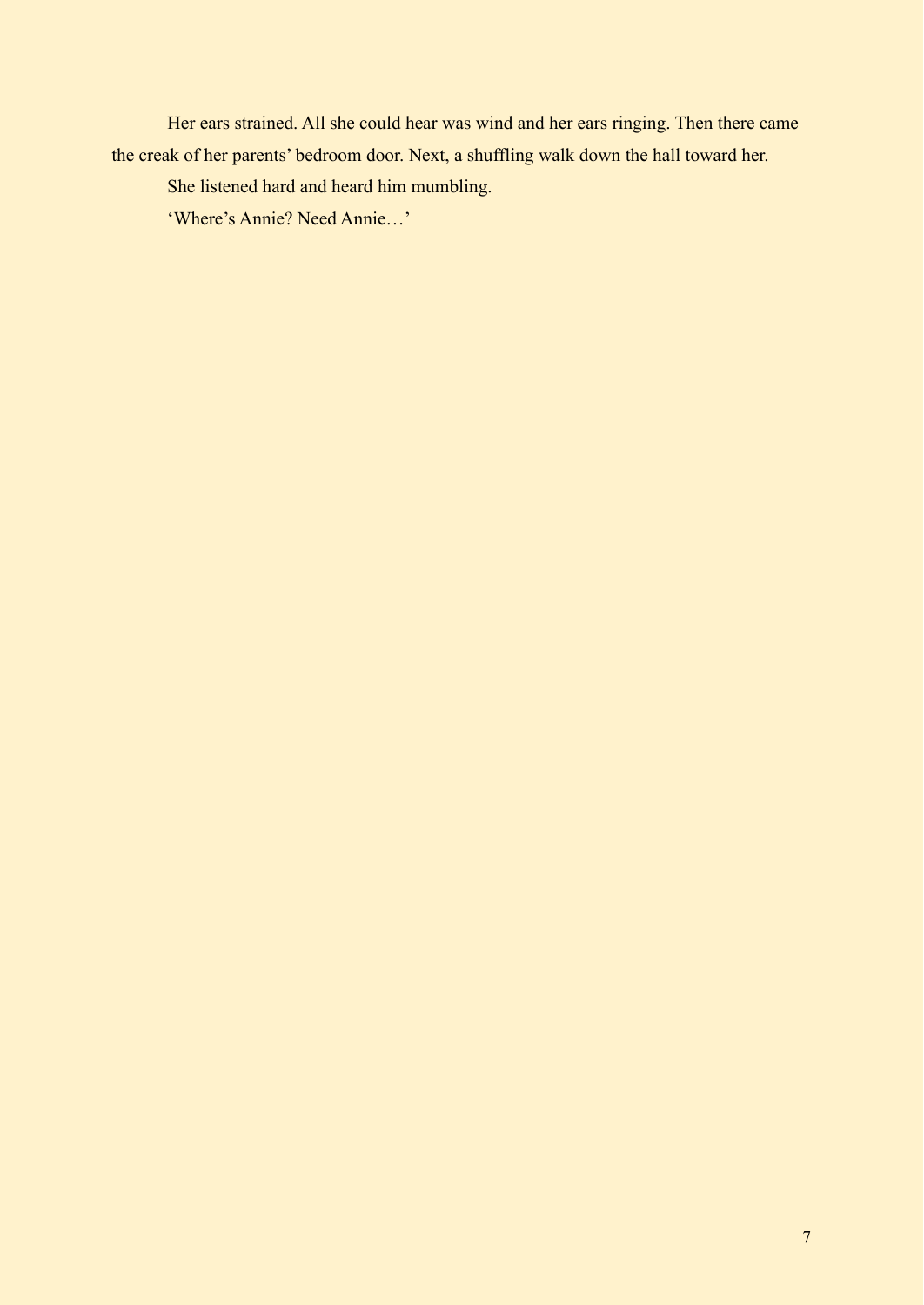# **Little Warrior by Andrea Teare**

### **Content Warnings: Hunting.**

Not your thing? Skip to page 11 for the next story.

\*\*\*

Little leaned precariously to the right, remaining in her saddle only by sheer willpower and the strength of legs trained to hold tight no matter what. The ribalt let out a bellow, stumbling heavily as the ground changed beneath them, the dryness becoming marshy, filled with divots and crumbly hollows as the riverbank loomed.

The ribalt had been clever, Little thought, but not clever enough. If she'd been in its place, she'd have hidden within the endless tree-lined creek beds on the far side of the plain. Plenty of escape routes, and they all looked the same. She could evade the hunt for weeks in there. But that was why she was the warrior, and the ribalt was prey. The thrill of the hunt ran through her, and she urged her horse to go faster, neck outstretched, hooves thundering.

The air rippled, thickened, and Little let the finality of it all wash over her. The last time. She couldn't really comprehend it; hunting ribalt was what they did. At least, since the rabbits had run out. The ribalt bellowed again, regaining her attention, and she stretched out, ready to topple the majestic beast, the last of its kind. The last of any kind. The whiff of fear, of defiance until the bitter end, charged her up, and she struck the last blow for the whole tribe.

All too soon, it was done. The beast lay dead, and the village prepared for the last feast. Little, seated at the gathering's position of honour, wore a garland of hay blooms and enjoyed a cup of the zealously guarded mitra-flower wine. Her mother leaned towards her, and they touched foreheads in the traditional greeting.

The realisation that, from this day forth, they would feast only on what they harvested from the plains hit her with a solid blow to her chest. What would she do now the hunt was gone? Work in the plains? Turn her horse loose and hang up her bow forever?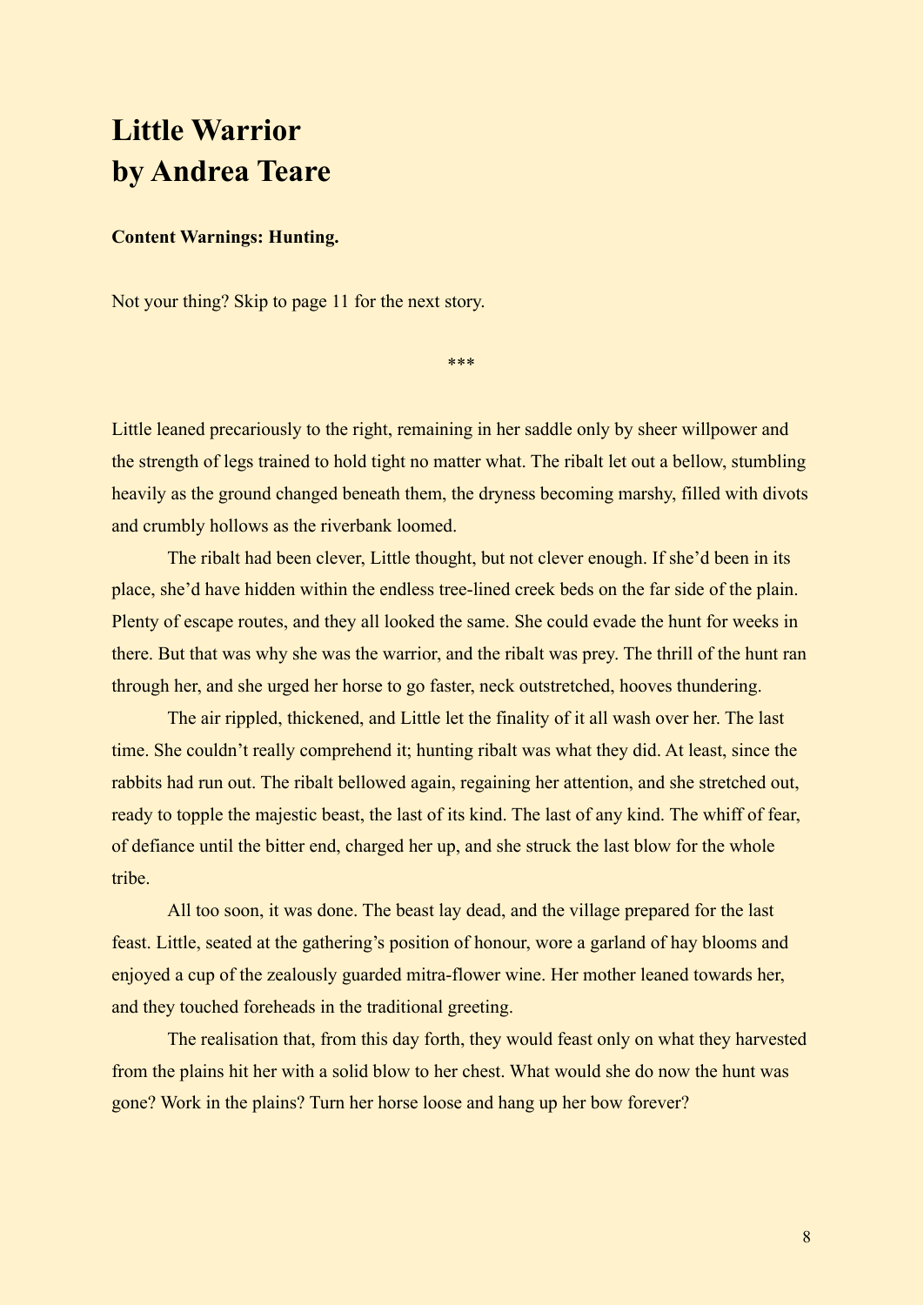Little's pain at the loss overwhelmed her, and she opened her eyes. Her mother's familiar face stared back, ashen, like the light had leached from her features and she had been replaced by a statue.

'Why don't you go and get cleaned up while we have the council gathering?' her mother said.

'Aw Mum, I've finally made my hunt. Isn't it time I started sitting in on the council as well?' She was Little, not only because her age was less, but she was also the smallest. She'd taken so long to prove herself. Surely, now, it was time.

Her mother shook her head, and in the distance near the council hut, she saw her father and the elders standing split-legged, arms crossed. Little changed her tack and stumbled away to rinse the hunt from her, to cleanse herself from her old life and prepare for her new.

After night fell, the great spitted animal was carried to the table, and the village fell to, slicing pieces from the beast, filling their plates and their bellies. Little hummed happily to herself, her flowers falling over one eye as she bent her head to finish her meal.

At the far end of the table, her father and the elders raised their glasses.

'Little. My littlest warrior. I'm so glad you finally got to finish your hunt,' her father said, his voice gravelly and far from his usual authoritative self. Little set down her glass, rose to her feet, and tried to ignore her mother's choked sob.

'Here's to changing times and all moving on together.' Little held her goblet high before drinking deeply. She set it down again, wondering why nobody at the table met her eye, why they weren't running around in congratulatory glee.

Her father cleared his throat, tried to speak, failed and sat down again. Beside him, Myro, the council leader and the most proven warrior amongst them, stood, muscles bulging, shoulders thrown back and proud. His face never faltered as he alone made eye contact with her and began to speak.

'As we are gathered, so let it be spoken. In the council following our last hunt, it was determined that we cannot stop. The hunt is in our blood, we can no sooner stop it than stop breathing or existing.'

Little's heart began to beat a little faster. This was far from the usual speech. Her mother's hand reached out, intertwined itself with hers, salty, damp and uncomfortable.

'As of this night, the hunt must go on. We need a newer, greater challenge. A creature that has never before been successfully captured.'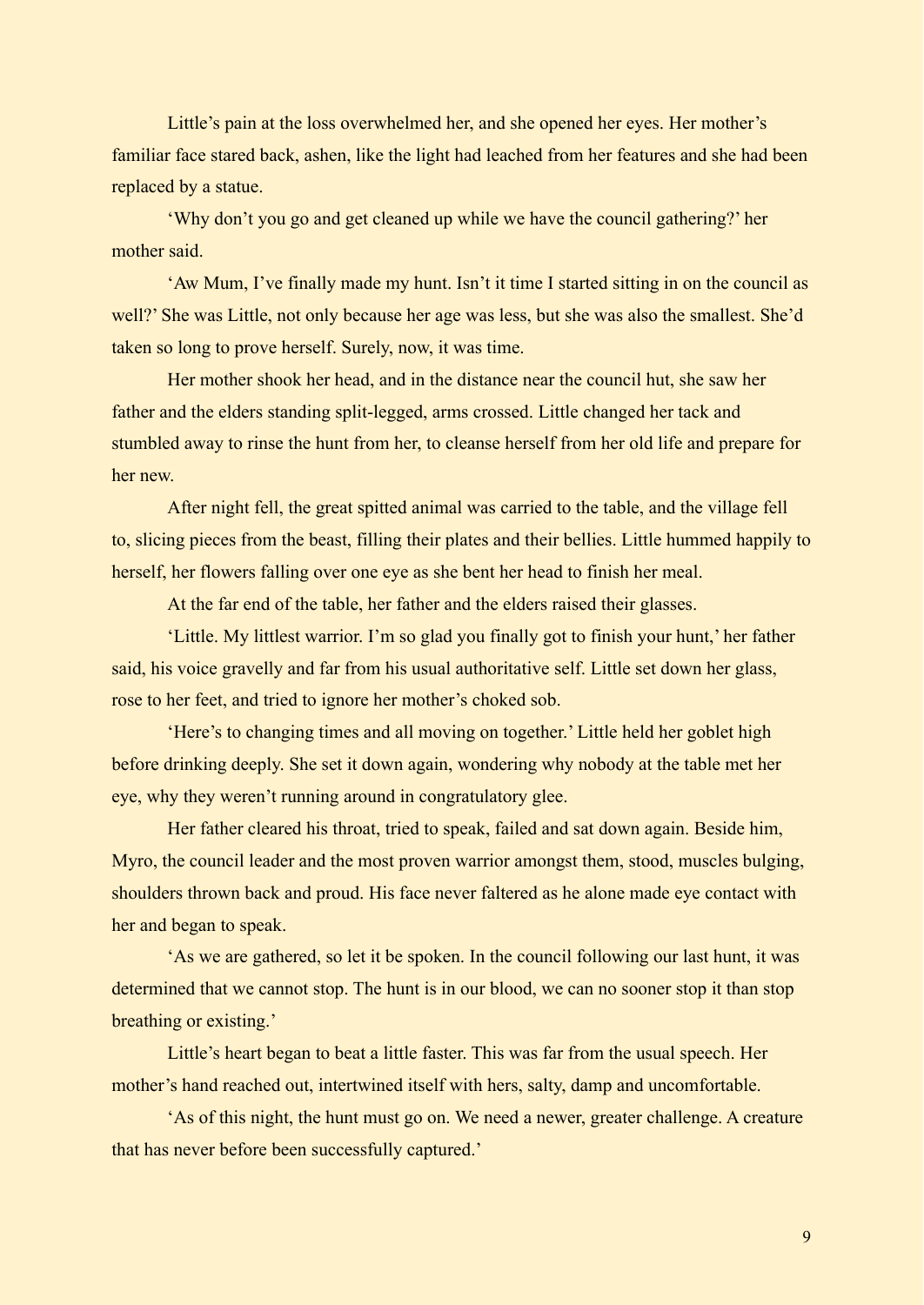Little's heart began to pound. Blood roared in her ears. A new hunt! Only this afternoon, she had believed every creature that could run or hide or be hunted was extinct.

'We do not take this decision lightly,' Myro continued, 'and we hope that in time we will find something else.' He put down his own goblet and gestured sharply at two of the younger able-bodied warriors who had slipped quietly down to flank Little.

'We need a prey that can outwit us and run for weeks, even months. Something that will challenge us, push us to the limit, and provide the hunt we need while we search for something new.' Myro sat down heavily, slapped a final piece of the ribalt into his mouth and chewed noisily.

Hair stood up on the back of Little's arms, and she pushed back from the table, directly into the arms of her captors.

'So, we unanimously decided to allow the littlest of us, also one of the wilier, to have a head start, to find their way and leave us no sign as to where they were.'

Little's father couldn't meet her eyes as she was dragged from the table and given the reins to her horse and a package of supplies.

'Good luck, little warrior,' he said. 'May we find the next hunt before we find you.'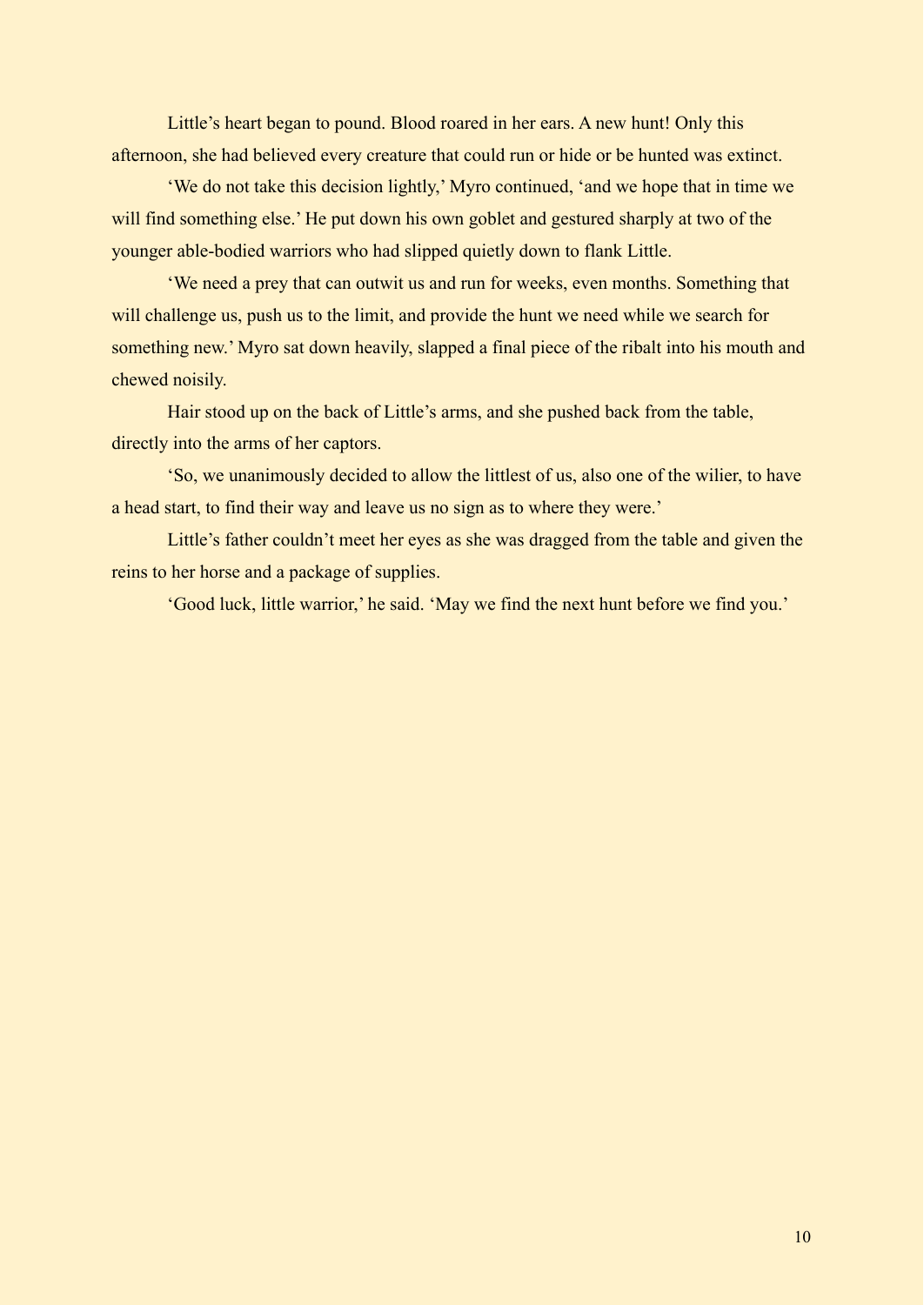# **A Harrowing Tale of the Author's Plight by Reese Hogan**

### **Content Warnings: None.**

Not your thing? Skip to page 29 for the next story.

\*\*\*

Belonging is a tenuous concept at the best of times. It's been a long time since Quinn Bellweather has even tried. If Quinn belongs to anything, it's to the smell of the pounding rain in the deepest dark of the storm or the feel of a bramble stuck fast in one's flesh the second before the blood comes. Which is why Quinn feels deep inside that the smell and taste at the edge of the world is made for them and them alone; an invitation with its own perilous—

'*Before the blood comes?*' says a voice. 'Is that what I just read there?'

Quinn slams the journal shut, only now registering the smell of sandalwood perfume alongside the scent of rain through the diner's open window. Once again, Quinn has failed to remain cognizant of their surroundings, and this stranger's unwanted attention is the bitter price of that failure.

The stranger slides uninvited into the seat across from them. Quinn takes a moment to plant The Smile on their face before looking up. They don't think of it as fake; they think of it as an outside presentation of an inward intention that doesn't always happen to be true. The person across from them smiles back easily, lips painted a lavender blue reminiscent of sunset's last kiss and eyes as green as a wind-whipped prairie in the throes of a forming twister. This person has curves and high cheekbones with a roguish flush and dark curls with bronze highlights that reflect the establishment's electric lights. It's a face for a book… maybe even a memoir.

Quinn's fingers twitch against the vellum cover of their journal. 'And you are?' they say mildly.

The corners of those pale blue lips turn down. 'Oh, I didn't realize you were a...'

But Quinn holds up a hand before the stranger slides them into some binary gender that'll set off feelings they don't need right now and offers a simple shake of the head.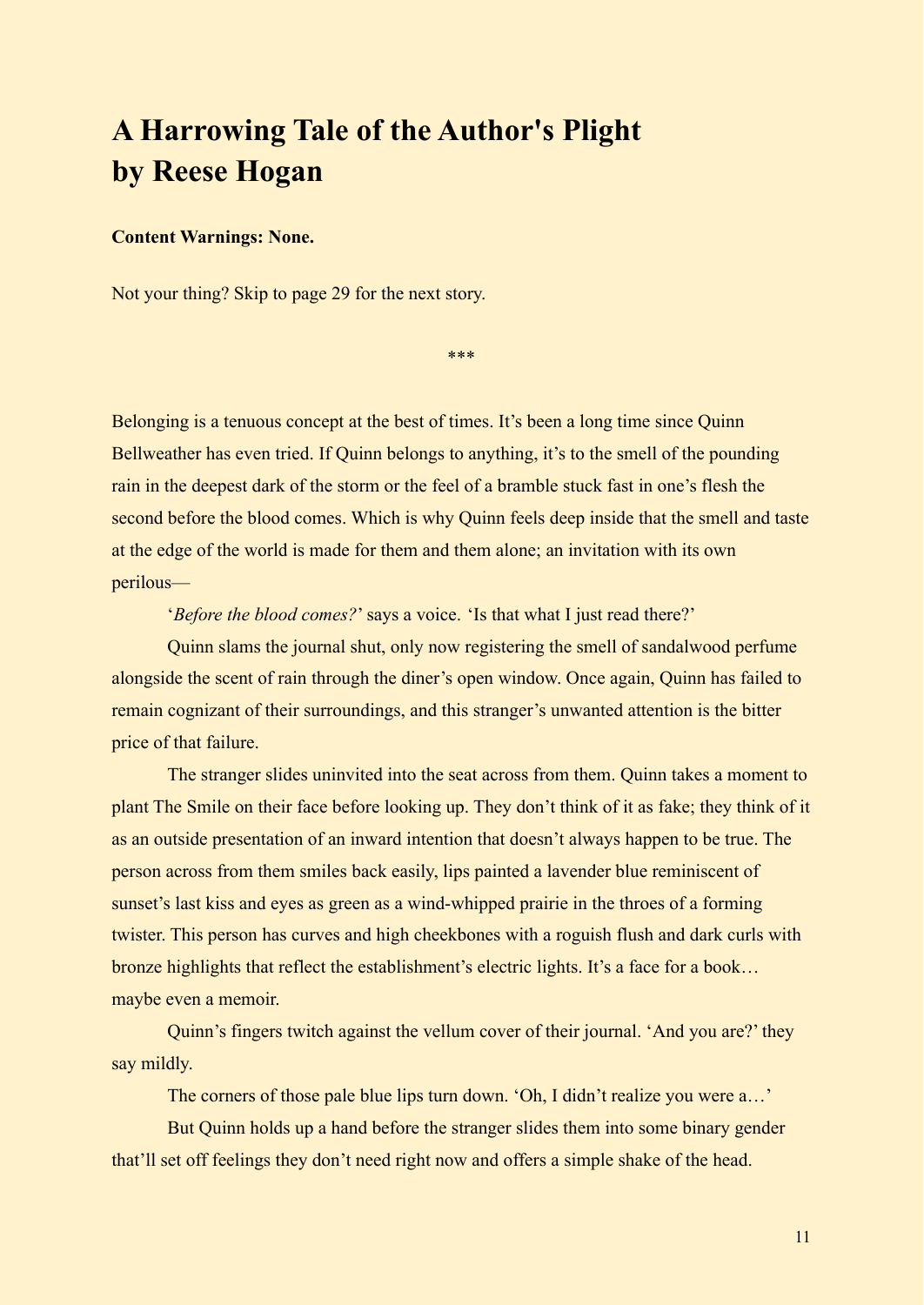'Right,' the stranger says. 'I'm Coraline Huff. *Miss* Coraline Huff.'

That last is added hurriedly, as if she realizes the importance of offering her own gender, which Quinn appreciates more than they'll admit. Quinn relaxes, at least insofar as one can the same night they're planning to rob a dragon.

Coraline props her chin on her palm. 'Tell me more about "the smell of the rain in the deepest dark of the storm," O mysterious stranger. I do love hearing from a good author on a *savage* night like this.'

'I'm not an author,' says Quinn. They leave the *yet* unspoken. For now.

'Oh, come on. I *know* I saw the word "dragon" in there,' Coraline says, gesturing at their journal.

'You do know there's a dragon living in the seaside cliffs just outside your town, right?' says Quinn. 'And that it hunts on the full moon?'

Coraline's eyebrows raise in surprise. Her gaze flickers to Quinn's journal, then to the storm outside, and lastly to Quinn's long black coat and short black fingernails. Her lips quirk, as if she's trying to hold back a smile. 'Let me guess. You're here to hunt for this so-called dragon.'

Quinn lets out a long-suffering sigh at the word 'hunt,' which they've never felt fully encompasses the myriad depths of their undertakings.

'Hey,' Coraline says as if struck by a thought. 'Any chance you're being paid for it? Because between you and me, that sounds like a better gig than flipping burgers here.'

Quinn looks at her incredulously. 'It's not a *gig*,' they say, their jaw tightening.

'Shame,' says Coraline. 'I'd take just about anything right now.' She glances toward the counter in resignation.

Quinn notices with a start that the diner has emptied. The red-and-yellow tables beneath the golden arches adorning the wall have been wiped and dried, and the late-night servers in paper hats are cleaning up behind the counters of the establishment. It's not a night for staying in well-lit places and drawing attention, and Coraline is proof that 'drawing attention' is exactly what Quinn has done.

They stand abruptly, crumpling the wax casing from their evening meal and depositing it in a nearby bin. Then they pick up the journal and slip it into an inside pocket of their long coat. They feel Coraline's eyes on them, appraising the sweep of the coat's hem over the thin chains across Quinn's black boots. A slight smile tugs at her lips.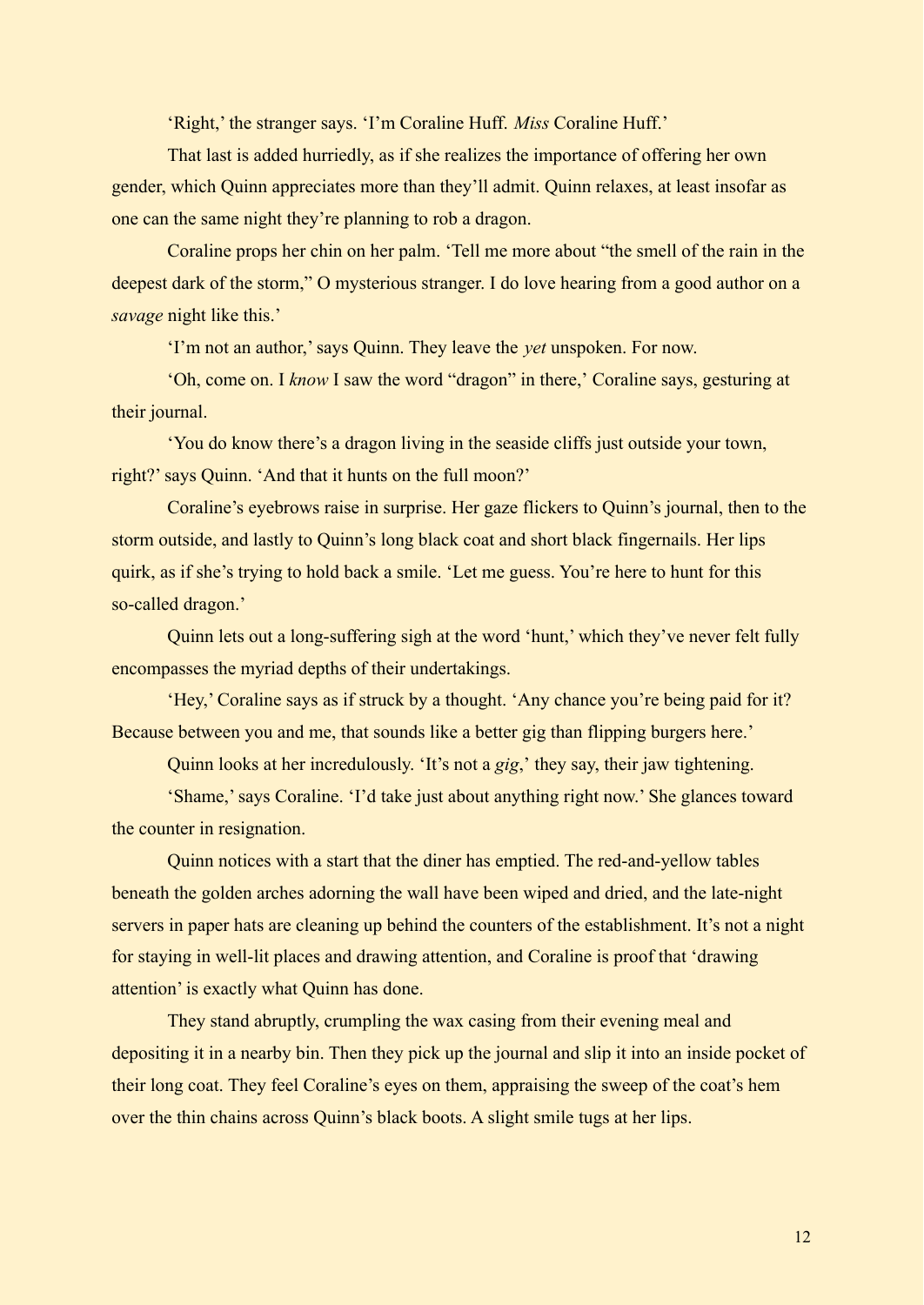'A majestic coat for dragon-hunting,' she says in a husky voice, 'or mayhap walking the cliffs beneath a lightning-lit sky, yearning for some long lost love to return on the wings of the coming dawn.'

Quinn stares at her, faintly aware that she's either mocking them or flirting with them. But they have no idea which one. Unless there's a chance she *is* like Quinn, deep down, and this stab at poetry is her way of…

'But that's pretty dramatic eyeliner to wear just for hunting dragons, isn't it?' Coraline adds.

Quinn huffs, their momentary curiosity extinguished like a snuffed candle. They turn on their heel and head for the door, pulled by the wish for the wind whipping over the sea and the full moon behind the black clouds. Their journal presses against their ribcage, primed and ready to immortalize the coming hour. There's no room in that book for lavender-blue lips or eyes the colour of a prairie storm anyhow. This adventure belongs to Quinn and Quinn alone, just as Quinn belongs to the tacit anticipation of facing one's inevitable demise.

'Yo, there's nothing back there but the dumpst—' one of the staff members yells out right before the door slams behind Quinn. Quinn spins, dark hair plastered to their face by the pouring rain, but the door has already locked behind them. No one returns to open it.

\*

Sheets of rain catch the town's neon lights, sending a kaleidoscope of colour scattering through the night on every individual drop. The seaside village is a rainbow burning with life, rich with the scents of wet soil and sea salt and the heady savouriness of cooking meat. It is also, unfortunately, rich with the lingering smell of garbage that Quinn hasn't been able to dispel ever since using the dumpster to climb over the barbed wire atop the alley's enclosing wall. There's now a tear in the sleeve of Quinn's black coat. They try not to look at it, but it flashes at the corner of their vision as they walk, as bright as any of the city's lights.

Quinn knows the dragon is a myth to most, so they're not sure why Coraline's words stick like a sharpened barb in their side. Perhaps Quinn was hoping that here, at the outer edge of the world, they would run into someone who could connect with them on a deeper level – someone who could understand the emotions that drive them, almost self-destructively, to the purpose they were truly meant for. Someone who grasped the pull of an intoxication powerful enough to lead one over the lip of a seaside cliff in search of a dragon's lair that will redefine their entire future.

13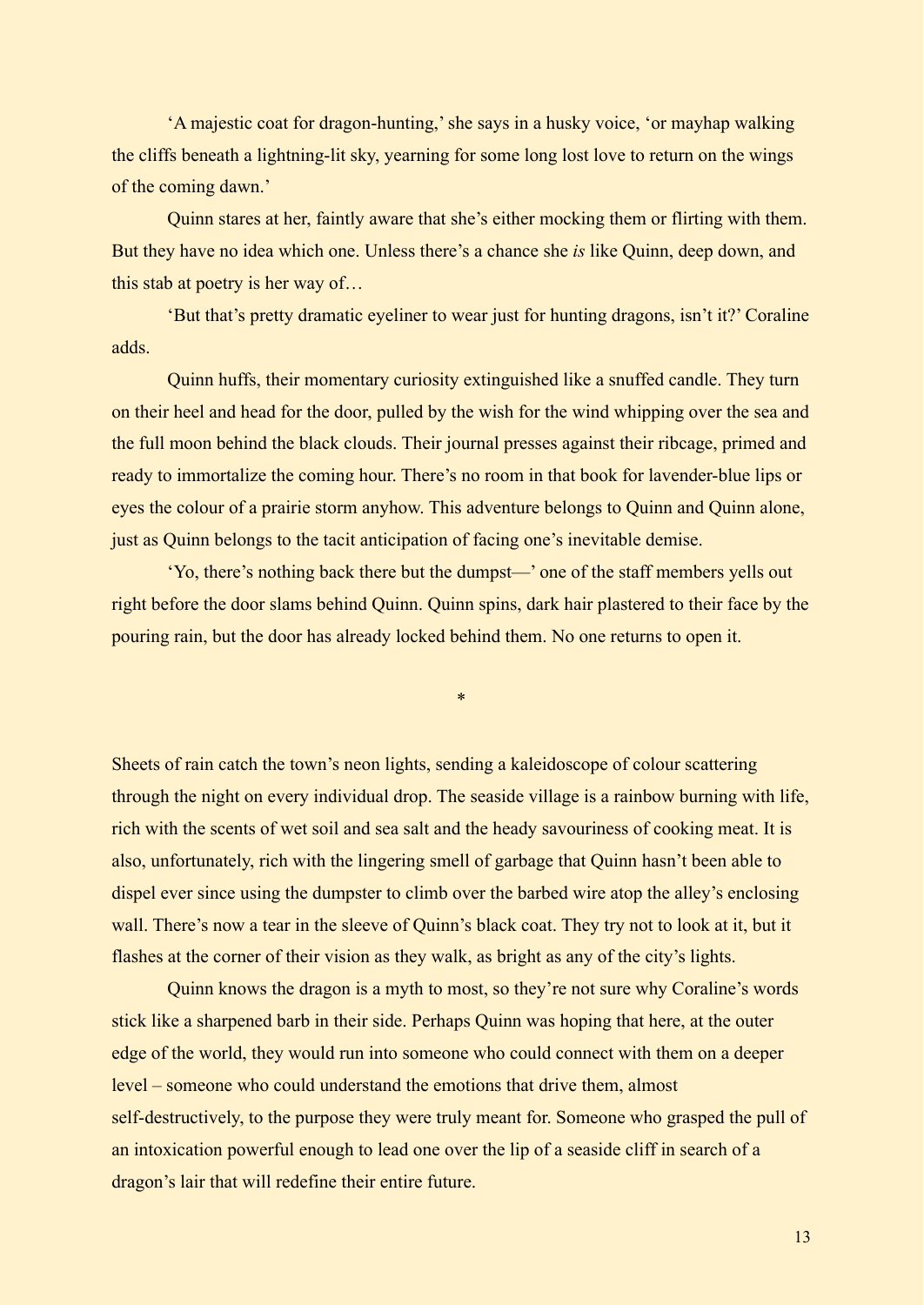To be fair… Quinn hadn't anticipated the storm. But to wait for the next full moon is neither within their limitation of patience nor desire. The full moon has been an integral part of planning this book all along. Besides. What is adventure, after all, if not the fraction of a hair that separates one from the lip of the eternal abyss?

The bright colours of the neon lights coalesce into a more definitive red and blue strobe that lasts only a second before cutting out. Quinn turns their head, shivering as rivulets of cold water creep beneath their collar. It is, of course, one of the town's myriad constables-on-patrol, drawn in by the void of colour that separates the rain.

The window nearest Quinn rolls down, and an officer, male-presenting, leans across the empty seat. 'Can I give you a ride somewhere out of the rain, friend?'

Quinn hunches into the collar of their coat. 'My destiny does not align with hospitality tonight,' they answer.

'What was that?'

Quinn raises their voice. 'I *said,* my *destiny* does not align with *hospitality!*'

The officer's brow furrows. Quinn continues on their way, wet coat slapping at their ankles. The vehicle creeps after them and stops again, just a few feet ahead of where Quinn walks. Quinn slows, bracing for the officer to swing the door open and haul them in.

'Can I at least offer you an umbrella?' calls the unseen officer.

To accept gifts, Quinn knows, is to indebt yourself in ways you may never fully realize. Quinn speeds their pace and walks past the vehicle, tossing their hair from their face with a flick of the head. Irritatingly, their long bangs stick fast across their brow. Quinn's jaw clenches as another shiver racks their body. They stop abruptly and turn, glaring at the umbrella now being held out from the open door. It's blue. Blue enough, perhaps, to look black when it's wet. Quinn steps back and takes it, feeling soiled for this brief show of weakness. The officer smiles and leaves them, no further questions asked.

Quinn opens the umbrella. They'll only use it until they reach the edge of the city, they decide. Who can fault one for wanting to keep the harsh glare of streetlights from their eyes on a night like this?

But by the time Quinn has left the city's border and struck out across the open terrain toward the sea, the storm has worsened. The rain drives beneath the umbrella, lashing Quinn's face like the strokes of a whip. Quinn squelches through ankle-deep mud, struggles to keep their long coat from tangling in their legs, continually shoves their soaked hair from their eyes, and tries desperately to come up with a better word for 'squelches' for when this scene goes in the book. The thought that the journal within their coat is no better protected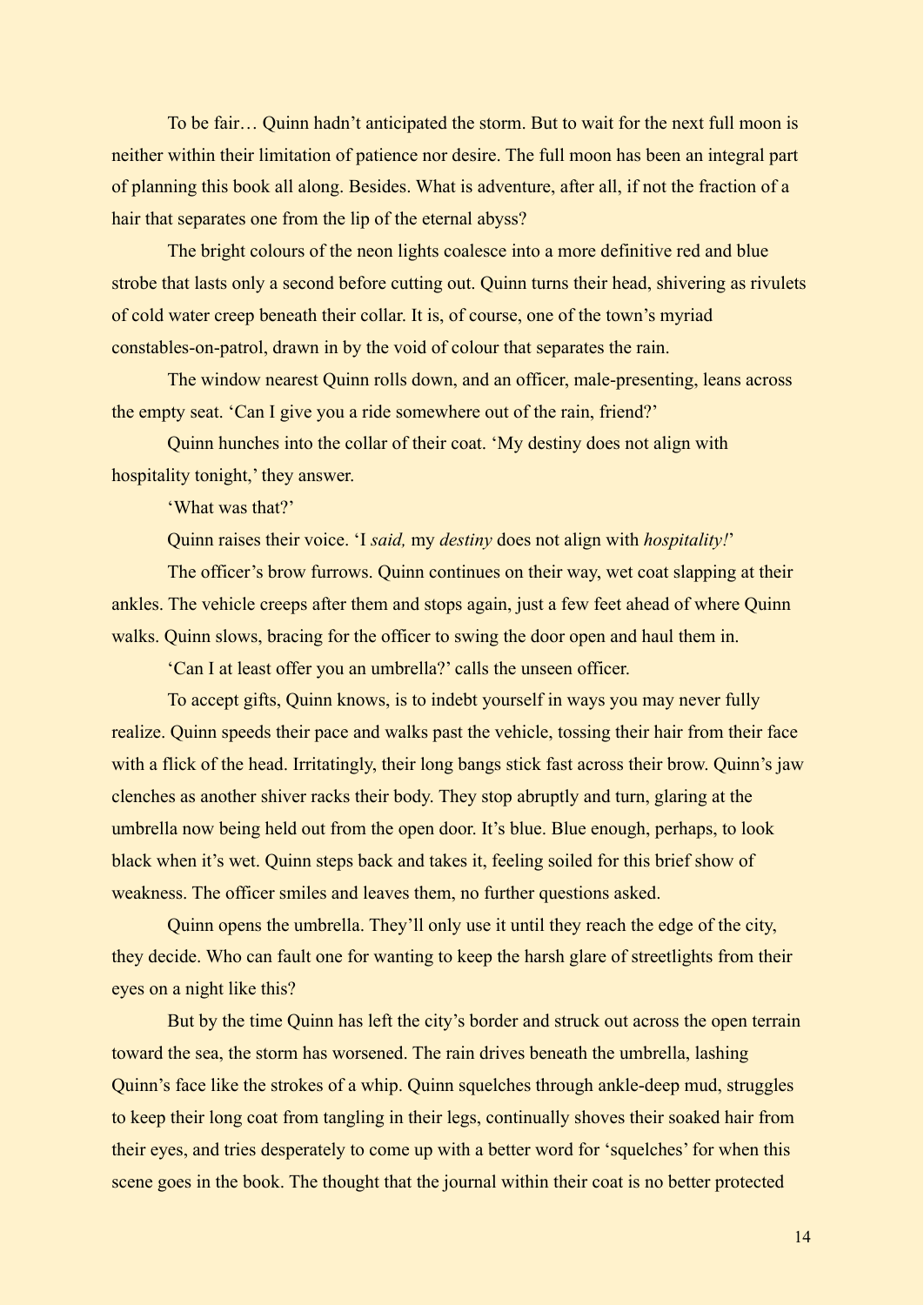than the rest of their body is a pain even sharper than the memory of Coraline's knowing eyes and mischievous smile.

Quinn wonders, quite without warning, whether lavender-blue lips would taste more like honeysuckle or fresh peppermint.

The wind snaps the umbrella inside out. Quinn pins it to their body, trying to wrestle it back into shape, but the metal ribs are done for. The rain is suddenly hot in the corners of Quinn's eyes. They wonder as they stare out at the darkness, just for a moment, *what the hell am I doing?* It's a brief moment of insanity, trapped quickly beneath their determination to rise above what they once were. This is Quinn's domain. The rich scent of the loam beneath their feet and the lightning flashing in every direction and the sound of ocean waves beating the jagged rocks beneath the cliff that approaches by the second. If Quinn belongs anywhere – anywhere at all – it's here.

A vehicle passes on its way out of the city, splashing a wave of water from the street over Quinn's entire body. Quinn glares as it slows and stops, its red brake lights bright enough to hurt their eyes. A second later, a window rolls down, and a voice yells:

'Hey! Dragon Hunter!'

Quinn groans aloud.

'You know that was a *joke* about keening at the cliffs for your long-lost love, right?' Coraline shouts over the pounding rain.

'Begone!' Quinn calls.

'Do you even know where you're going?' she says.

'I know exactly where I'm going!' Quinn snaps.

'How?'

'A tome called *A Tragic Tale of the Dragon's Last Stand*.'

There's a pause. 'You're fucking with me, right?'

'I know exactly where to find the dragon's lair,' Quinn says. 'You don't need to worry; I have no intention of slaying your village's monster. But it hunts on the night of the full moon, leaving its lair empty long enough to retrieve a treasure from its trove.'

Coraline pokes her head through her open window, squinting through the rain. 'Did you say treasure?'

'I did,' Quinn admits.

'You said there was no chance of getting money out of this!' Coraline says accusingly.

'That's not what I said,' Quinn points out. 'I said it wasn't a job. And it isn't.'

'But it *is*. Because you're a treasure hunter!'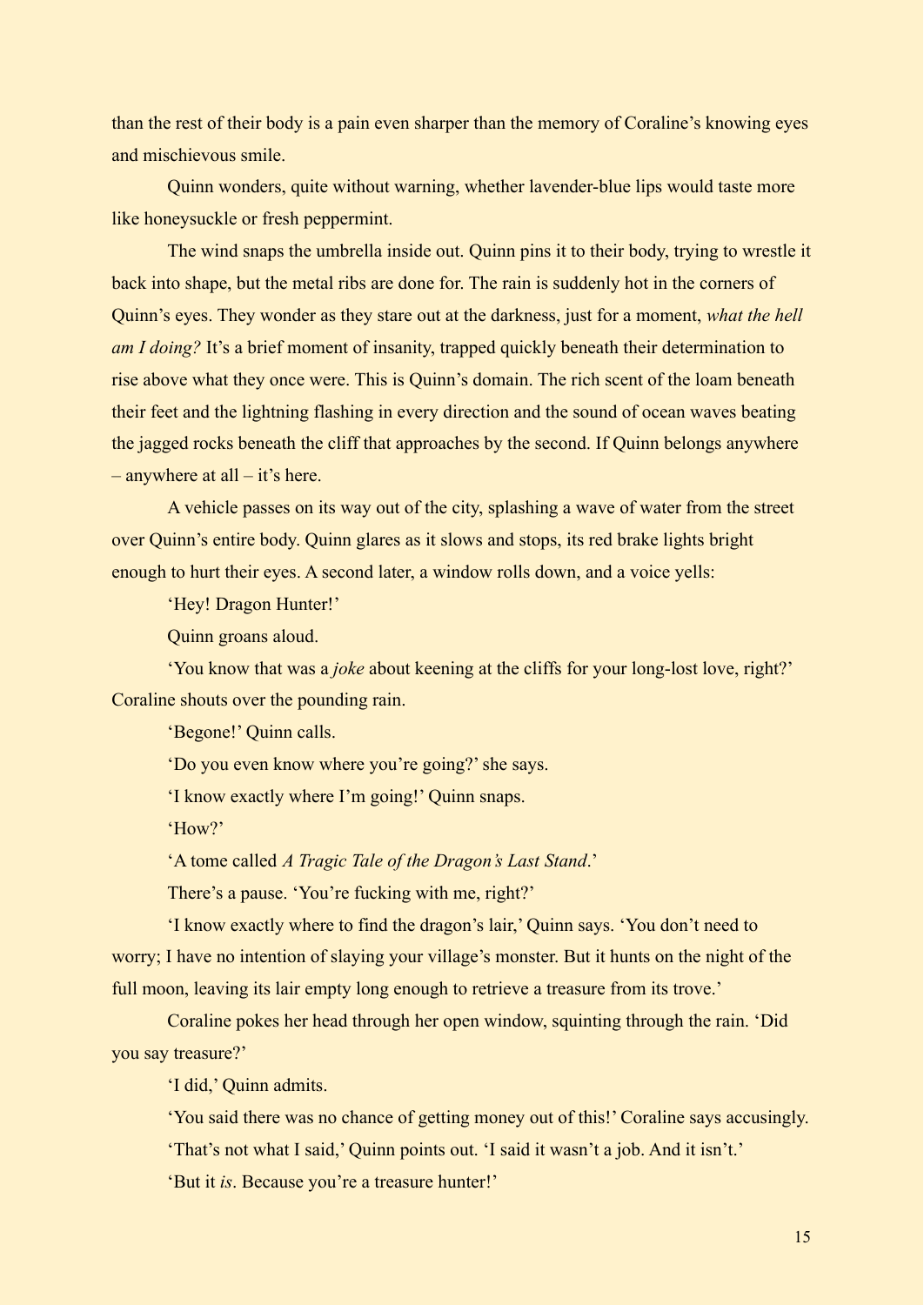'What?' Quinn splutters. 'No. No! I intend to *write* about it. As an author.'

Coraline studies them, a look of incredulity crossing her face. '*If* you were to find treasure, O dragon hunter, then wouldn't you be rich without the extra step of writing about it?'

A storm cloud to rival the ones in the sky crosses Quinn's face. 'It's not about *being* rich, Miss Coraline. It's about *how* I get rich. Cashing in a piece of bawdy treasure has no beauty in it. No tale of overcoming greater odds—'

Quinn trails off as they realize Coraline is laughing. Darkness above, she's laughing so hard in there it drowns out the words Quinn was so earnestly sharing. Quinn grinds their teeth, remembering – again – why belonging has always been so far from their grasp. If Quinn belongs to anything, it's to the rejection of public perception and the torturous path toward achieving one's distant dreams.

Quinn starts walking again. Coraline finally stops laughing long enough to yell after them by the time they're passing her hood.

'Look, I'm sorry. It's just… it's dangerous out there. You can't write your book if you slip and fall in the sea.'

'How very considerate,' Quinn says without slowing.

'Hey! Wait a second, will you?'

Oh, for all that's holy. Now Coraline's following them, creeping her vehicle alongside to match their pace.

'Get in,' she says. 'At least let me drive you.'

'I will not,' says Quinn.

'It's freezing out here!'

'I am not bothered by the cold.'

'The leather of your fine coat isn't made to get wet.'

'It's a little late to concern myself with that now,' Quinn fires back.

'The words you were writing in your journal will bleed until you can't read them,' she says.

Quinn's hand goes to their ribs, feeling the hard shape of the journal beneath their coat. Though they don't say it aloud, they rather appreciate Coraline's turn of phrase there. There may be hope for her yet.

'I thought about that,' they admit.

'Please get in.'

'How much longer to get to the cliffs?' Quinn asks.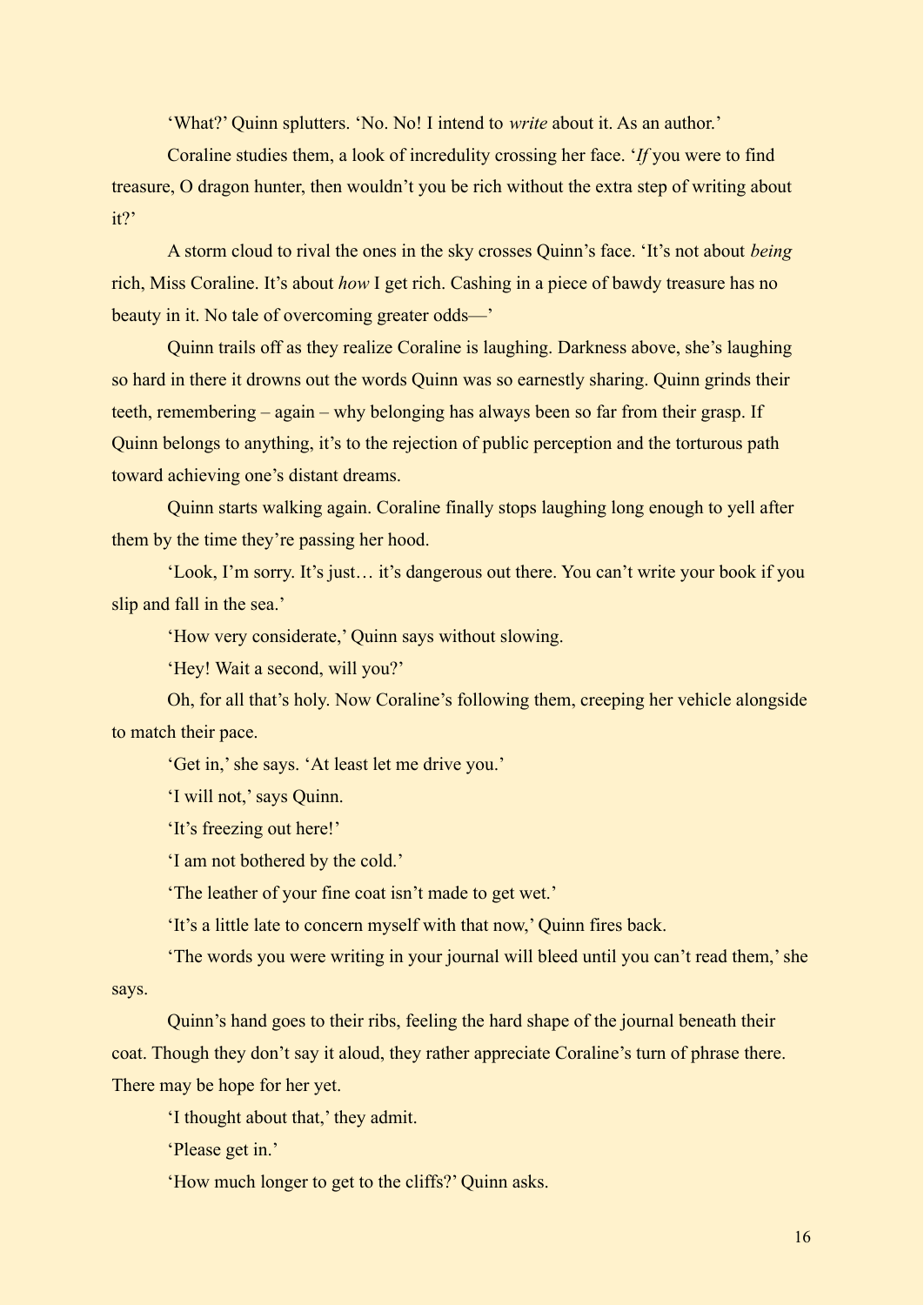Coraline hesitates. 'I know of a walking path,' she says after a moment. 'It goes down the side of the cliff. Fenced in. Much safer. Do you think you could promise to look for this dragon's lair from that walking path since you're so hellbent on going tonight?'

Quinn's gaze shoots to her in disbelief. A *walking path?* How would that look in their book? *Rain fell in torrential curtains onto the angry sea below as I approached the ancient dragon's lair, my hand wrapped tight around the guardrail with its comfortable no-slip grips…*

They flinch, a full-body jerk that travels through every limb like an electric shock. A loud crash of thunder accentuates the movement.

'Promise me,' says Coraline again.

Quinn stares at her – at the dark curls surrounding her face, those prairie-storm eyes boring into theirs, and that enticing lipstick they can't seem to get out of their head – and they say something they have absolutely no intention of saying and would snatch from the air as fast as one of those lightning bolts if they could.

'Would you like to come?'

Her eyebrows raise, but to Quinn's relief, she doesn't laugh again. 'You offering to share that treasure, then?'

'The treasure is nothing more than a shackle that will forever tie your fate to society's expectations,' says Quinn. 'But sure. If that's your thing.'

Her eyes narrow. 'Then what exactly do you call writing your…' But she trails off, her hand raised in surrender. 'You know what, never mind. If there's a chance of treasure here – even if it's a damn slim one – then who am I to throw it away? God knows I could use it. Sure. I'll come. Get in.'

There comes a time in every adventure when one is forced to make a choice: to continue hacking their way through insurmountable odds, through cold and wind and upward battles determined to bring one to their knees… or to take the held-out hand and ease that journey just a little, just enough to make one stronger in anticipation of the next hurdle.

Quinn tucks the broken umbrella beneath their arm and turns west again. 'I'll meet you at the cliffs,' they say, then head off into the darkness, letting the storm embrace them like a lover.

\*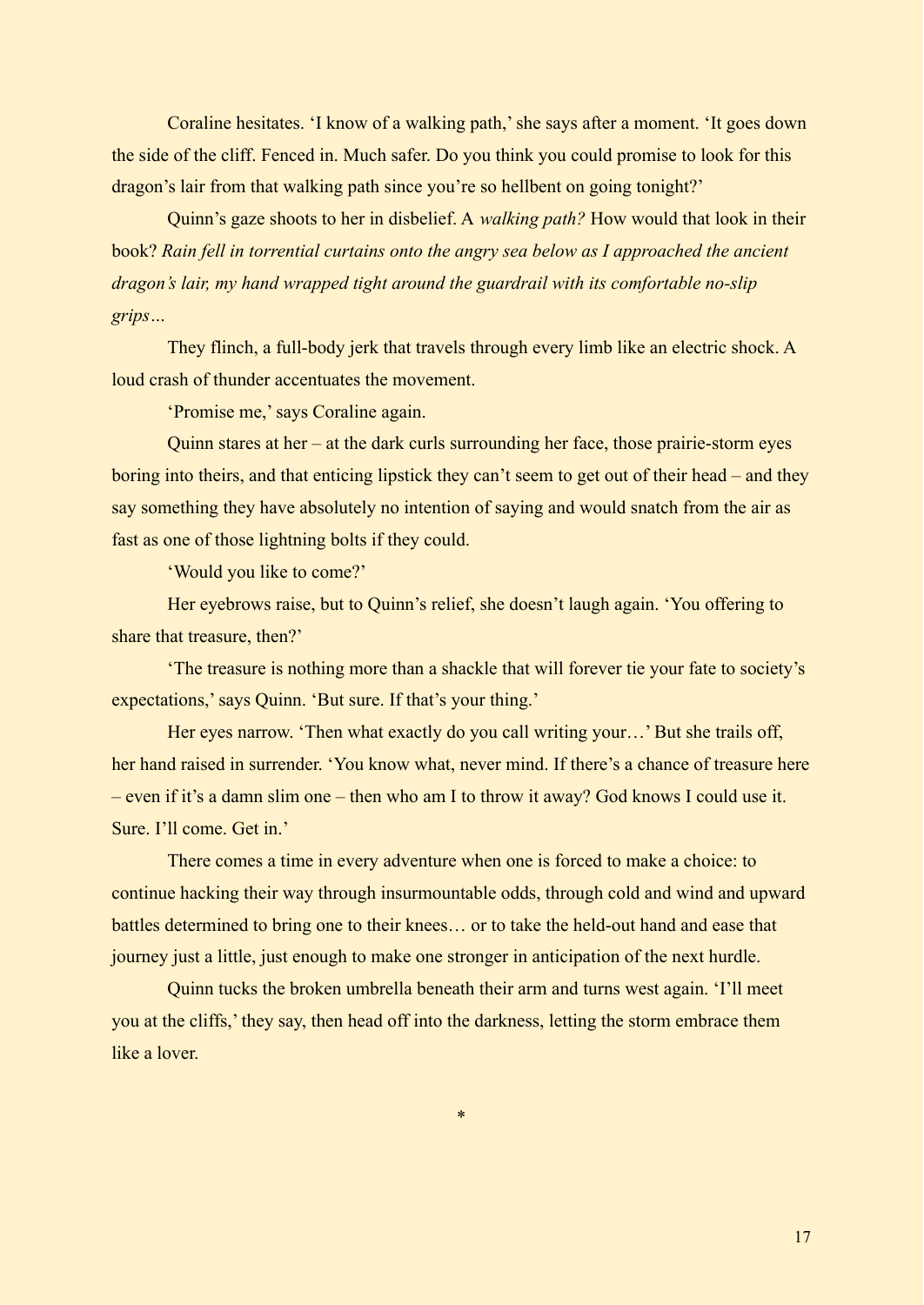The walkway Coraline mentioned is no simple guardrail. It snakes down the side of the steep cliff with a wall of wide steel mesh on one side and the cliffside itself on the other. The openings in the steel wires are big enough that when lightning flashes, the churning ocean is starkly visible below, raging up the side of the cliff like a monster from the deep. The huge swells smash against the rocks, making the ocean appear deeper and fuller for fractions of a moment until it recedes again, exposing the crumbling stone at the base. Quinn stares down into the ocean's surges and experiences vertigo, unlike anything they've felt before. They can imagine tipping into that never-ending sea, swallowed whole, shoved deep, deep beneath the surface into a world somehow bigger than the sky above.

'Dragon Hunter!' Coraline screams in Quinn's ear.

Quinn yells aloud, and their boot skids on the slippery mud coating the wet rock. They barely catch themself by grabbing onto the cliff side of the walkway.

'That's the third time I've called you,' Coraline says. She's wearing a green plastic poncho with the hood pulled up. She looks much dryer than Quinn feels.

'It's Quinn,' Quinn gasps out.

'Quinn?'

'Yeah. Not "Dragon Hunter."'

'Okay. Quinn. What direction is this cave of yours supposed to be?'

'South,' Quinn whispers, prying a shaky hand from the cliff long enough to point to their right. Fortunately, it's the same direction the walkway is heading.

Coraline takes their outstretched hand in hers. 'You're not gonna fall,' she says. 'But don't touch the metal, okay? Lightning storm and all.'

Quinn nods, finally loosening the grip of their other hand just enough to turn their feet down the walkway. They still have the officer's umbrella pinned between their arm and body and have no plans of relaxing their muscles enough to get it out any time soon. Lightning flashes again, and that monstrous ocean is visible once more, immense swells as far as the eye can see.

'I belong to the perilous plight of uncertainty,' Quinn mutters beneath their breath. 'I belong to the pull of the abyss, where a single cut of the blade could bring me either safety or insanity…'

Coraline looks at them over her shoulder, and Quinn lets the words die.

'Did you come here by yourself?' Coraline asks.

Quinn tears their eyes from the sea. 'I had no intention of tying my fate to another's,' they say.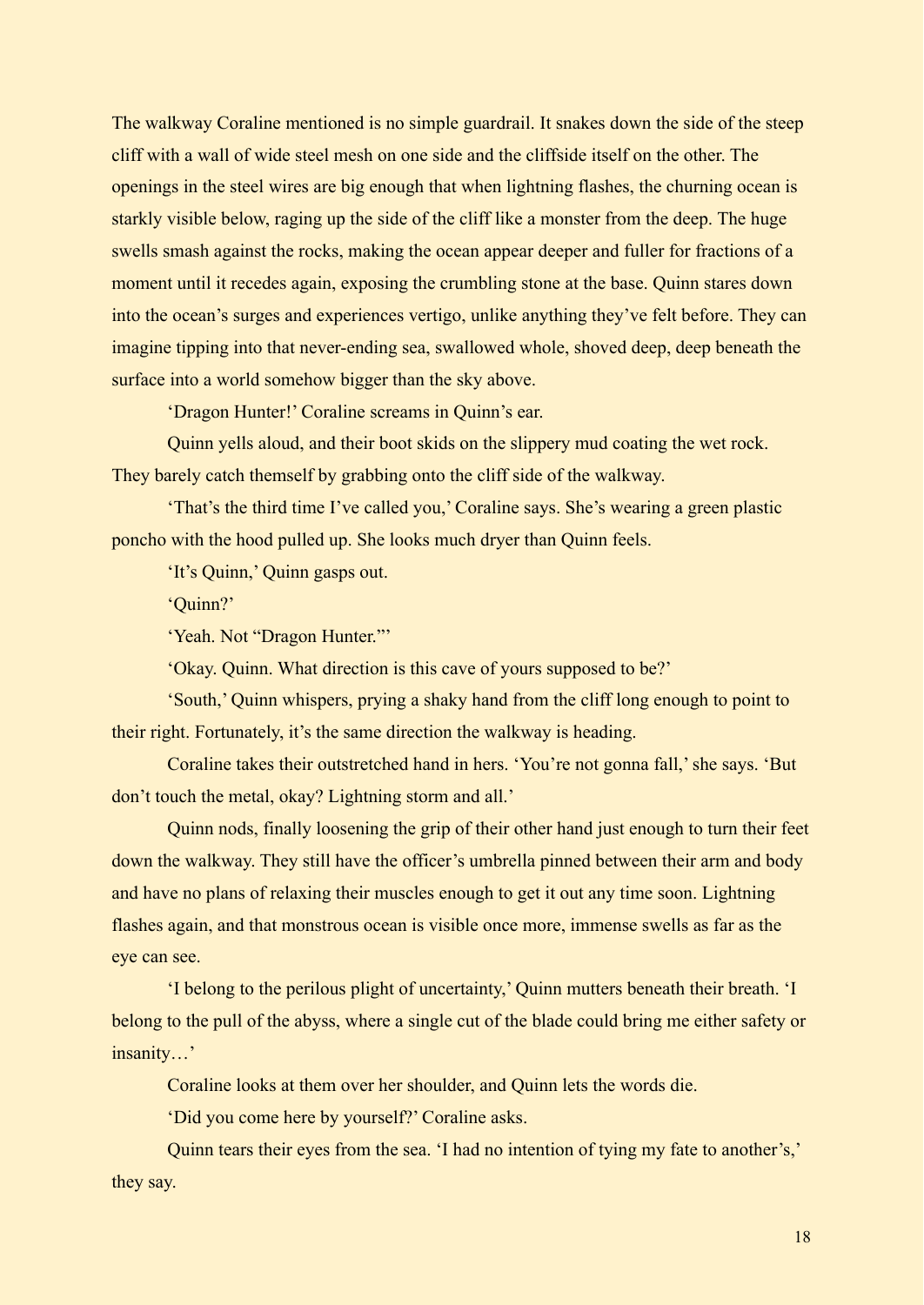She looks at them sceptically. 'You didn't come here on some sort of dare, did you? Some sort of… I don't know… initiation thing?'

'I did not,' says Quinn.

'So this is really *you?* You go around wearing that, climbing down cliffs, seeking out dragons, writing books…'

'As opposed to what?' says Quinn. 'Drinking coffee, working a job, exercising?'

'Like those aren't valid things?' Coraline says with a laugh.

'They're perfectly valid,' says Quinn. 'But they're no more valid than what I do.' Coraline considers this. 'Fair enough.'

'I do like coffee, though,' Quinn says after a moment.

'Well, thank God for that—'

'With absinthe.'

Coraline starts to laugh, then falters at Quinn's quizzical look. After a moment, the corner of Quinn's lip tweaks up, somewhat against their will. Coraline turns forward again. But her grip around Quinn's hand remains comfortingly tight.

Quinn looks up at the cloud-blackened night sky, strobing with vicious streaks of lightning, and feels the rain pounding like ice crystals upon their cheeks. It slicks their long straight bangs back from their face. It feels like atonement. Or destiny. A last stand at the edge of the world—

Holy shadows of midnight. Quinn stops and shakes Coraline's hand from theirs as a particularly vibrant slash of lightning illuminates an opening about twenty feet above, cut into the rough face of the rock. They swipe a hand over their eyes, barely even noticing the smudge of smeared eyeliner across their palm.

'That's it,' they say.

Coraline turns back. Her eyes track Quinn's gaze upward until she, too, sees the fissure in the rock.

'Oh. Right,' she says. 'That used to be some sort of spelunking rock-climbing attraction, about, I don't know… fifty, sixty years ago? But then someone fell, and the place was shut down.'

'No one climbs up there now?'

'I think it was boarded up. Didn't want to encourage anyone.'

Quinn had planned to lower their body over the cliff in the deepest dark of the storm and creep, wraith-like, into the protection of this breath-taking haven cut into the side of the world. A dragon somewhere at their back, the wrath of nature's fury playing out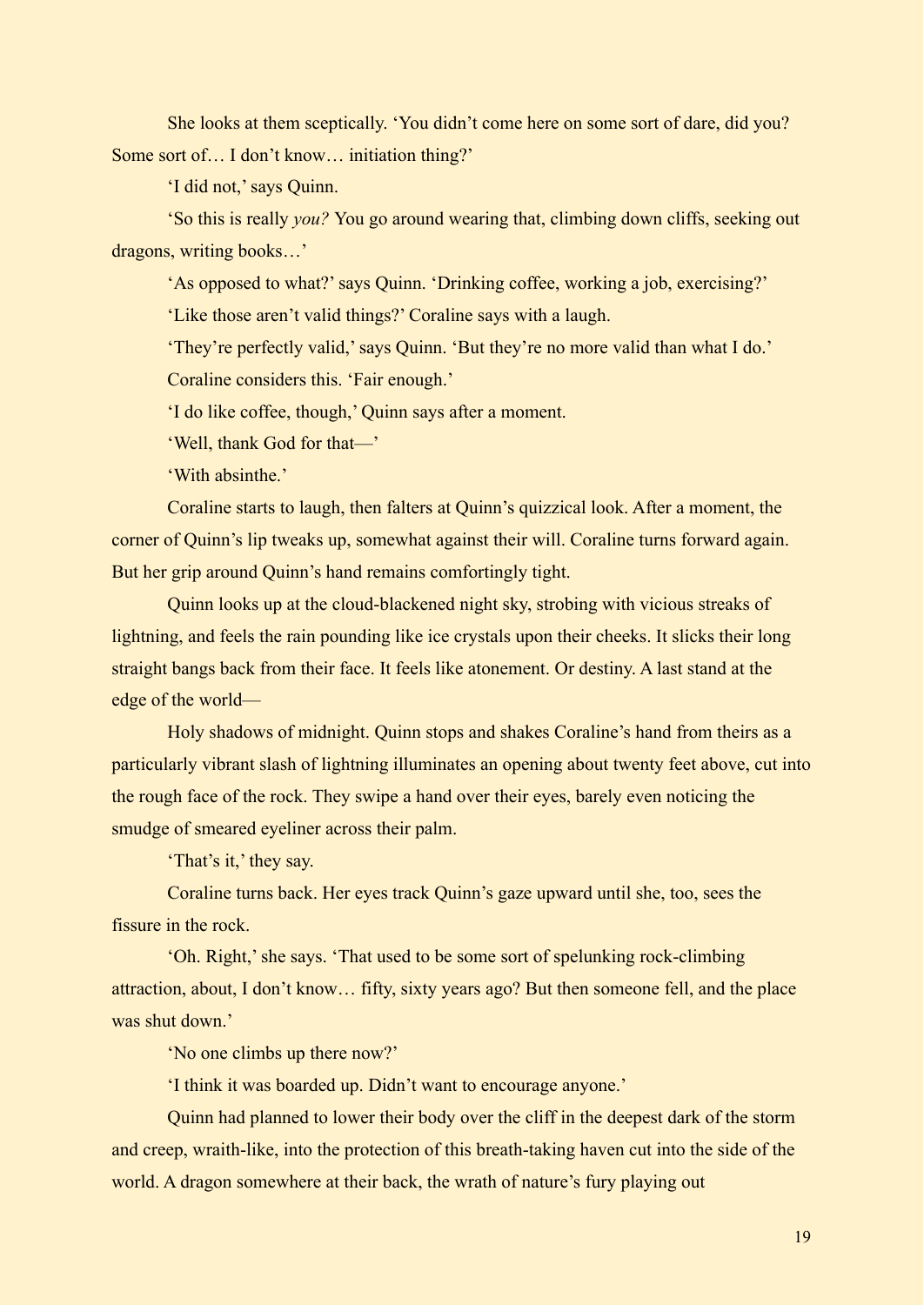panoramically before them. So why, when faced with this moment in person, does it fail to produce the same surge of excitement? Is it fear? Quinn isn't afraid of heights; they're a seasoned enough rock-climber, after all, and have spent many an epic moment atop the sheer rubbery faces of climbing gyms, leagues above the safety of the cushioned mats below.

It's just that those cushioned mats are a sight different when they're made of silty water hundreds of feet deep, reshaping the look of Quinn's potential fall with every surge...

Quinn might have turned around, in some other life. But Coraline's presence at their side bolsters them; the memory of her laughter, her prairie-green eyes and possibly peppermint-flavoured lips, and the burning paralysis of the thoughts that will play through her head if Quinn backs down now.

Quinn turns to her. 'Well-met, fair Coraline, but I fear this is where our paths div—'

'You fool,' she interrupts. 'You're not thinking of climbing that, are you?'

'True quests cannot be abandoned on a mere whim,' Quinn says.

'What? Cut the bullshit already!'

But Quinn tucks the broken umbrella in their coat and hauls themself up the side of the cliff, steadfastly refusing to allow their mind to dwell on anything other than the slippery handholds before them.

It's exhilarating. For a second. And then – *Dear God, what am I doing?* – those cursed thoughts intrude again, like lightning to the brain. Lightning. Lightning flashing all around them, capable of hitting Quinn with one good strike and sending them to kingdom come.

### *Shit shit shit shit*—

But somehow, Quinn doesn't stop moving, even during the deluge of panicked thoughts. They haul themself up – *wraith-like* – into a jagged, mud-coated indentation in the rock – *a breath-taking haven* – covered in wet litter and the shells of crabs and molluscs. Quinn crawls farther in on all fours, their legs and arms shaking from the adrenaline of the short climb. One of the fine silver chains on Quinn's buckled boot snags on an outcrop and snaps. Quinn's head jerks back when they feel the tug. The next flicker of lightning shows an unsightly gash where the chain was torn from the leather. Something tightens in Quinn's chest. It took them quite a while to save up for these boots.

It seems like only a second before Coraline is there, cupping Quinn's face in her hand. Her voice is alarmed. 'Are you okay? You're crying, did you hurt yourself?'

Quinn's jaw clenches. 'I'm not crying,' they say, then somewhat contradict the point by gesturing at the broken boot.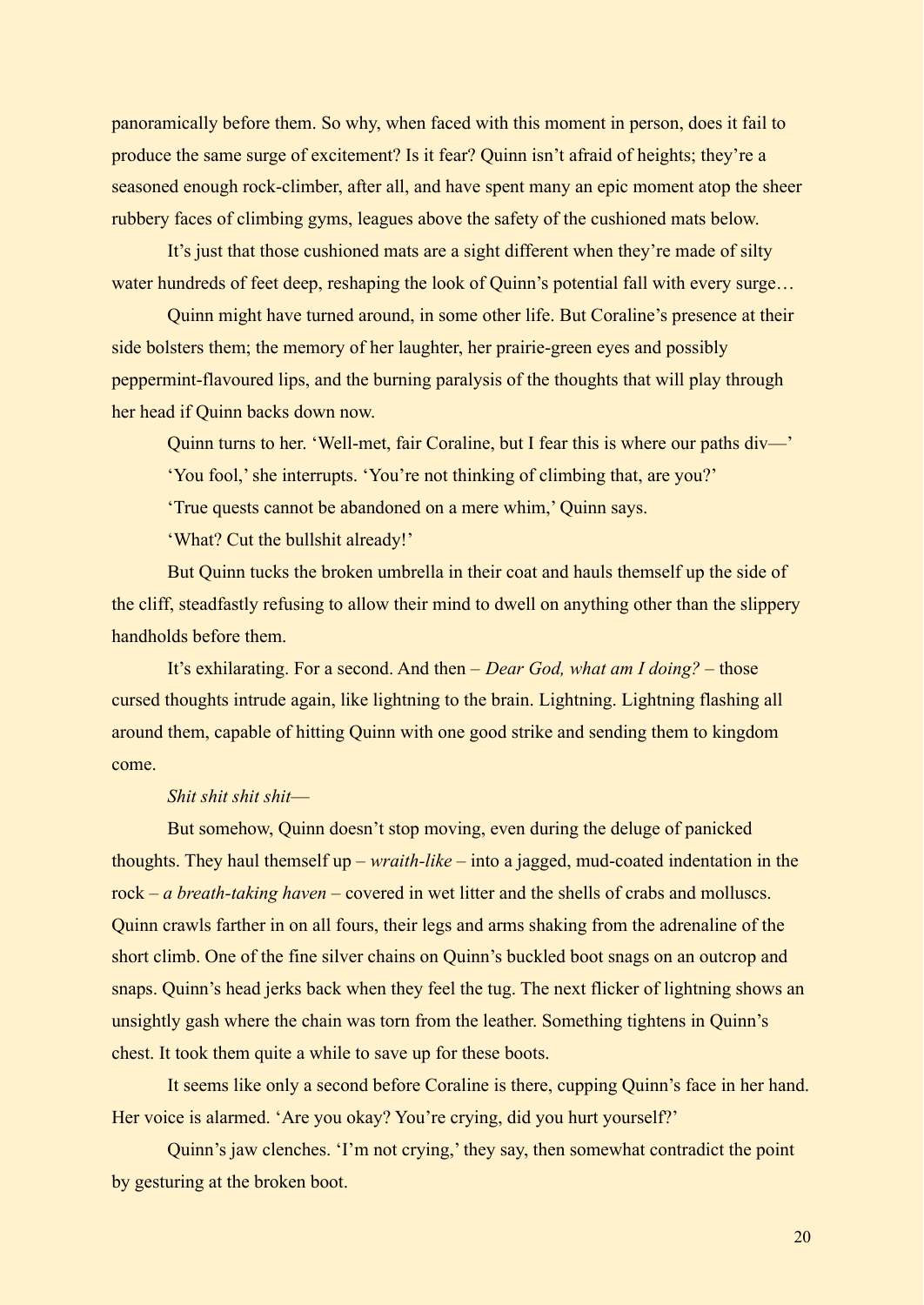'You hurt your foot?' Coraline says.

'No, I—' Quinn falters, stopping the words just in time. 'Yes. Yes, I fear I did.' 'Can you walk?'

'No amount of pain can keep me down, Miss Coraline. I will push through it.' Quinn struggles to their feet. 'You shouldn't have followed me.'

'Remember. You're giving me the treasure.' Coraline points toward the back of the cave. 'But you see what I mean. Boarded up.'

It is indeed. But Quinn pulls out the broken umbrella and approaches the boards nailed across the entrance, then uses the pointed metal end to pry at the slats. There is something brutally satisfying about using this gift from an officer of the law to break into this forbidden domain and something even more satisfying about knowing they're as protected as they'll ever be, doing this during a storm when no one in their right mind will climb down and catch them in the act.

'Are we gonna talk about the fact that this dragon of yours would have trouble hunting on the full moon with these boards blocking its way every time?' Coraline says.

Quinn pauses, the umbrella's tip frozen like a lever behind a particularly stubborn board. 'We are not,' they finally say.

Coraline sighs. 'Well, I guess I've come this far,' she says and joins Quinn in yanking at the boards.

The two of them finally pry a hole large enough to fit through. Pitch blackness greets them on the other side. Quinn has come prepared for this. The only problem is the hours they spent learning to spark wood into a burning torch are useless when the detritus is soaked as thoroughly as they are. Coraline watches them try to strike the damp wood together for several agonizing minutes before finally producing a small flashlight from beneath her poncho.

'That was inspired,' she says as she passes it over.

'Shut up,' Quinn mutters.

They squeeze through the aperture, Quinn in the lead. Dead silence greets them. Even the noise of the storm seems muffled in here, and Quinn feels some of their anticipation returning. They know for a fact they *will* find something here; they've been led here by fate, every step of the way, from the tome that was left unshelved at their local library to the Frequent Flyer discount that just happened to scroll across their screen two days after they checked the airline listings.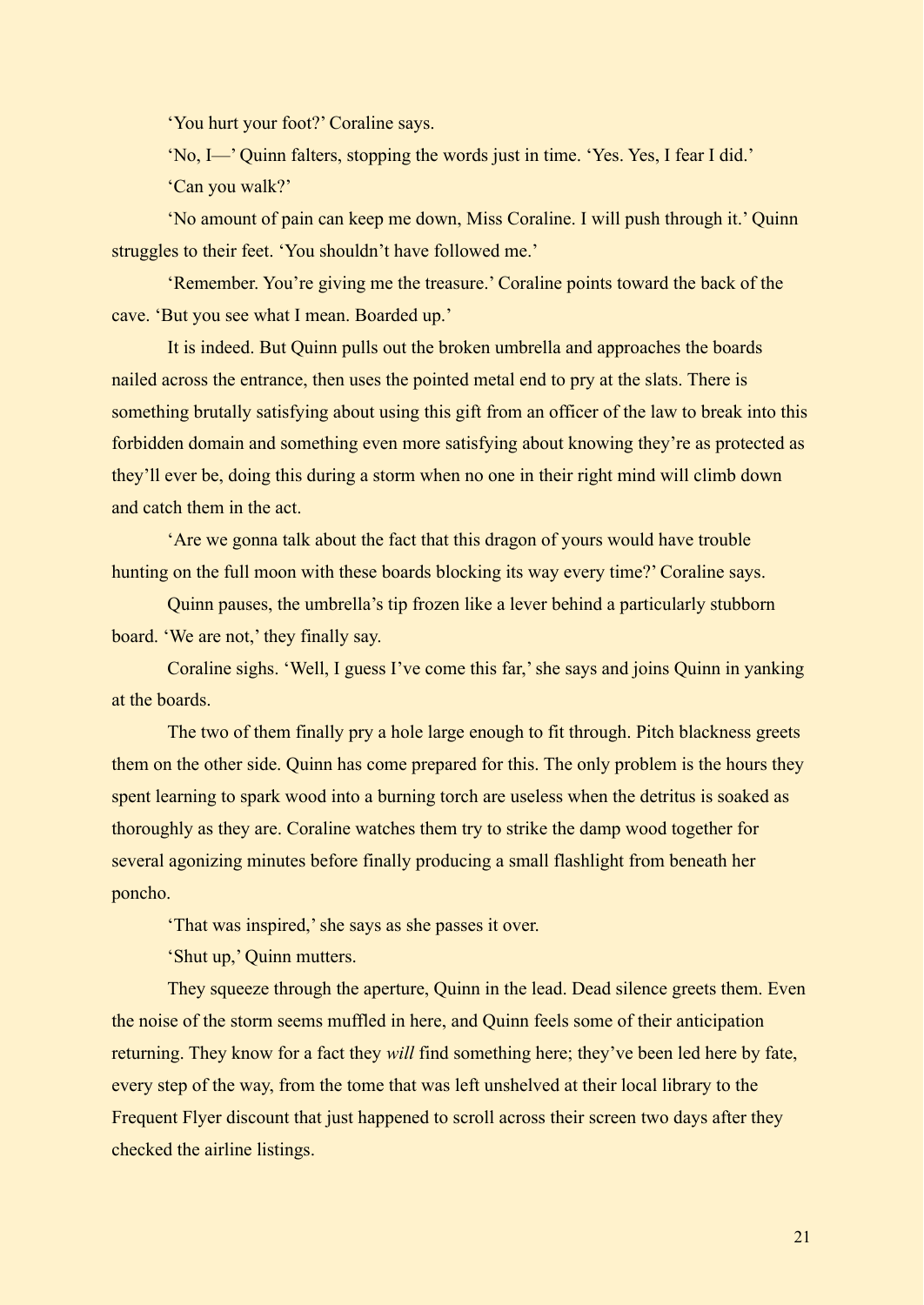The bare whisper of a path leads downward, barely navigable between the sharp jutting rocks of the cave floor. The ceiling is low enough that Quinn can touch it with an outstretched hand. Graffiti mars the rocks around them, visible as slashes of elaborately gothic letters and crudely drawn genitalia in the sporadic circle of Coraline's flashlight. A clap of thunder follows them in, echoing from the close walls. Quinn wants to hold Coraline's hand again, but with the broken umbrella in one hand and the light in the other, they don't see how to do it without making it weird.

Quinn and Coraline descend farther. The sound of the ocean dulls even more, and the utter isolation of the place fully sinks in. The passage snakes downward, closer to where Quinn knows those massive waves beat against this very rock. The thought of being beneath the raging ocean's surface is one Quinn doesn't care to dwell on. The light shakes slightly in their hand. Their wet clothes have chilled them to the bone, and the damp and cold of the cave only make it worse.

If Quinn belongs anywhere, it's deep in the heart of… of an ocean-battered tomb, surrounded by the smells of fish and mildew, under hundreds of thousands of pounds of stone, beneath the pummelling of a storm that could at any moment pour through that single opening like—

There's a loud screech in the cave before them. Quinn startles violently, dropping the umbrella and spinning to shield Coraline. They cup the back of her head and crush them both against the nearest wall, their heart pounding. The flashlight falls from Quinn's hand and sends splashes of light dancing erratically for a moment before disappearing entirely.

'It's a bat. It's just a bat!' says Coraline.

Her lips are so close that Quinn feels the puffs of air on their mouth when she speaks.

Quinn lets out a shaky breath. 'I—I was fully cognizant of that. But thank you.'

Coraline doesn't show any signs of pushing them away, but Quinn steps quickly back anyway, terrified suddenly of what Coraline is thinking… but, in all honesty, terrified of their own thoughts as well.

The thing is, Quinn has never kissed a girl. Before Quinn realised they didn't fully belong on either side of the gender binary, they'd exclusively been interested in guys. Whether that meant they were gay, or straight, or what exactly is a question that's nagged at Quinn for longer than they can remember. As if by figuring out *exactly* what label matched, they would know *exactly* what they were. But it didn't matter. Quinn *knew* what they were, long before straight or gay ceased to fit into their image of themself. But it doesn't change the fact that this attraction is new or that it sets off those mental questions again in a slightly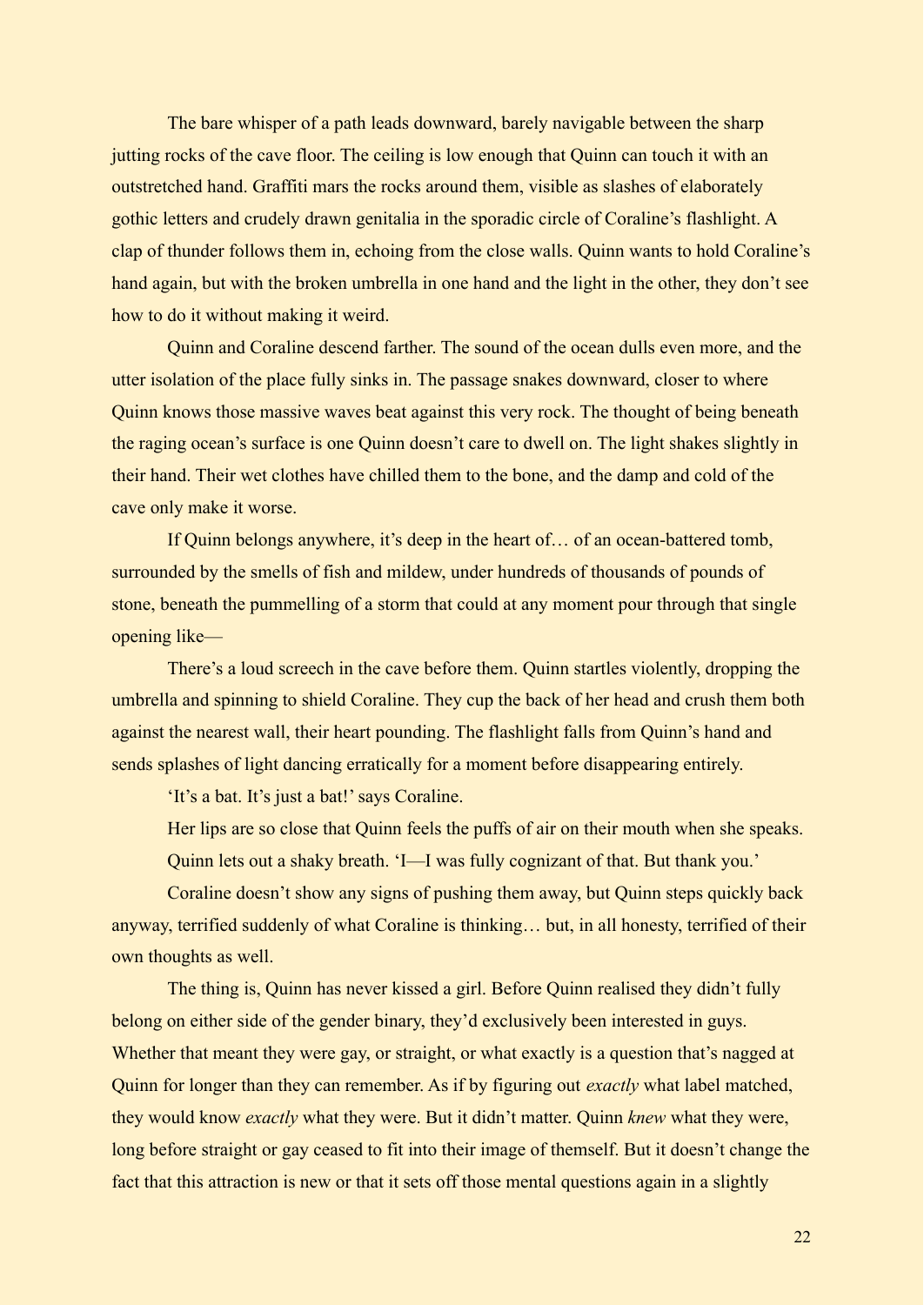panic-inducing flutter somewhere deep in their stomach. Like a need they didn't know they had.

It's been a long time since Quinn has even tried to belong…

They're glad for the absence of light to hide whatever expression is on their face. But this journey can't be continued in darkness. Quinn kneels, crawling until they finally see the faint light they dropped, just beneath an overhang of rock. They sweep it up, along with the broken umbrella they dropped.

'Quinn?' says Coraline.

'I'm right here, Miss Coraline. I found our light.'

'Thanks for… you know,' Coraline says. 'Leaping to my rescue like that.'

'I do not leap,' says Quinn stiffly.

'You and I both know that was a leap,' says Coraline.

Quinn starts to answer, but their words are cut off by laughter again. Their mouth

twists. 'Coraline, I swear, if you cannot stop laughing at me—'

'Be quiet, Quinn,' she breaks in. 'That's not me.'

Quinn freezes. No… no, she's right, it's not her at all. It's several voices, in different resonances, echoing from somewhere down the cave.

Coraline jerks her head toward the graffiti they passed on their way in. 'It's probably just teenagers, like us,' she whispers.

Quinn glares at her because 'teenager' is *never* a word Quinn has used to describe themself; even the sixteen months ago that it would have technically been accurate, Quinn was nothing like whoever Coraline is comparing them to now.

She must have caught the look because she lets out a snort. 'Yeah, yeah, I know, *I've never been a teenager, Miss Coraline, how dare you.* Next, you'll bring up how you travelled here on your own, so how could you be, right?'

'Well, my parents did help with the plane ticket,' says Quinn. Their mouth snaps shut a second too late; why in the world did they see fit to share *that?*

'What?' Coraline says. 'You mean they're actually helping with your *dragon hunting*—'

'With my *career*,' Quinn interrupts in a low growl. 'As a *writer*.'

Coraline laughs. 'I can picture the T-shirt you'll give them now. *I went hunting for dragons, but all I found was this lousy gang of cave punks.*'

'That's not teenagers down there,' Quinn breaks in.

She frowns, caught off-guard. 'What?'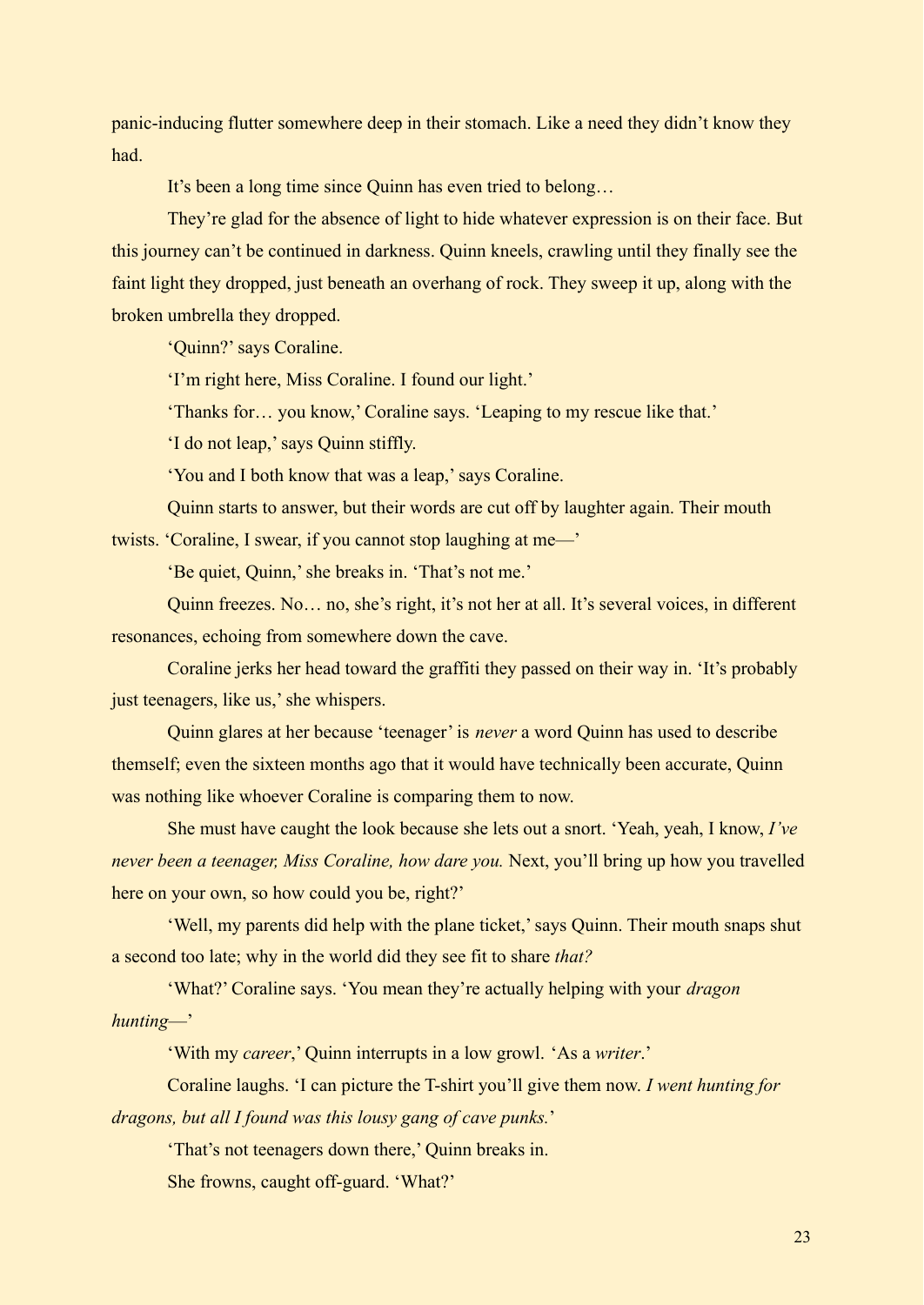'There were no gaps in those boards large enough for entry.'

'Yeah, but…' Coraline falters. 'But there must've been. Maybe near the bottom, something *just* big enough to squeeze through.'

Quinn glances back, unconvinced. An erratic racing has started up in their heart –  $a$ thrumming beat telling them they're on the brink of something here.

'Wait,' says Coraline. 'You're not *seriously* attributing that laughter to somehow being your dragon, are you?'

'Dragons are crafty creatures, wiser and cleverer than anyone knows,' says Quinn. 'One should never assume that such a creature can't use humans' own assumptions against them<sup>'</sup>

Coraline's eyes widen in the dim glow of the light. 'Can I ask you something?'

'Anything,' Quinn answers.

'Where do you come up with this shit?'

Quinn huffs, trying not to think of all the other things they were hoping that question would be. 'I don't expect you to understand,' they say. 'You haven't lived on the fringes of society for year after painful year the way I have.'

'Wow. I can't even begin to tell you how backwards that—Hey! Wait! Where are you going?'

Quinn looks back from the boulder they've just rounded, another dozen feet down. 'I'm investigating.'

'You're not leaving me,' she says.

'What? No.' Quinn is genuinely confused. 'You're coming, right?'

'To go hang out with those teenagers? No, thanks. I've got better things to do.'

Quinn struggles to find words. 'But it's not… we won't… that's not what we'll find, Coraline.'

'How could you possibly know that?'

'I just do. I know it in my heart. The world brought me here for a reason.'

After a moment, Coraline lets out the most exasperated sigh Quinn has ever heard. 'If you end up dissolving into a hundred ravens wearing that coat,' she mutters, 'it would almost be a relief at this point.'

Quinn's eyebrows raise as she gets down to their level. She eyes them suspiciously.

'What's that look for?'

'Nothing,' Quinn says. 'It's just… it's a stunning image. That's all.'

24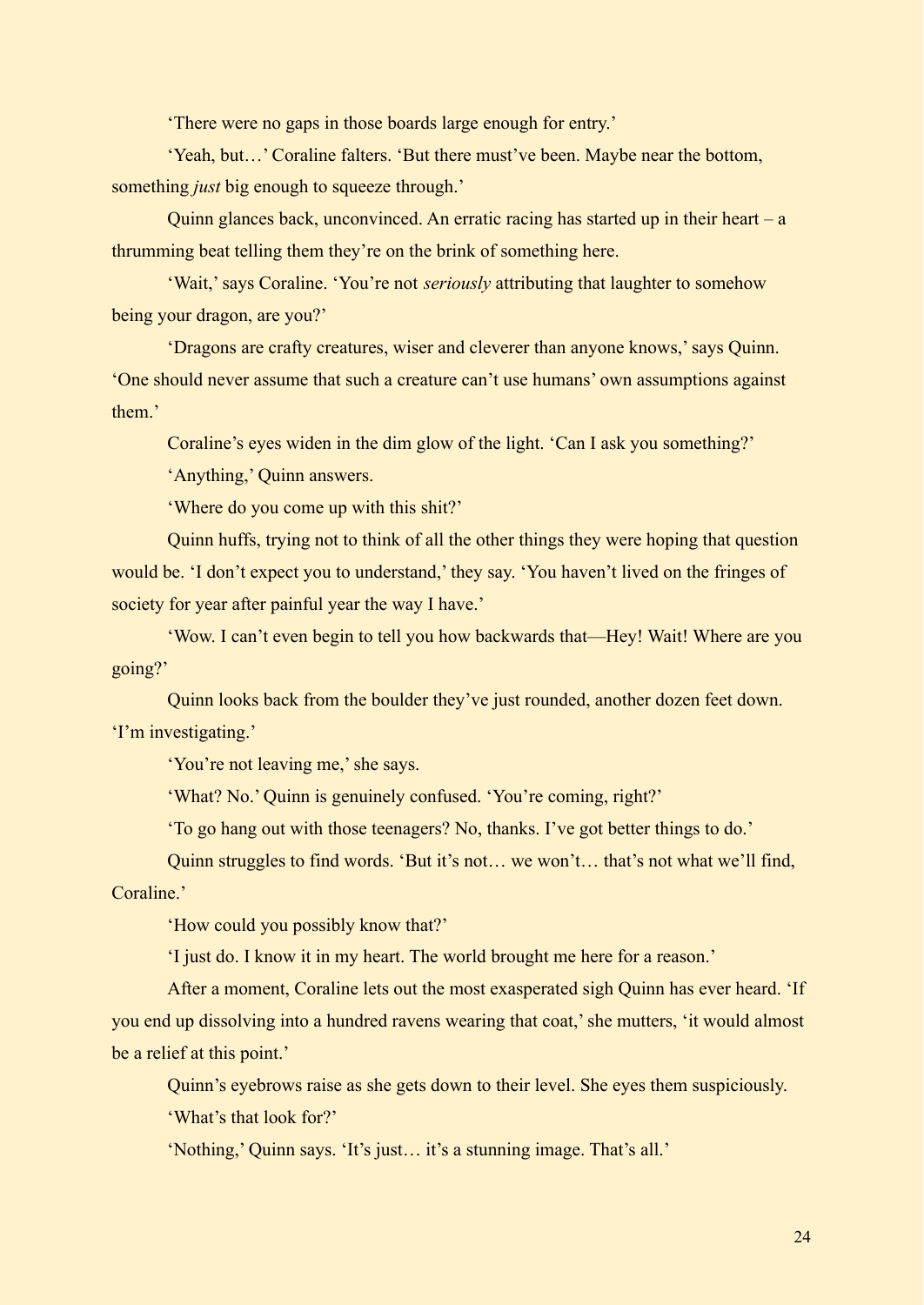She shoves their shoulder, half-playful and half-irritated, and Quinn turns back to the passage. They continue down. And somehow – Quinn doesn't know how but doesn't dare question it – Coraline's hand is wrapped in their own this time.

There's one thing Quinn is forced to acknowledge: the dragon has not gone out hunting on the full moon. The lair was supposed to be empty this fated night, but everything, from the boarded-off entrance to the definite presence of something deep in this cave, points to the fact that the treasure will be guarded by a very possessive owner. The passage creeps lower and lower, becoming steeper as they go. How many dozen feet are they below the ocean's raging waves now? Quinn's heart pounds in their ears. Occasionally, the sound of laughter reaches them again, but it's too intermittent to make anything out. Quinn pauses and passes Coraline's flashlight back to her, then pulls the broken umbrella from their coat.

They picture happening upon the dragon, all eight-inch long teeth and baseball-sized eyes and spikes running down its back like a mohawk. They picture themself brandishing the umbrella, pointed side out, while Coraline blinds it with the flame of her light—

'Give me that,' says Coraline, snatching the umbrella from them. 'You're gonna hurt yourself.'

Quinn would argue, but one of the broken metal ribs has somehow stabbed their palm, and it smarts something fierce.

'I hear the ocean again,' says Coraline.

A chill goes through Quinn. It's true. Down below them – maybe not even that far down – there's the definite sound of waves breaking against rock.

'There must be some undercut in the cliff where the water comes in,' she says. 'Quinn… we shouldn't be down here.'

Quinn shivers in their wet clothes. But at that moment, they hear the laughter again, just above the noise of the surf. Quinn can almost… *almost*… hear snatches of words in there, too. Something that sounds like '*Not in this lifetime, bro.'*

Quinn bites their bottom lip. Seventh level of hell. Coraline was right. It'll be nothing but drunken teenagers down here, and Quinn will have to admit they were wrong. That there's no dragon, no treasure, no epic tale to rocket them to their dream of being a famous author, no *future* here at all. They make their way farther down anyway, jaw clenched tight in anticipation of the embarrassment, their nose twitching as it catches a whiff of cigarette smoke along with the fishy smell of the encroaching sea.

Quinn almost stumbles on something and stops short. Coraline grabs their arm to steady them. Quinn squints down in the erratic lighting and sees…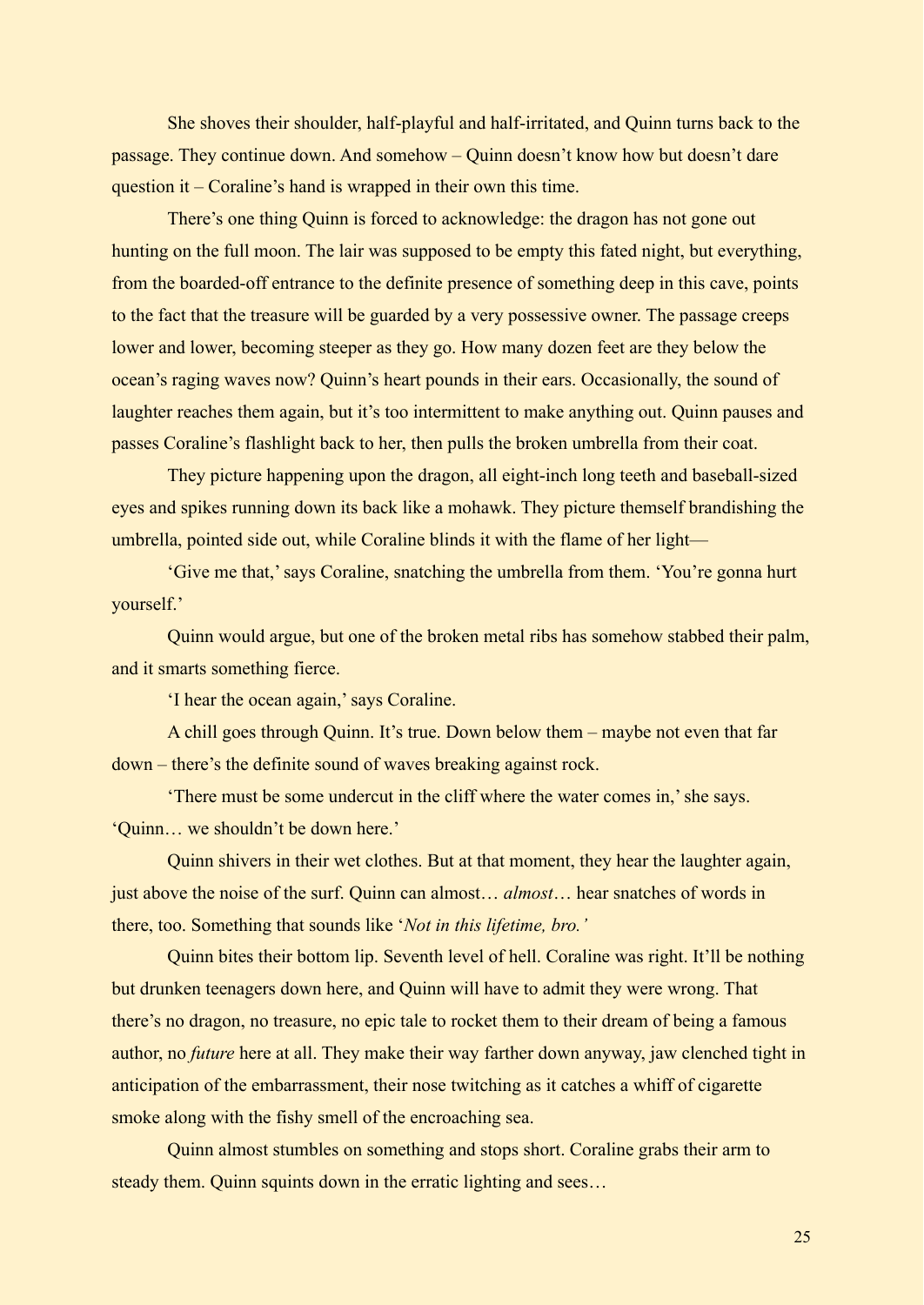It's a tail. And dear God, not just any tail. It's scaly and green and shimmery and easily as big around as Quinn's waist. Quinn meets Coraline's eyes and sees her expression is as shocked as their own. Slowly, Quinn kneels, running their hand along the length of the otherworldly appendage without quite touching it. They whisper a silent prayer of thanks that the world has delivered this to them and that they won't look like a fool in front of Coraline after all—

Something rears up and smacks Quinn's hand away so violently that they reel backward. Their coat tangles in their legs and sends them crashing to the jagged ground.

'Whaddaya think you're doin', puttin' your hand there?' a gruff voice says. 'Fuck off!'

Quinn is still staring into the shadows, mouth agape, when Coraline shines her light in to illuminate the passage ahead of them. It's a sizable chamber, at least fifty feet wide, with a tall ceiling hanging with stalactites and a floor that's literally nothing but the raging sea coming in from the west. If Quinn hadn't been stopped by the tail crossing the passage, they would have easily walked off the ledge and right into the ocean.

But it's the people lounging around and *in* the water that really draw the eye. People just like Quinn and Coraline… except that their torsos end in thick fishtails.

'Holy shit, Quinn!' Coraline says, her voice coming out in a squeak. 'You discovered mermaids!'

The chamber has gone silent but for the crash of the ocean. At least seven pairs of eyes are pinned on Quinn and Coraline, glaring as if they interrupted a particularly intimate party. Which, to be fair… Quinn's gaze darts from the hairy mermaid still splayed across the passage, coolly watching Quinn through a cloud of cigarette smoke, to another mermaid – topless, female-presenting – who has a bottle of what Quinn can only assume is liquor in an honest-to-God *paper bag.* Someone across the chamber lets out a belch.

Quinn pulls themself up from the ground, still staring. 'No,' they say faintly. 'No, no, no, no, no. You were supposed to be… I heard there was a dragon…'

The mermaid in front raises an eyebrow, then flashes a grin at the others. 'Ha! Classic Ernie!'

The others let out a cascade of whoops and hollers. They drink, as if Quinn has introduced some sort of chugging contest. Quinn's hand finds Coraline's again as the raucous cheering continues. One of the mermaids across the chamber tips and falls into the water, which starts up a whole new round of cheers.

'Mermaids!' Coraline whispers again, still in shock.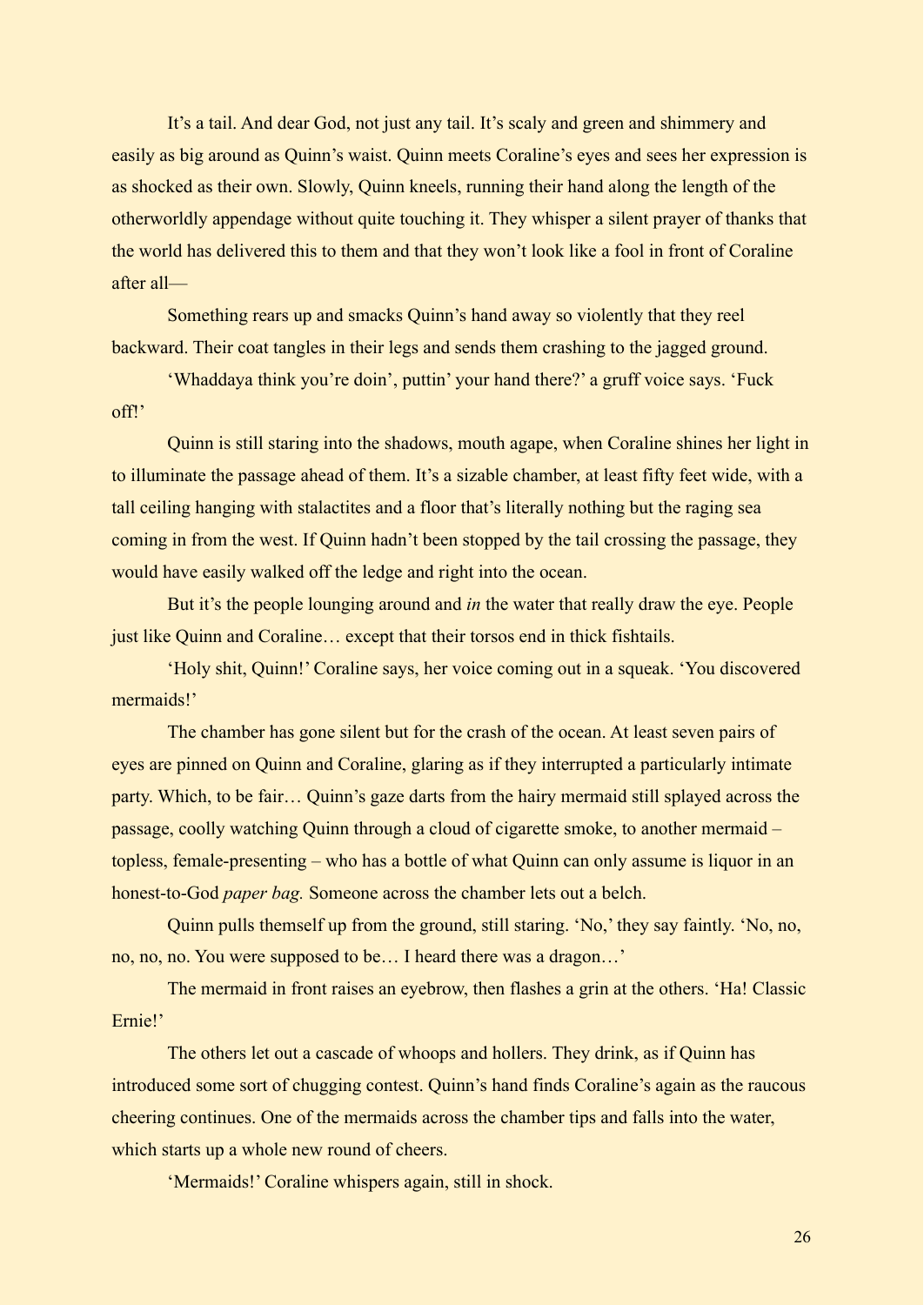'Mermaids,' repeats Quinn, their lip twisting. They try to imagine this scene in their book – *the majestic dragon I'd hunted for months turns out to be, much to my utter delight, a gang of rowdy and drunken mermaids…* Quinn's jaw tightens because the word *delight* isn't fitting in well there. Not well at all.

Quinn steps forward, hands out in pleading frustration. 'There was supposed to be a *dragon*,' they say again through clenched teeth. 'And a *treasure.* And I was supposed to—' They flail their arms, hoping that these beings will parse their meaning and somehow, *magically*, step up to the plate and be what Quinn needs them to be.

Heads jerk toward them as if the mermaids had forgotten they were there.

'Treasure?' one of them says.

'Y-Yeah,' Quinn says. 'You see, I… I'm writing a book—'

'Humans!' someone interrupts, and the laughter breaks out all over again.

'Here!' one calls. 'Here's your damn treasure. Now stop leering and scram!'

Something flies through the air and thwacks Quinn across the chest. Quinn barely catches it – it's some sort of soft-bound book – but they don't have time to look at it before Coraline is pulling them back up the cave passage, away from the jeering mermaids. She guides them, hurrying over the jagged rock, and doesn't stop until the sound of laughter is far behind them and the cold silence of the cave has enveloped them once more.

Quinn's thoughts are in tatters; the beating heart of the storm that was supposed to hold their salvation and destiny has betrayed them in a way they never imagined. They sink down onto an overturned boulder, looking for the first time at the 'treasure' the mermaids threw at them before they ran. Naked breasts and fishtails and hands sliding in between…

Quinn drops the magazine, their face burning red hot.

'Porn,' they say in a strangled voice. 'They gave me. Mermaid. Porn.'

Coraline kneels and picks it up. 'How do you think they'd even go about printing something like this underwater?'

'I don't *know*, Coraline.'

She hops up on the boulder beside them, flipping casually through the magazine. 'It's not *so* bad, right?' she says. 'You did exactly what you set out to do. You went on an adventure, found a mythical creature, got a treasure…'

Quinn feels like crying. 'I can't write about this!' they say, gesturing at the magazine.

'What, this isn't the treasure that's been in our hearts all along?' Coraline says distractedly, turning the magazine sideways.

'I will *kill* you,' Quinn says darkly.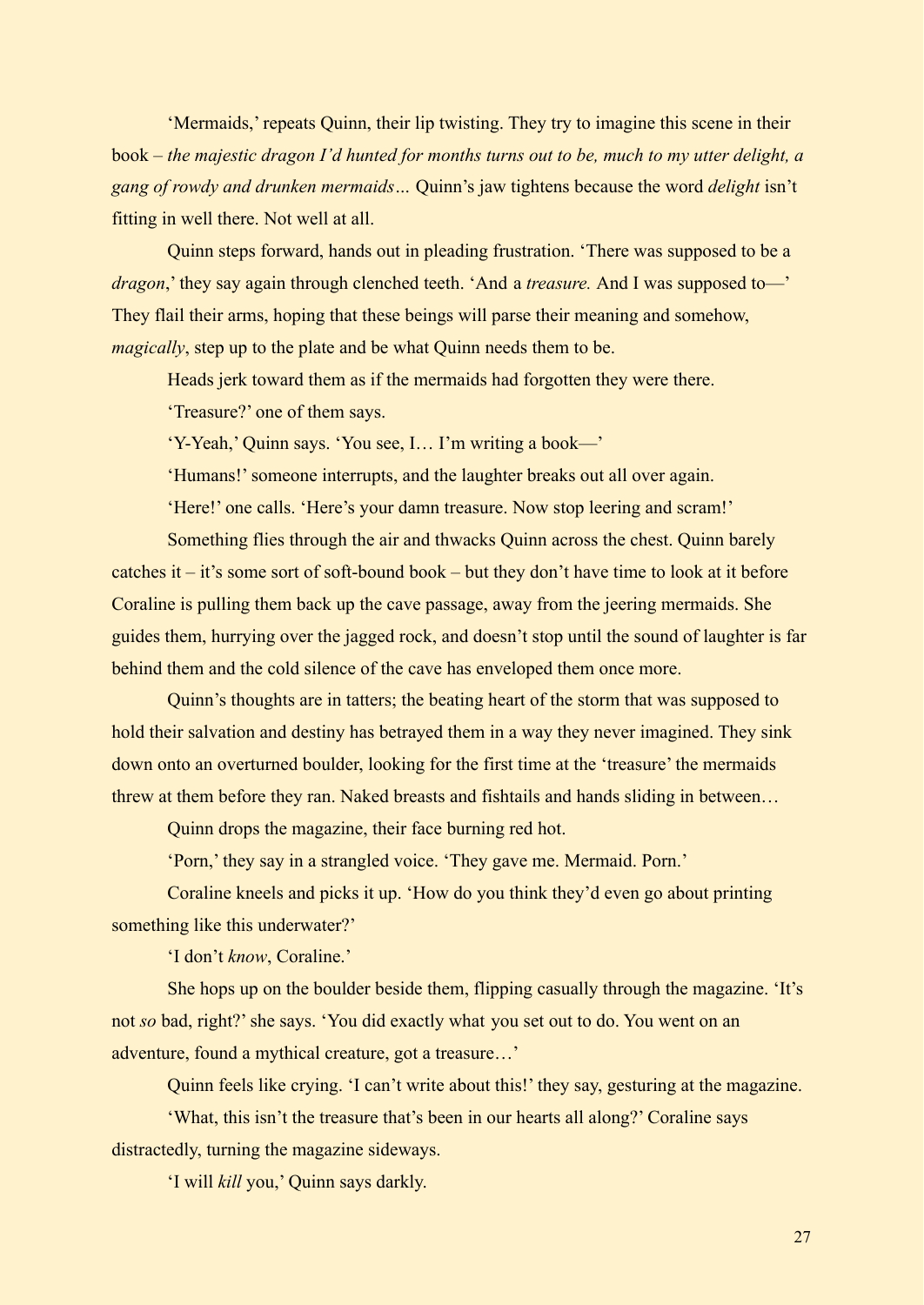'Look. I shouldn't say anything, but…' Coraline sighs and lowers the magazine. 'All that *I'll never belong* stuff you were writing in your journal. Don't you feel like maybe…'

Quinn turns toward her, frowning. 'Maybe what?'

Coraline grimaces. 'That maybe belonging means *not* following a well-laid path. Like your plans for your book. Like your journey here. Like your…'

Quinn studies Coraline's green eyes, locked on their own, and feels their heart rate pick up. 'Like my attractions,' they whisper.

'What? What about them?'

'I've never… I mean, I don't know if I'm… I haven't figured out what I…'

Coraline's brow furrows. 'Quinn,' she says slowly. 'Are you saying you want to kiss me?'

'Yes,' says Quinn, their voice hoarse. 'I… I do believe that's what I'm saying.'

'Then what the hell are you going on about?' Coraline grabs the front of Quinn's long coat and pulls them forward. Her lips close over theirs.

Quinn's thoughts are lost in a sudden dizzying plunge from all sensibility. All Quinn knows is that this wasn't the book they'd been planning to write. Their book didn't have mermaids, it didn't have a love interest, it didn't have… oh God… lips that taste not of honeysuckle or peppermint, but sea salt and rain, and the gentle flicker of a tongue. It didn't have a main character who wasn't exactly straight and wasn't exactly gay and wasn't exactly sure whether the girl kissing them was doing it because she liked them or because she'd just been looking at porn.

But Quinn suddenly wonders: why? Why are they even searching for a label for this? Can't this be enough? Whatever Quinn is, this moment here doesn't change their *self* at all. Quinn likes Coraline. A lot. And they've been thinking about her since the moment they laid eyes on her. That's really all there is to it.

Belonging is a tenuous concept at the best of times. But that doesn't make it unattainable. Quinn can belong to the smell of the pounding rain in the deepest dark of the storm… but they can also belong to the vibrant thrill of uncertainty, or to the spontaneous kiss of a beautiful stranger, or – perhaps most of all – to the newfound freedom of knowing who they truly are, without feeling the need to define it.

Maybe... just maybe... Quinn will end up writing that book after all.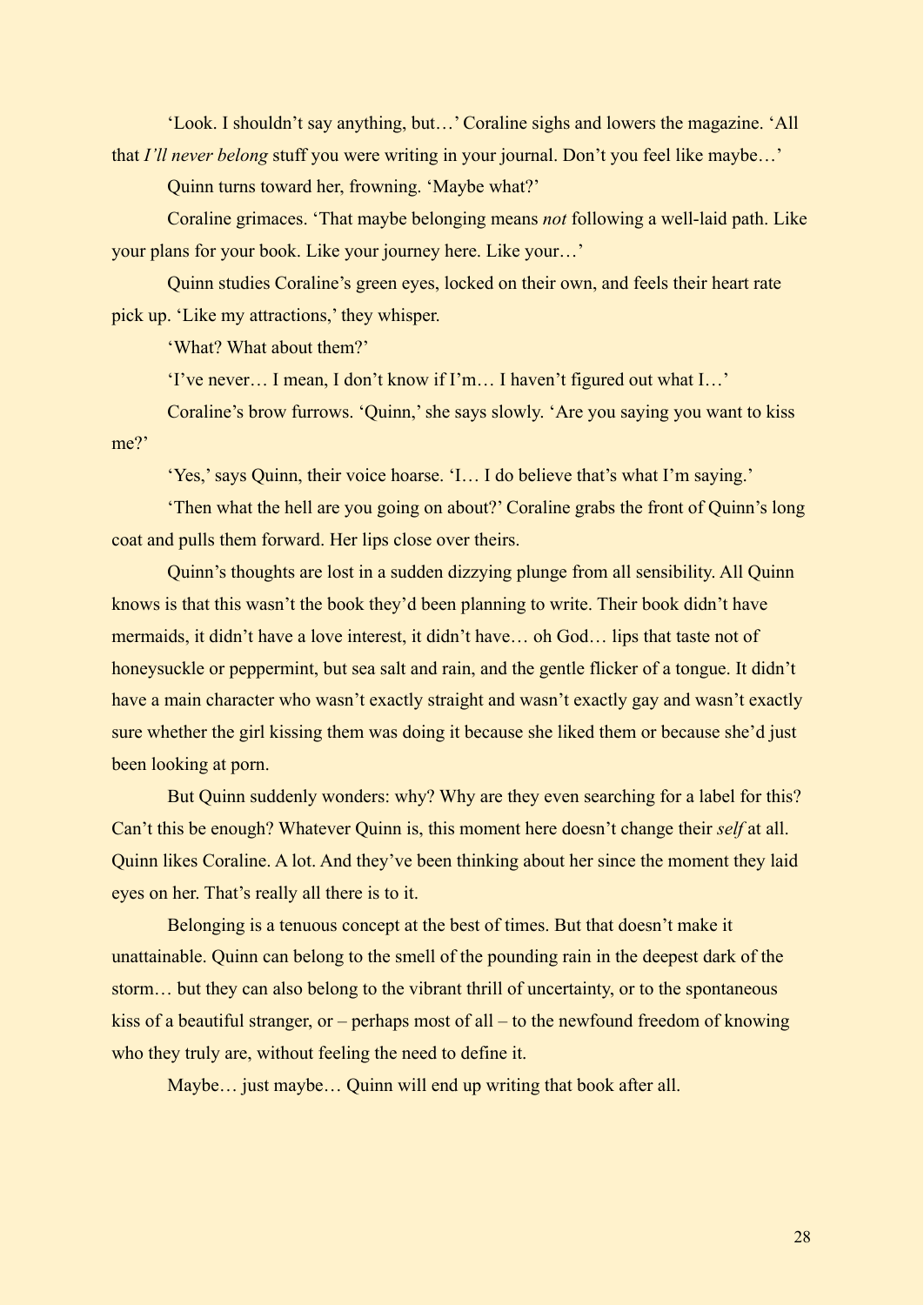# **After a Black Moon by Even Morton**

**Content Warnings: Dysphoria, violence, drug use, implied sex work, bigotry.**

Not your thing? Skip to page 41 for the next story.

\*\*\*

Potter was waiting for a Black Moon. So was I.

I met him in the mess hall of the recovery station, both of us leaving our half-finished breakfast trays on the turnstile. The workers eyed us both in disgust. We booked it to the med centre before the lingering gazes could get us down.

Potter, whose first name was Michael, hummed the entire time he was in line. He bounced on the balls of his white tennis shoes, his arms and legs seemingly too bony for the uniform we both wore. He was an addict, clearly. The med centre, his agitation, and the disgust in the workers' eyes were easy enough to figure out. It was only when I got a look at his face straight-on and saw the pink lines around the patrician nose that I knew his fix was for sugar. Or 'Big Sug' as it was called on the street.

It's not the sugar you're thinking about. But Potter hummed the 1960s song by the Archies, now a century old, as if it was. He was agitated, stressed out with his need for the replicated cylinder he would inhale and feel better, but he found his situation funny.

I was still working on finding humour in my own.

'Michael Potter,' the nurse called behind a thick Plexiglas wall. Though her protection was hermetically sealed, she wore a mask.

'Present!' Potter said, pronouncing it as if it were French. 'And accounted for.'

She didn't smile. Didn't matter that the mask was there. The mirth was absent in her grey-dead eyes. She didn't even watch, like she should have, as Potter unscrewed the cap and inhaled the replicated Big Sug.

'Thank you, milady.' His pace slowed as he walked over to a bench. I stepped up before she could complete my name.

'Jackson, Chris—'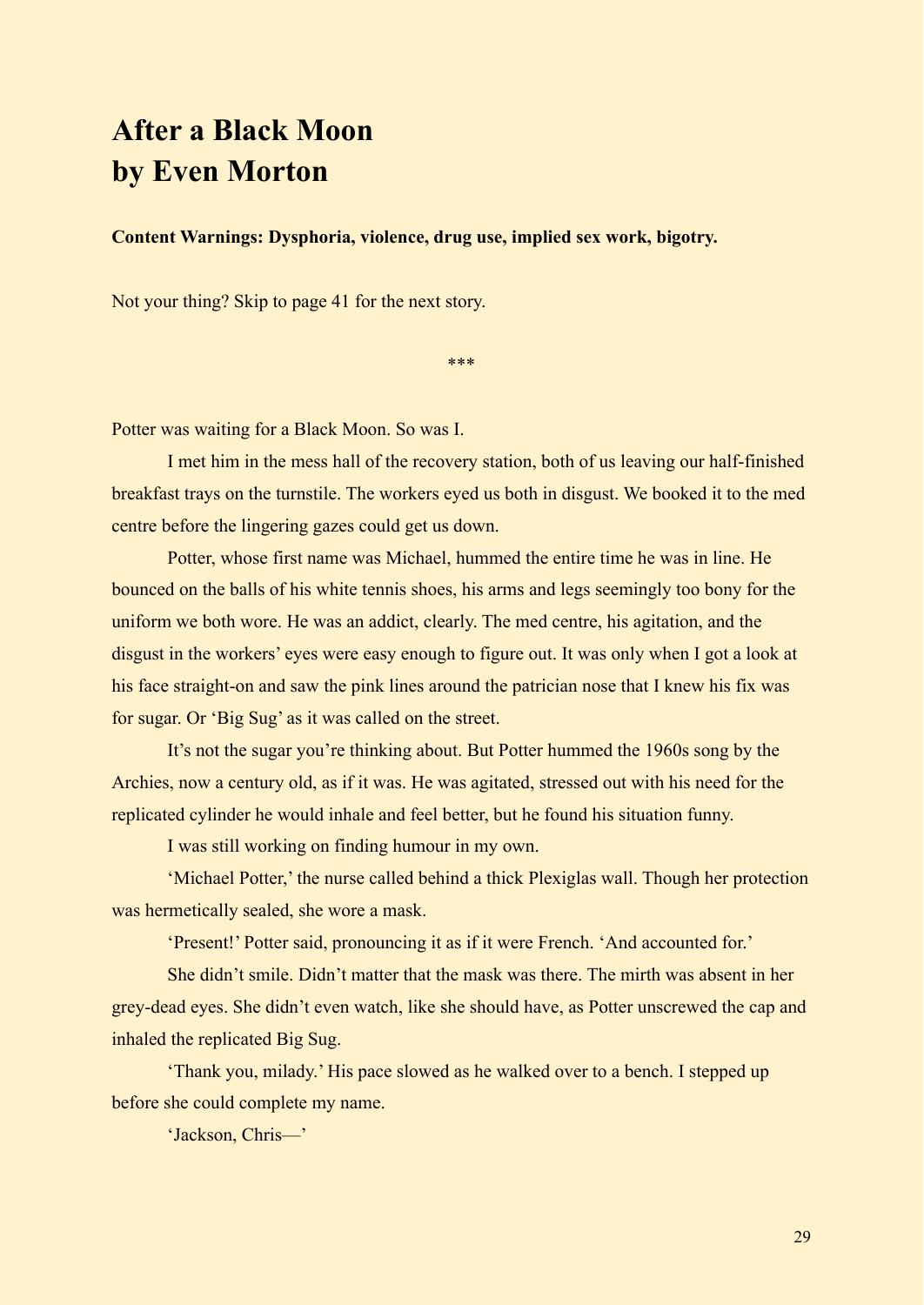'Hi.' I extended my palm. I begged her, without hope, to not announce what I was taking.

'Testosterone,' she said with a furrowed brow. 'Oh. One of us has to administer it.' 'No, I got it. I know where to put it in.'

'But it's a needle. You could use it on someone else. Hold on.' She pressed a button on her command centre, and a door to the med centre opened. Someone else in a nurse's uniform, this one a man, came out. I let out a low breath between my teeth. I felt the air click between my front teeth, spaced out since I was twelve, and then the empty space where my bottom left incisor should have been. My balls were not the only thing I lost in the blast.

'Over here.' The nurse gestured to a room with a metal cage over the viewer. The padded room. One of many in the recovery ward. I wanted to shudder, to argue, to react in some way – but I just followed him. I wanted the testosterone in me about as much as Potter wanted his Big Sug. I could understand addiction, not because I was an addict. Not really. But the brain is an organ as much as the heart, and we can empathize through it when nothing else is there.

'Lie down,' the nurse said when I entered the room.

I tried to forget the indignity. These shots needed to go in through fleshy skin, but that could be the thigh – not always the ass cheek. Yet that was what so many doctors and nurses selected. When I was in the hospital, most of my legs were burned. I'd needed skin grafts, transfers, and lots of blood. The only space on me to shoot in the hormones was my ass. I'd looked away, on too much morphine to care. But I was healthy now, walking, ambling around with a slight limp. My balls were gone, but I could still urinate. My brain contained the same memories of masculinity: wet dreams at night, the first time I entered a woman, and then a man, during the war. Shaving, the scent of Old Spice (or knockoff brands they let you have in space), and the feel of my rougher skin. It was all there in my brain, except that when I was wholly healed, I could also feel those parts leaving. Fading. I hadn't understood why until the doctor came in and shot me through with testosterone again.

Missing balls meant missing chemicals. And it meant that my head was not quite my head anymore. I was not quite the me who I knew myself to be.

'Roll over,' the nurse told me. I was only wearing boxers, too tight.

'You don't need to put it in my ass,' I said. 'The thigh works.'

He hesitated. Surely he was used to working with junkies. My voice was thin and urgent, like a junkie's. But this wasn't Big Sug or Snortin' Sam or anything pedestrian from Earth. This was just testosterone. I'd seen some trans women and trans men in the recovery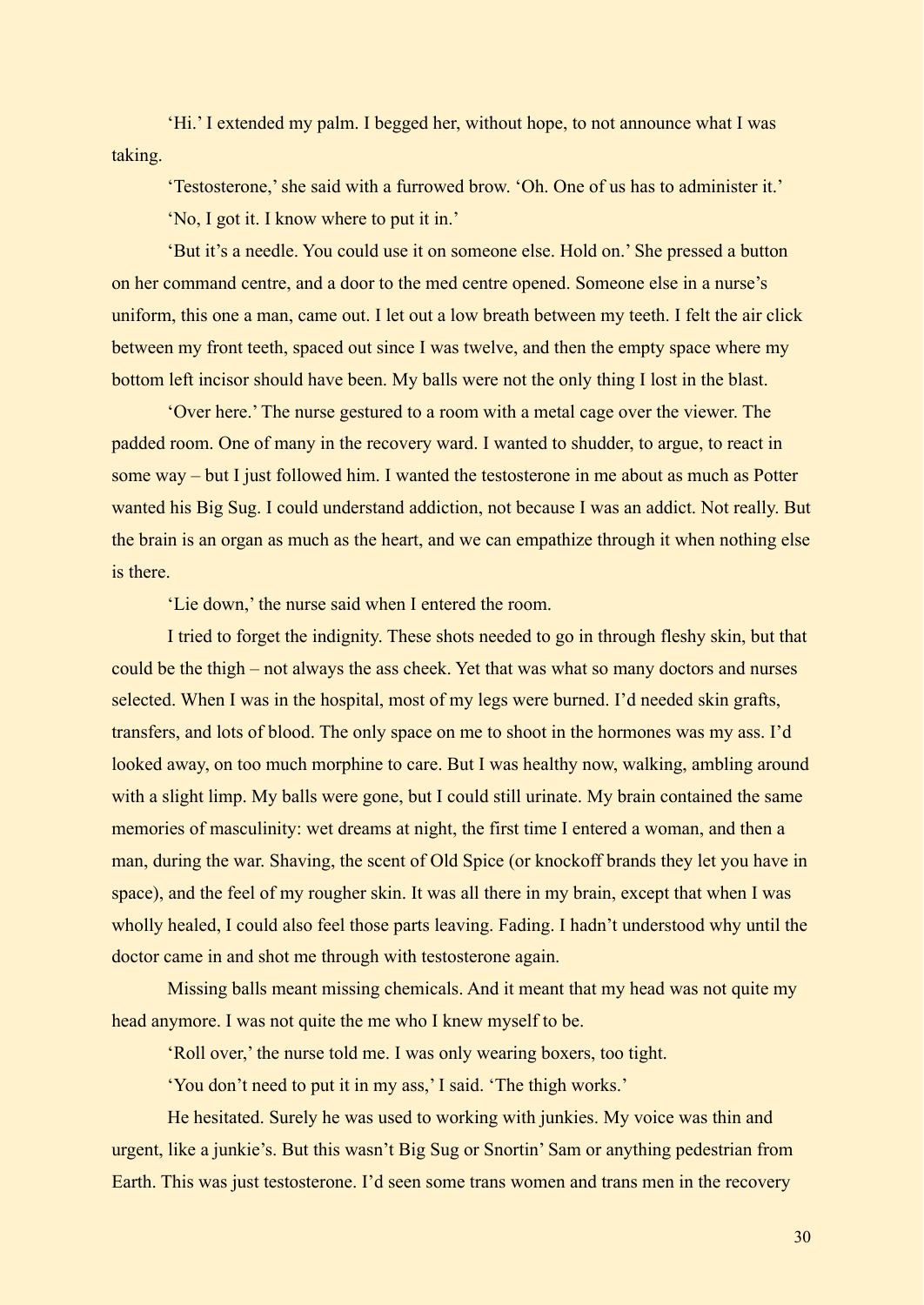bay, and I'd known from the newspaper reports that they were the most prominent clients in the Black Moon program. Everyone needed a chance to start over. Everyone needed a new place to begin. If not in physical space, then at least in time. We all needed time to ourselves.

But I was not an addict, nor a trans person. I was barely a man without this drug.

'Whatever,' I finally said. I displayed my ass. I closed my eyes. I waited for my brain to come back online.

When I stepped out of the padded room, Potter was the only one around. The rest of the med cases had gone off to the day room or outside for a walk, though the atmosphere was hard on ravaged lungs. Potter leaned forward on his knees, a mysterious smile on his face. His nose was still pink from the years of Big Sug he surely had behind him. His nose would probably be that way for some time.

'What's your name?' he asked.

'Christopher,' I said. 'Call me Jackson, though. I prefer surnames.'

'I get it. That because you get called the other name first a lot? Even though we're not supposed to do that anymore.' Potter made a dismissive sigh. 'I think it's neat, having two names. I'd want to use them both.'

'I only have the one.'

Potter tilted his head.

'I'm not trans,' I said. 'Just a lot of bad luck in the war.'

'Hey.' Potter's bright eyes beamed. He patted the seat next to him. 'Come and sit. Join the club.'

And because there was nothing else to do, nothing until we could both leave and truly start over, that was what I did.

\*

Potter had grown up in a slum on one of the early colonized planets. His mother hadn't stuck around long, but her sister raised him. He never knew his father; his cousin Mick stole electronics and got them all in trouble with the police; all the typical stuff that happens to people who are forgotten. Big Sug was obvious in his story, yet it didn't make an appearance until much further along in his life.

'I was a disciplined kid,' he said, laughing. 'Hard to fathom, right?'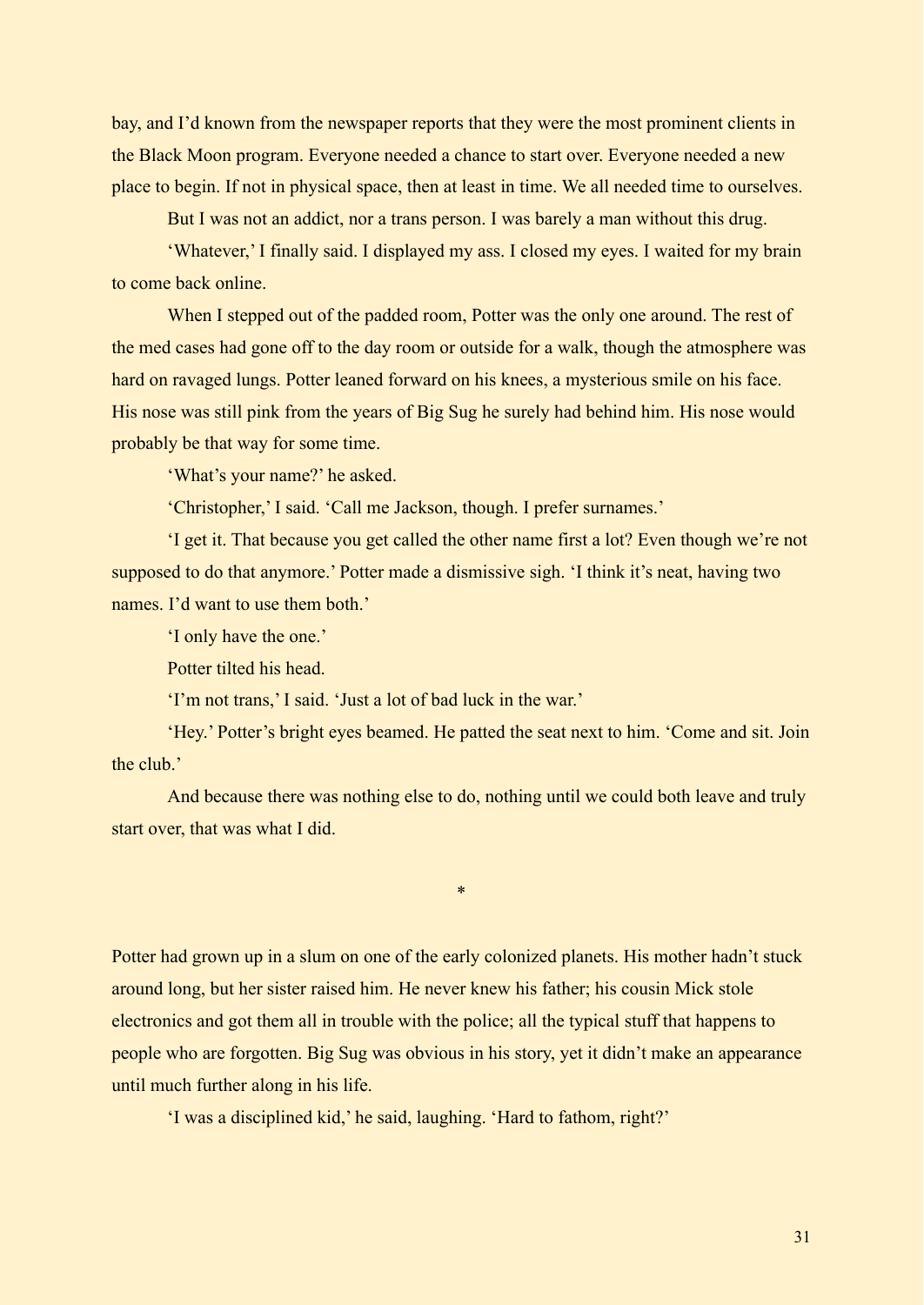He ran a hand across his five o'clock shadow. I felt my own skin become rougher. The testosterone injection only came once every two weeks, but I needed it at about the nine-day mark. And it took one day to kick in. It never seemed like enough.

I was really envious, I understand now, as I listened to Potter speak. His voice was deep and low. My voice was too, and it would not change because vocal cords getting thicker in puberty was irreversible. Even if I didn't have balls.

I nodded and encouraged him to continue. For a while, I pretended I was looking into a mirror.

The military came after high school. One teacher noticed his precision with the books, his penchant for design, and suggested he become an architect. Being a poor kid, though, it was not an option. 'My mom had come back by then. I needed to not be around her. If I had known about the Black Moon system back then, maybe I could have started over sooner.'

'It didn't get introduced until you were about twenty-five, if I'm guessing your age correctly. You seem to be three years younger than me.'

'Yeah, that's about right. I'm a Pisces, you know. With a Pisces moon.' He laughed. Anything related to the moon was hysterical to him. I wondered if it was a side effect of the replicated drug but didn't ask.

So Potter had gone to the military. He was a good soldier. He was able to design some things there, too. Nothing too fancy, more like redesigning the hull's furniture and maybe a couple safety houses on distant lands. Nothing too much or too important.

'So what changed?' I asked. He'd grown silent. A worker from the recovery program had been pacing the halls and was lingering by us. I figured this was the point that Big Sug had been introduced, and he didn't want to be overheard.

'You know,' Potter said with a shrug. 'What always happens? What happened to you?'

'I was in a battle. Got burned real bad. Nothing to it.'

'So they gave you morphine, stuff to take away the pain?' When I nodded, he went on. 'Same with me. I mean, we were in a battle. A lot of us got injured, and in the med bay, I got some good stuff. The pain went away. You know, it's all warm like. It reminded me of the one time I went swimming. And then like zero gravity in space. But more warm, like I said. So swimming.'

I nodded. We were whispering as we talked now because that worker was still looking at us. We were not allowed to talk about drugs. But we were just talking about glory.

'So you, your, you know,' Potter said as he eyed my crotch. 'In that battle?'

32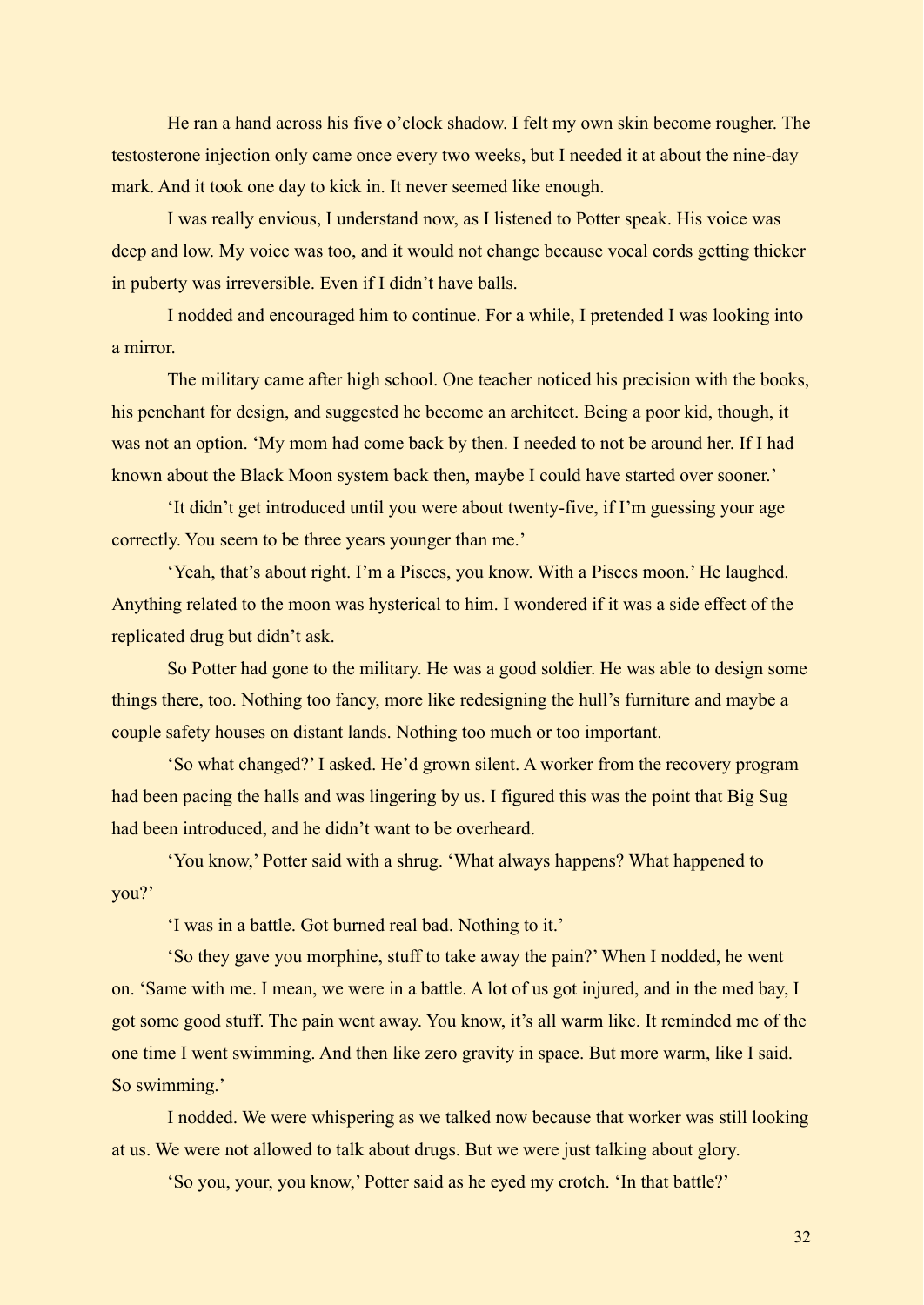'Yep. And you...' I eyed his crotch in reciprocation. When I saw he was hard, I thought nothing of it. Only envy, once again.

'I got better. But I still wanted to swim, you know?'

I was still looking at his erection through his clothing. He noticed and slid a hand over his cock, covering it with his palm. I had no idea if it was in shame, as a way to hide, or a way to keep it going. I didn't have a chance to find out.

'Hey,' the worker finally said. 'It's almost lunch. You two better get going. You won't get any meds until tomorrow.'

'Two weeks,' I corrected him. I stood and walked ahead but waited for Potter at the door to the cafeteria.

'Two weeks!' he said, shaking his head. 'That's a goddamn lifetime.'

'I know,' I said. Though it was impossible, I swore I heard my own voice crack.

\*

We ate almost all our meals together for the next month. Nothing changed in the day-to-day since everything was utterly regimented at the recovery centre, but during long talks and even some walks through the harsh atmosphere, I got to know Potter. I didn't even see his pink nose anymore. I began to relish his agitated two-step pattern on the dusty tile floor every day before he got his treatment.

We were, in the language of the program, just trying to recover what self we had. 'And then,' Potter would proclaim in a dramatic fashion after his inhalation, 'we can begin our Black Moon plan!'

'Whenever that may be,' I'd often echo.

'Yes,' he'd repeat. 'Whenever that may be.'

In spite of qualifying for the program well in advance of being sent to the recovery facility, we both had no idea when our turn would come. There had been interview after interview, application after application, and background checks galore to get us here. I could not imagine more steps. But each time one of us – sometimes we'd go alone, sometimes we'd go in pairs – asked about our Black Moon plan at the front desk, we were told we still needed to recover.

'Only when we can see a viable return on investment do we give you your Black Moon reboot,' the front desk woman said behind Plexiglas.

'Return on investment?' I asked. 'We're human beings, not commodities.'

33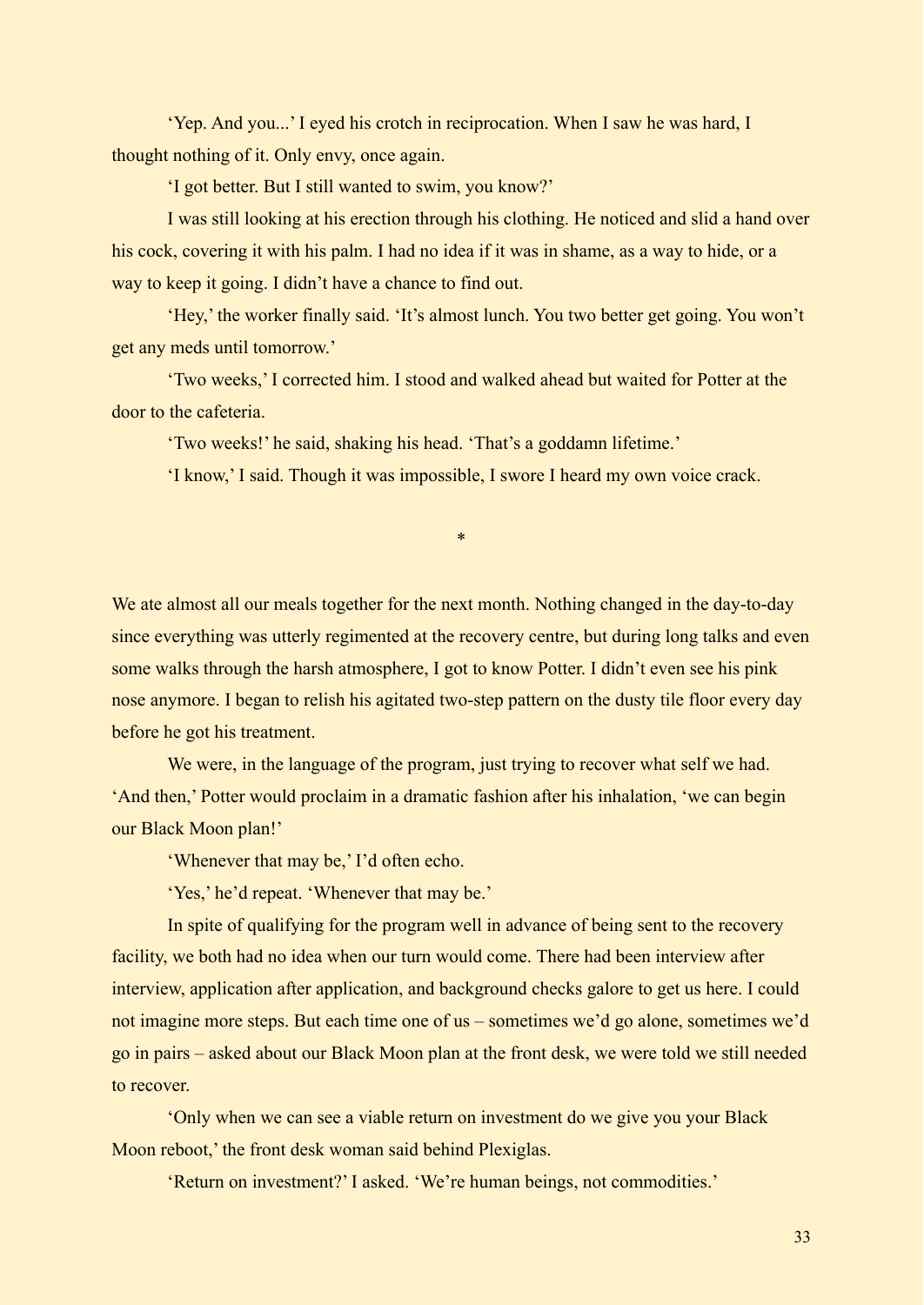'Yes. But you're asking for time to recharge and have another life. A second chance. We have to make sure you can integrate back into the world again. Especially since you were once kicked out.'

I wanted to argue that I was not kicked out. I merely fell out. After recovering from my war wounds, I didn't want to live without a dick. Petty, I know. There is so much more to gender and identity and all that other fun stuff. Trust me, I know and was told several times by several different people. They're right, I'm wrong, etc. But it was still too hard to live without something that I had known all my life. Even if I could adjust to the scars, the body changes, and the dreams of phantom dicks at night, my brain was still longing for what it knew. I was losing my memory, my sense of self, without testosterone running through me.

So I tried to end it. A couple times. They were, as you might say, cries for help.

They were, as I saw, no different from Potter's penchant for Big Sug. After he'd been caught in the military with the drug, he'd been discharged. He'd been a street person for a while, blacking out regularly and waking up in different locations, sometimes different planets. His nose had become pink then. That only happened in the advanced stage of the illness.

'Before then, it had just been fairy dust for the fairies,' he told me one day. 'I didn't mind that, really. Who cared if I was a fairy? It wasn't like it was a lie. And I did those things, you know, so I could get the drugs. I did it enough that it didn't matter. But the nose… when it was pink, I knew it was bad.'

I nodded, understanding it all. 'That's like day ten out of the fourteen before I can get my next injection.'

'Brutal<sup>'</sup>

'Yeah.'

'You can do a lot of desperate things in those four days.'

'I know.' I changed the subject. 'So, how did you get to the program here?'

Potter got a distant look in his eye. Now he changed the subject. We went for a walk instead, no longer wanting to bond over words. We played a game in the dayroom. Then it was time to get in line again, both of us, so we could get our meds.

'Jackson, Christopher,' the woman called. I walked up, and she pretended not to recognize me. She studied my chart and then let out a breath. 'Oh, it's topical now.'

'My testosterone?'

'Yes. You can administer it yourself. But you'll have to come back every day now.'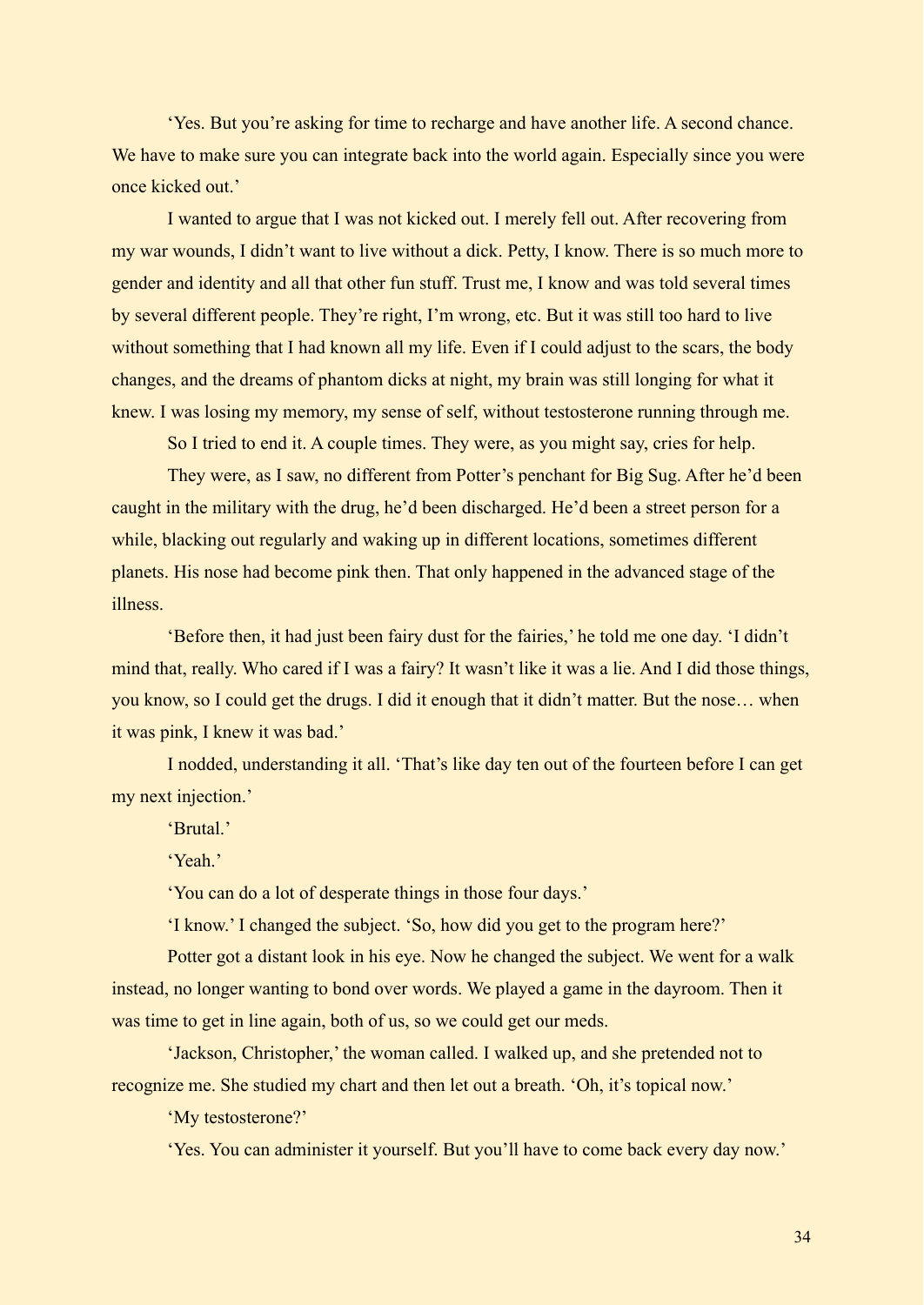I didn't answer. I was too excited as she slid a soft packet of blue gel to me. I ripped it open and put it on the soft skin and faint, dark hair of my arm. It tingled. It hit my bloodstream. I felt it go through me, eventually reaching my brain, and washing me in what I always wanted, what I had known was me straight through.

'How is it?' Potter asked, eyeing the packs and my sudden elation.

'You're right,' I told him. 'It is like swimming.'

\*

Getting our meds together day in and day out made us grow stronger. So did watching those who had arrived for the recovery program with us leave without us, and others who had come after us too. We seemed to be the only ones still stuck in the in-between place, still being dictated to as recovery patients when, for the first time in a long time, I had begun to feel better.

When I was called into a meeting, alone, three days after I began my topical treatment, I panicked. I thought they were taking it away. I thought I was going to be called an addict and never get what I wanted, what I needed, ever again. Life with Potter had simply become too good, so of course, it was going to end.

I was sort of right.

'You're going home,' the doctor told me. She sat behind a large oak desk with an even larger smile.

 $'Am I$ ?

'Well, you'll start your official Black Moon period. You will have thirty-two months to live your new life without your prior life expectations catching up to you. Of course, that clock has technically already started – since our patients here do not need to attend to their worldly issues while in recovery – but the time stamp will officially start once you leave these doors. After that Black Moon period passes, you will get jury duty notices again. Among other such technical details.'

Child support, alimony, the things in my life I'd left behind. Yeah, okay. I could handle that. I just wanted to get out of here. 'Am I going alone?'

'For now,' she said. She seemed to sense I was hinting at Potter. She changed the subject. 'But we need to decide what sort of life you'd like to lead.'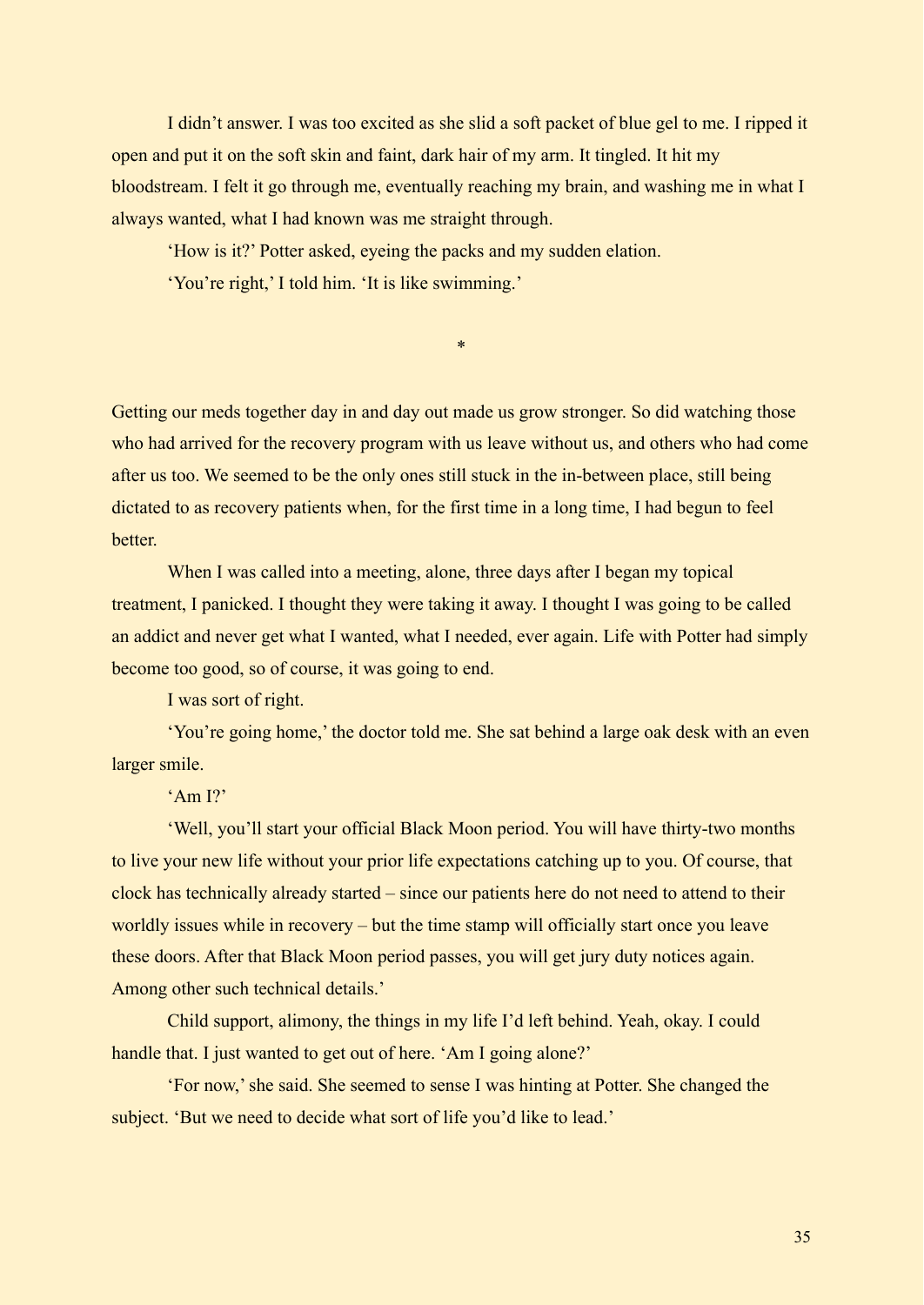'Oh. Well. What are my options? I know I can't exactly be military anymore, but I don't mind military services. A desk job.' I shrugged. 'Certainly better than waiting around here<sup>'</sup>

'Sure. Occupation is no problem, and we have your current skill set. But what would you like your name to be?'

'My name?'

'Yes. I've been told you prefer to go by your surname. We can change your first if you'd like. Have it better match your new personality.'

'I... I'm afraid I don't know exactly what you mean. Is it recommended I change my name?' When she was quiet, I added, 'I still feel like the same person. You know, more or less.'

'Well, that's good. I know not every trans person does—'

'I'm not trans,' I interrupted her. 'I just had an accident.'

'Right. Of course.' She looked at her files. She looked back at me. I wished she would have been as bold as Potter was sometimes and just looked for my penis, hanging there, without anything else to support it. 'Well, you could transition if you wish. Maybe it will be easier.'

'Easier than what? I have testosterone treatment. I can get that on the outside, correct?'

'Yes—'

'Then I see no problem.'

She narrowed her gaze. I had a feeling I was arguing away my freedom, but I didn't care. She tapped a pen against my file, made a note, and then spoke. 'There is a vast community of people who could support you, too, when you go back to your life. I'm afraid I should have started this meeting that way. It is highly recommended patients who are discharged have a community, a family to return to.'

'I have a wife and a daughter. We're divorced, and she lives in a different area, but—'

'That's good. Blood family is always good. But they know the before-you. What about the current you? You need to find somewhere to belong and fit in where you can utilize all that you've learned here. Or else we worry that your previous behaviour will return, and—'

'You will get a bad return on investment?' I asked. She did not respond. I thought of the dumb classes they sometimes made us attend here, about job skills and budgeting. Basic stuff I already knew, and that Potter knew too, but not everyone did. I tried to give her the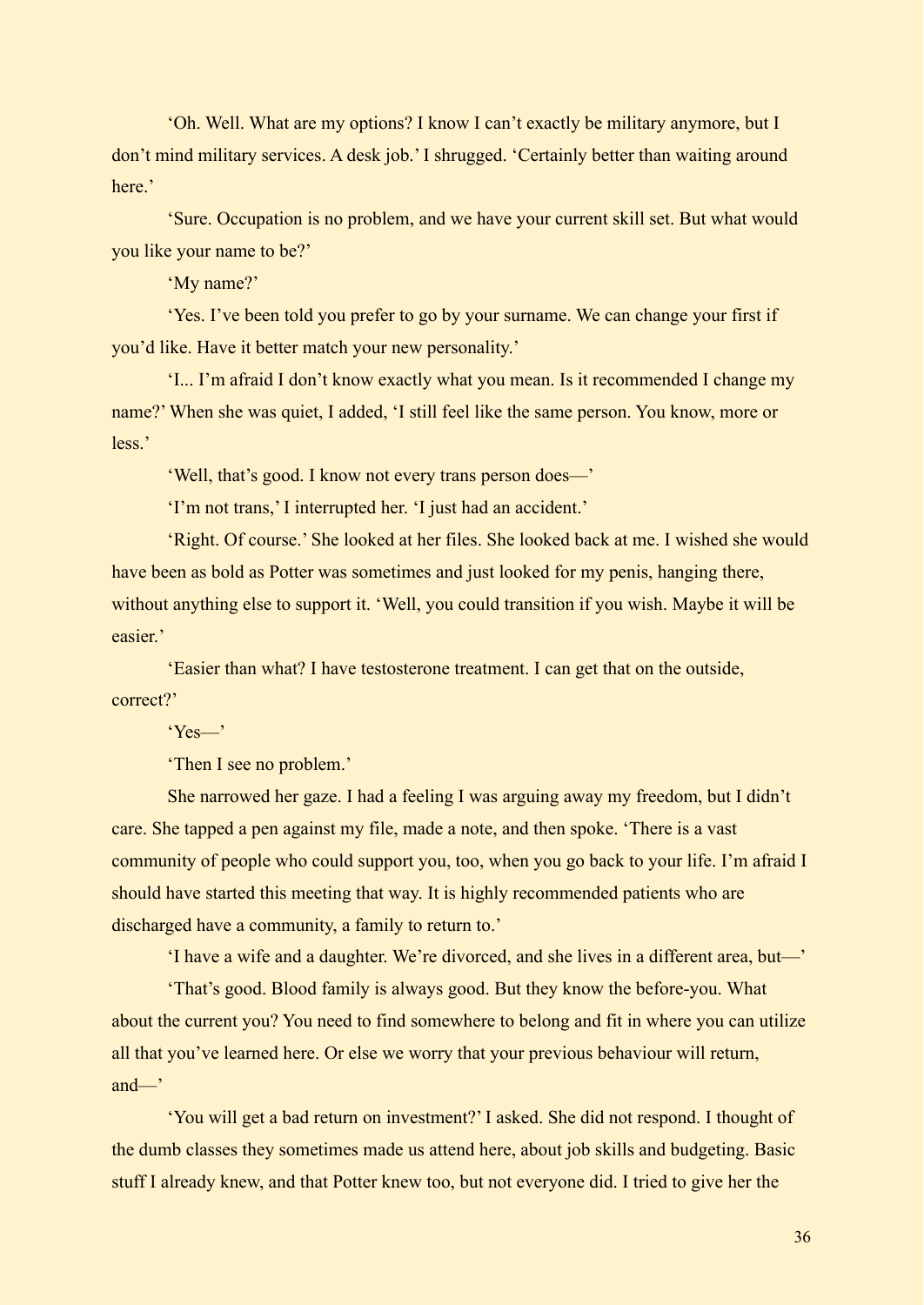benefit of the doubt. 'Don't worry, I have learned a lot here. And if I mess up on the outside, I won't give this place a bad review. It's my fault, you know, if I waste this second chance.'

'Yes, it will be. But we still want to give you the best advantage. That's the only reason I mentioned names.'

'I just want to go home.'

'Where is home again?'

I was quiet a long time. I thought of my old apartment but knew it would be long since rented out to someone else. 'I just want to go.'

'We will see. It's in the works.' She closed my file. I extended my hand to shake hers, and – only after looking at my palm with trepidation – she returned the shake. Her skin was cold.

I found Potter in the dayroom. He was playing cards with a new arrival. His eyes brightened when he saw me. 'Hey, you. What's going on?'

'I might be going home soon,' I said. He tried to clap me on the back in joy. I stepped away. 'But I don't know.'

Potter's face seemed to crack in that moment. A flash of disappointment. Something passed between us that I could not name or identify. Shame? Malice? Or something more like kinship lost? He took a step back from me as well.

'Want to play?' Potter suggested seconds later, no trace of our former conversations in his voice. 'Martha's really good. Pretty sure she was a loan shark back in the day.'

'Shh.' Martha smiled. She had a pink nose, too.

'I'm okay,' I said. 'I think I'm going to bed.'

I left two days later. I did not say goodbye to Potter. We both had breakfast with Martha in the cafeteria and then all stood in line to get our meds. I had told Potter I was leaving that morning over eggs, but he'd changed the topic. He moved kinetically, as always, dancing his dopamine dance until he could right the world again. He was first in line. Then Martha. Then me.

\*

After I rubbed in the testosterone, I noticed Dr Flannigan, the woman I'd spoken to about community, in the doorway. She held a package for me, plus the keys to the attendant vehicle – my ride out of here. I nodded to her but went immediately to Potter.

'I'm going,' I said.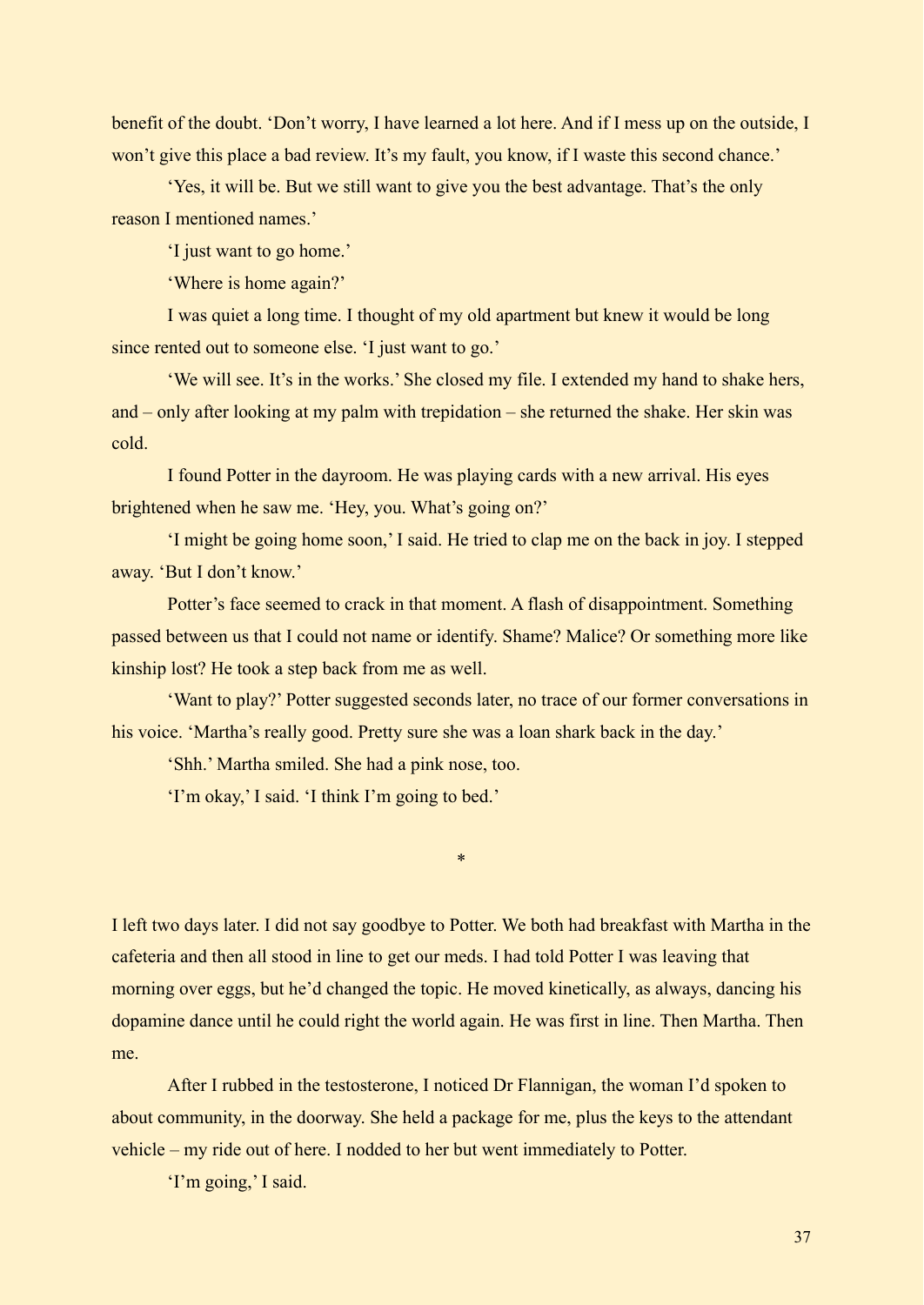He smiled at me. Put a hand on my cheek. And then kissed me on the mouth. It was a rush, a sudden change between us. But it was also obvious, natural. It wasn't even romance, I don't think. It was just the way he wanted to say goodbye. His nose brushed mine, and when I pulled away, I expected it to be pink. I tried to see my reflection on the Plexiglas window for the med centre, on a metal doorknob, but there was nothing.

'Take care of yourself,' Potter told me. 'I'll see you when I see you.'

I left with Dr Flannigan. The kiss was still hot on my mouth. I expected her to ask about it. But she just gave me my new military assignment, my new apartment keys and gestured to the package where there was a list of military groups I could join for my community outreach.

'If you do want a change,' she said, just before it was time for me to get into the vehicle.

'I know where to go,' I completed for her.

I looked down at the watch they had given me with my takeaway package. It had the date, time, and location for the new planet I was heading to, but in the small corner was also a countdown of when my Black Moon period would be over and all of my real life, the one that I'd left behind, would come rushing back.

\*

The thirty-two months passed. I moved on with my life. Made a couple really good friends in my military office, started seeing a woman at the bridge club I'd ended up joining. She was about ten years older than me but never had kids, so I felt as if we were the same age. She moved in with me just as the countdown on my watch ran out.

I actually relished paying my first alimony check in years. Then my wife got married, and that stopped. My kid graduated high school. She stayed for a weekend and met Jenny. They got along. Some bad debts also caught up with me, but I'd been saving like my care package recommended, and I made them go away.

I even got called to jury duty nine months in. I figured that was the extent of what I'd need to attend to. Jenny and I got married. She got pregnant, though she was in her early forties, and we celebrated a new life in our small little world. The child was not mine biologically, of course. But from an anonymous donor. And it would be mine in spirit.

Jenny was six months when I saw Potter again. He was standing on a street corner just outside Jenny's prenatal clinic. I was going to meet her for lunch, and we were going to talk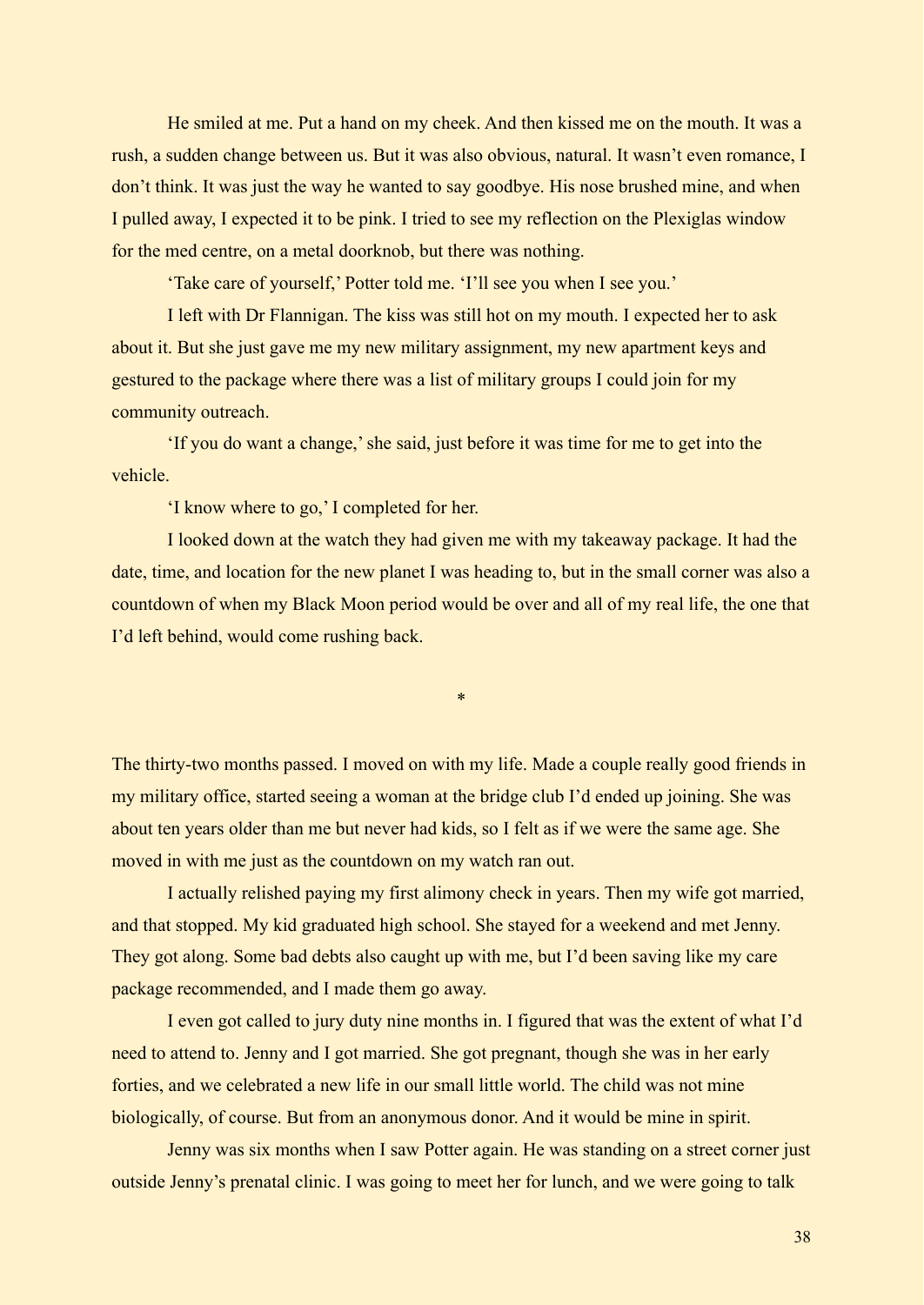about what colour to paint the baby's room. Gender aside, we were both leaning towards a soft maroon, almost orange-pink colour because that was the way the sky sometimes looked in the morning when we both got up for work.

But when I saw Potter again, his nose still pink, I lost all thrill at paint samples. I lost all thrill for the life I had now, the community I had now, where everyone knew I had missing pieces, but everyone pretended it didn't matter. Where everyone pretended that the strange period in the recovery centre was obsolete. Non-existent.

'Hey,' Potter said when he noticed me. His eyes trailed up and down my body. 'How are you doing?'

'Good.' I shifted on the sidewalk. 'I'm married.'

'Good for you.'

'And having a baby soon,' I added.

'They can do that tech now?'

'Old tech,' I said. He nodded. He understood. And it felt good to be understood in that way again, to not be entirely forgotten.

Potter's gaze flickered to behind me. I noticed a man in a black car, sleek, and clearly strolling around for business. For people like Potter. I couldn't tell, nor did I truly want to, if this was a deal for Big Sug or for sex. Or both. Or something else harder. His body had gotten thinner, and his hair was limp as if it needed a wash. I wanted to tell him to come to my apartment and shower. I wanted to kiss him again.

But when he met my gaze, I looked away.

'It's hard,' he said. It was simple but understandable.

'Did you not find a community?' I asked, though it felt feeble.

'This is a community, in a way,' he said. The car behind him honked his horn. He let out a sigh. 'I guess the Black Moons only work for some. Luck of the draw, you know. Don't worry about me. I'll be okay.'

I said nothing else. I looked at the clinic even as he walked by me. I heard the car door slam and then drive away. I felt the chill of the space between our bodies and wished that we had done something more. I wished we had been released at the same time, so we could have had one another.

But then again, I supposed we still would have had to face one another like this – as broken men trying to wedge parts of ourselves that no longer fit back into a world that was only kind enough to give us one start over, but nothing else, not even instructions on how to deal with the time that still passed when everyone told us we were not ready. But we had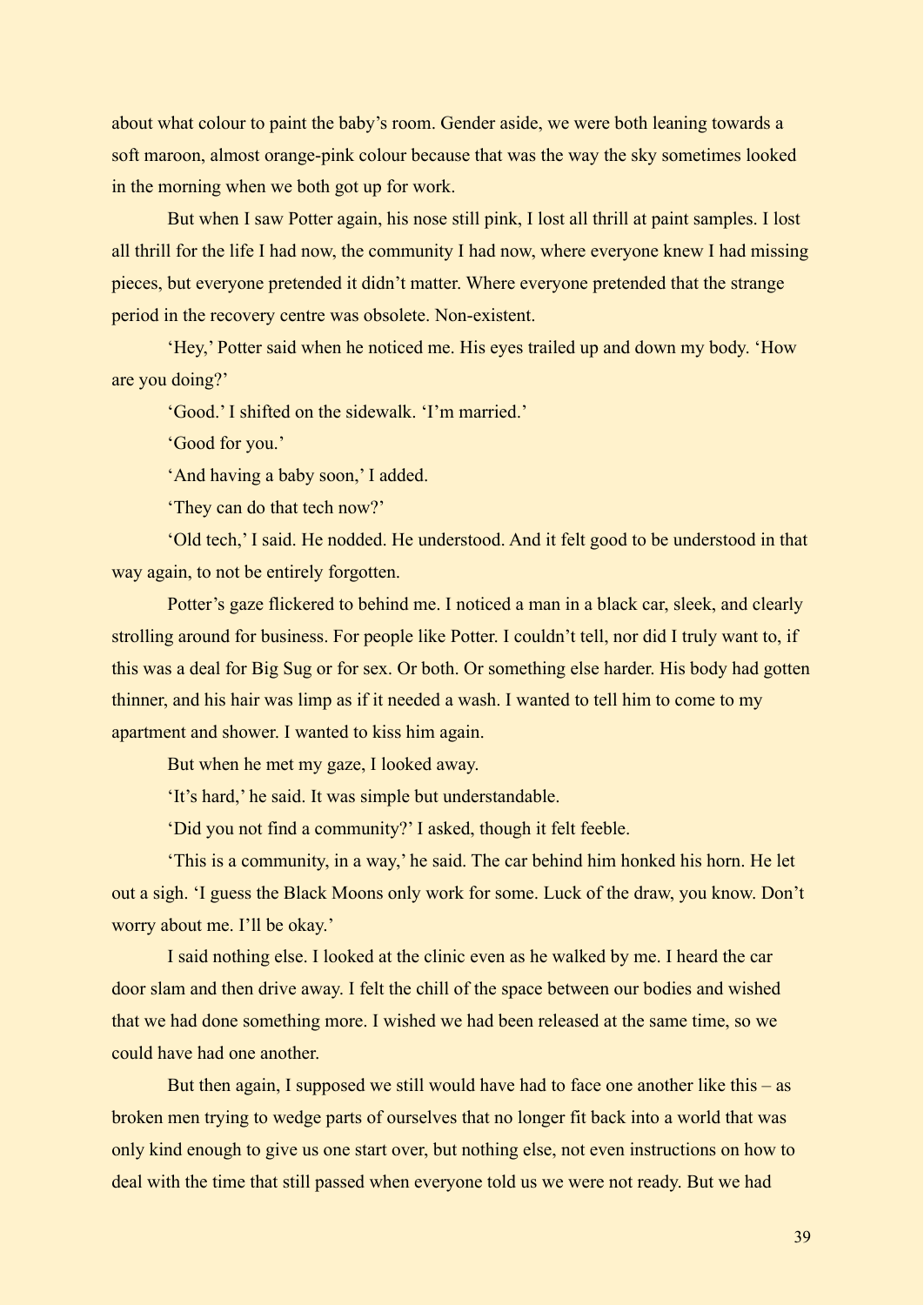been ready, at least, for each other. Even with a second start together, that time we lost in recovery would always catch up to us, like he had caught up to me.

I supposed this was neither good nor bad. It was just as the Black Moons always were: a period of time when there were more new moons in a season, and as such, it was a chance to start again without people seeing the worst parts of us, even those we desperately wanted them to.

'Hi,' Jenny said when she saw me. She came out of the clinic, the wind tousling her long hair. 'Are you okay? You look—'

'I'm fine. I just want to go home,' I said, even though I wasn't sure where that was.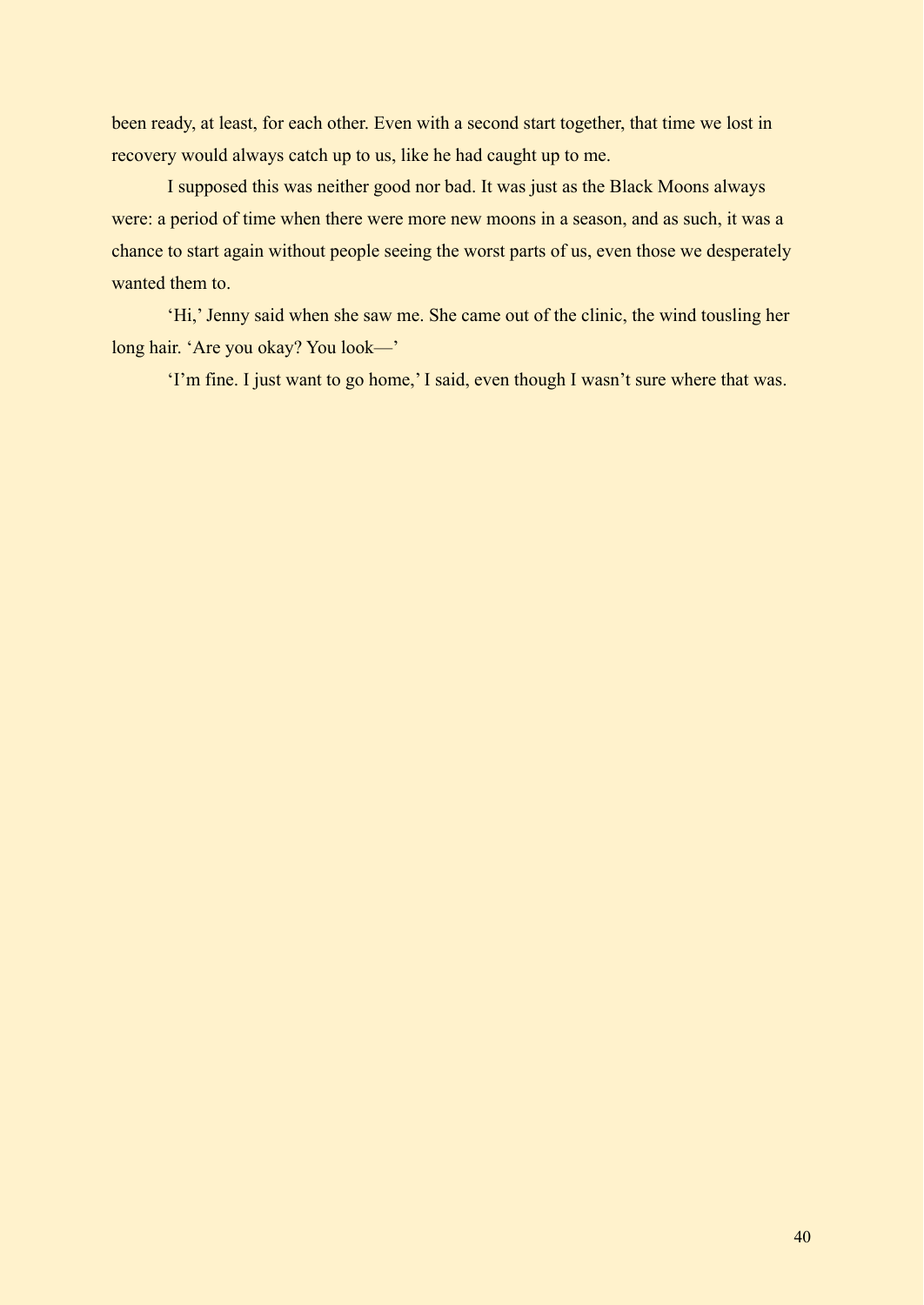# **My Father's Robot by Toshiya Kamei**

### **Content Warnings: Death.**

Not your thing? Then this is the end.

\*\*\*

My father changed his will shortly before his death, leaving all his property to some stranger he'd recently met. Prior to this, the seeds of distrust grew between us for a reason that still eludes me, and we were estranged. His abrupt death robbed us of a final chance to patch things up. I wonder what came between us, what altered his attitude toward me. Besides unresolved resentment, the only thing he bequeathed me was his out-of-date, malfunctioning robot, not much else.

In the living room, my father's robot squeaks and beams a holographic video into open air. In it, I'm a smiling toddler on a swing in a nondescript grey park. The air hardly stirs. Overhead, the cicadas buzz incessantly. The sunlight bounces off the faded jungle gym as it heats the ground. *Hang on, son!* my father's younger self shouts and pushes my swing. His resemblance to my current self startles me. In the video, I tense up before letting myself go, and my swing flies higher and higher.

My wife comes in and sits beside me on the couch. She softly places her hand on my shoulder as if to comfort me. I take her hand and give it a gentle squeeze. Suddenly, the robot whirls out of the living room.

'What were you watching?'

'Scenes from Dad's life. As if a camera was a constant presence. Somehow, these recordings got loaded into the robot. I can't get rid of it,' I whisper when I'm sure the robot is out of earshot. 'It's the only keepsake he left me.'

'It's okay, honey.' She caresses my hair.

Before I was born, the robot came into my parents' lives as a housewarming gift from a family friend. It was constantly present throughout my childhood. One of my earliest memories involves playing hide-and-seek with it. After I left home for college, I didn't give the robot much thought. When my stepmother died decades later, it kept my father company.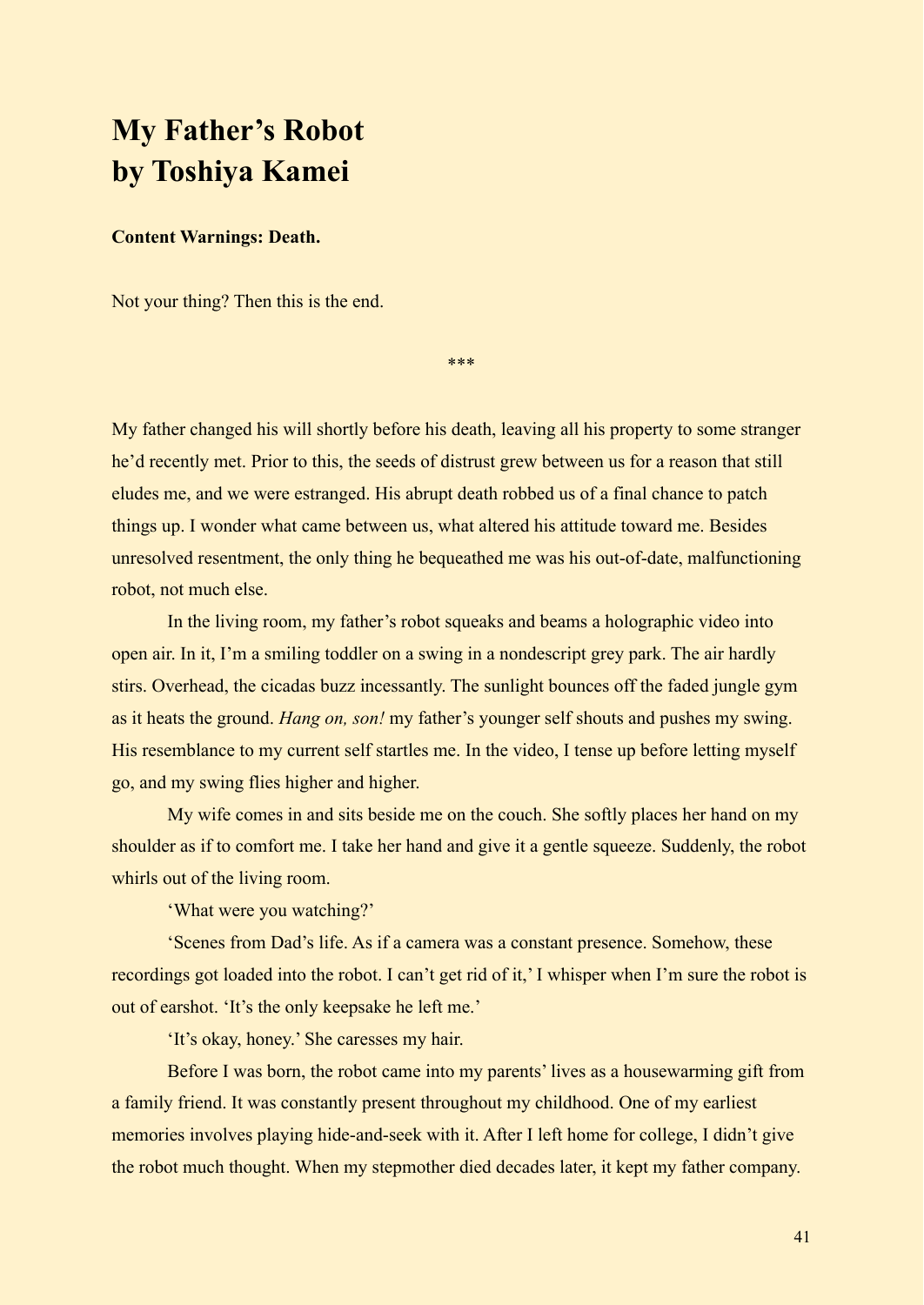He thought it was more useful than a dog. The robot cooked him three meals a day and accompanied him during his daily strolls in the botanical garden nearby. In the evening, my father played chess with it.

Now, at random times, the robot projects random scenes from my father's life. Now that he's gone, it's the keeper of his memory and nothing more. It serves no other purpose.

The robot whirls back. It shakes, and another feed begins. My father, older than he was in the previous video, paces around the living room of the house I grew up in. In one corner of the room, the piano no one touches is enshrined with accumulated trinkets. Pictures of frozen smiles. Sun-faded postcards. A crooked quilt. A tilting lamp shade. Memories pile up like dust motes on top of a cabinet. He raises his voice and yells at someone out of view. I can't make out his words. A woman's cry pierces the air. It's my mother. The voice fades, and the picture goes black. A dead silence settles over them.

My wife and I gaze at each other. Her eyes darken, horror stirring in their depths.

'It's not like him. He never acted like that.'

'Do we know for sure what we're watching is real?' she asks, frowning. 'How reliable is it?'

I look at her then, see the concern clouding her eyes, but I can't answer. My head is jumbled. Fractured. My wife kisses between my brows, over my cheeks, down to my lips, but I can't respond in any human way. We share breath for a moment, eyes shut against the world, but all I know is my mother's scream. I shiver.

'Maybe,' my wife says, voice soft, 'you should be content with your memories of him'

'I don't know.' I cover my face with my hands. My wife rubs my shoulders to comfort me.

In the afternoon, I drive to the park alone. The swings are still there. Rust hugs the links. Dead leaves skitter across the cracked blacktop. I step out, and the sound of the car door shutting behind me momentarily breaks the empty silence draping over the park. No birds sing. No children laugh. I recall my father's fury. My mother's cry still grips my heart. Then the silence. A seed of doubt sprouts in my gut. No, her death was an accident. Everyone said it was. I shake my head to drive away the thought.

The small seat of the nearest swing squeaks from my touch. A single raindrop falls from the clear, cloudless sky. Two drops, then three, then four. Drops fall on the metal surface before disappearing. When the world blurs too much, I finally wipe my eyes.

Night falls. We go to bed.